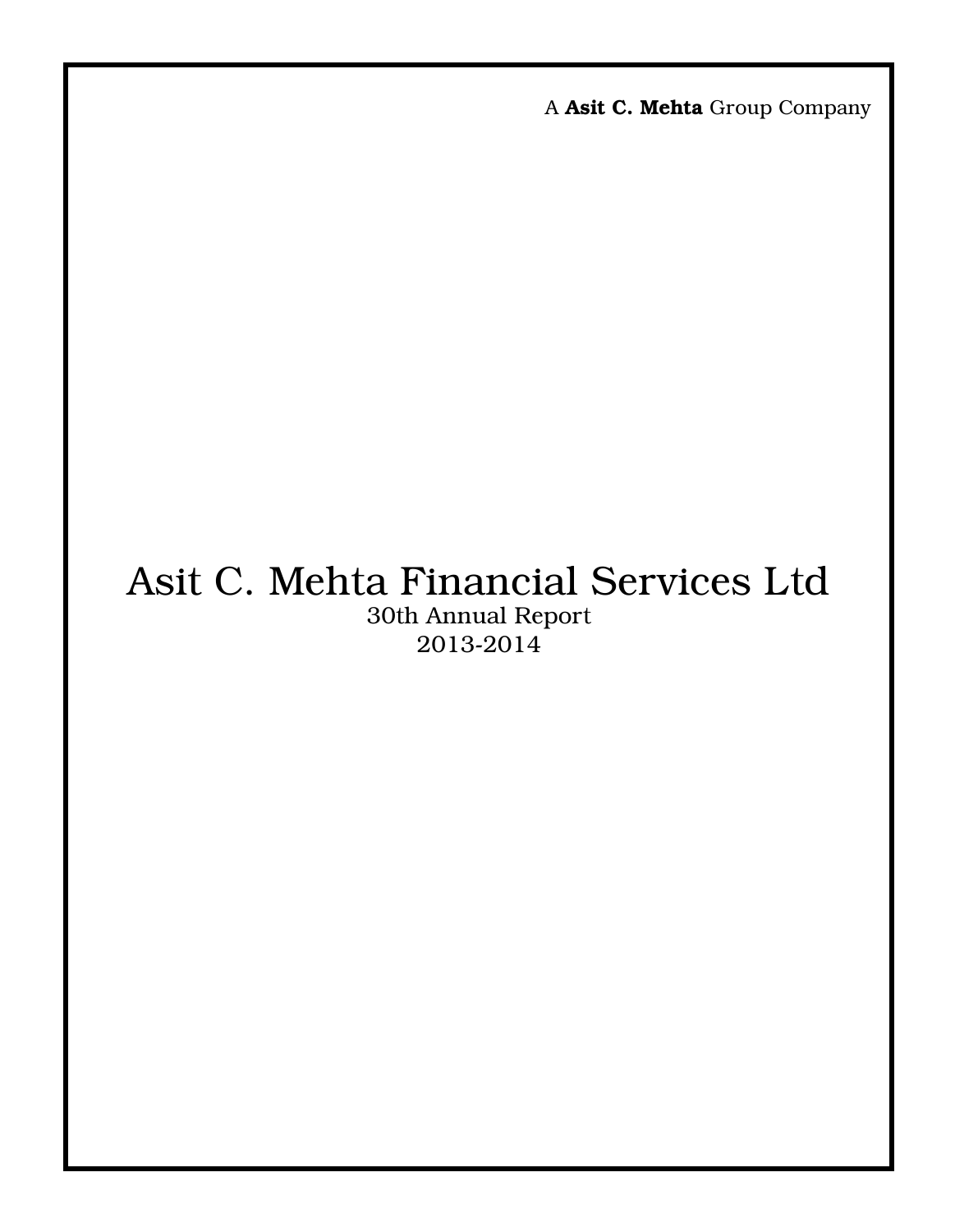# **FINANCIAL HIGHLIGHTS**

 $\sqrt{2}$  In Lakh

|                                                    |             |           |         |         |         |         |         |         |         | (KTN Lakn) |
|----------------------------------------------------|-------------|-----------|---------|---------|---------|---------|---------|---------|---------|------------|
|                                                    | $2013 - 14$ | 2012 - 13 | 2011-12 | 2010-11 | 2009-10 | 2008-09 | 2007-08 | 2006-07 | 2005-06 | 2004-05    |
| Net worth*                                         | 880         | 1.033     | 1.097   | 1.151   | 1.201   | 1.128   | 1,129   | 1,153   | 1,075   | 762        |
| <b>Borrowings</b>                                  | 1508        | 1.543     | 1.216   | 327     | 289     | 240     | 181     | 173     | 63      | 9          |
| Net Fixed Assets<br><i>(including revaluation)</i> | 5,729       | 4,539     | 4,621   | 4,704   | 1.148   | 1.107   | 1,120   | 1,042   | 869     | 488        |
| Investments                                        | .547        | .547      | .547    | 605     | 605     | 605     | 306     | 331     | 306     | 311        |
| Book value per share -Rs                           | 17.77       | 20.86     | 22.15   | 23.24   | 24.24   | 22.75   | 22.80   | 23.27   | 21.71   | 22.14      |
| Gross Income                                       | 256         | 197       | 165     | 89      | 177     | 263     | 482     | 702     | 694     | 290        |
| Operating and Other expenses                       | 416         | 267       | 226     | 118     | 90      | 228     | 444     | 490     | 424     | 140        |
| Profit Before Tax                                  | (160)       | (70)      | (61)    | (29)    | 87      | 35      | 38      | 212     | 270     | 150        |
| <b>Profit After Tax</b>                            | (153)       | (64)      | (54)    | (50)    | 101     | 35      | 31      | 210     | 252     | 150        |
| Equity Dividend per share - Rs                     |             |           |         |         | 0.50    | 0.75    | 1.00    | 2.50    | 2.00    |            |

*\*excluding revaluation reserve*

# **Green Initiative**

The Ministry of Corporate Affairs (MCA) has initiated 'Green Initiative' in Corporate Governance by allowing paperless compliances by companies. In accordance with circulars issued by MCA, companies can send notices, annual reports and other documents to their members by e-mail. Your Company requests its Members, to support the 'Green Initiative' as responsible citizens.

The Company proposes to send future communication (including annual reports) to the Members to their e-mail addresses registered with the Depository Participants (DP) / the Company.

Members, holding shares in demat form, are requested to register / update their e-mail id with their DPs.

Members, holding shares in physical form, are requested to register their e-mail id with the Company by sending an e-mail addressed to 'investorservices@nucleusservices.com' giving their details of shareholding with name, address and folio number.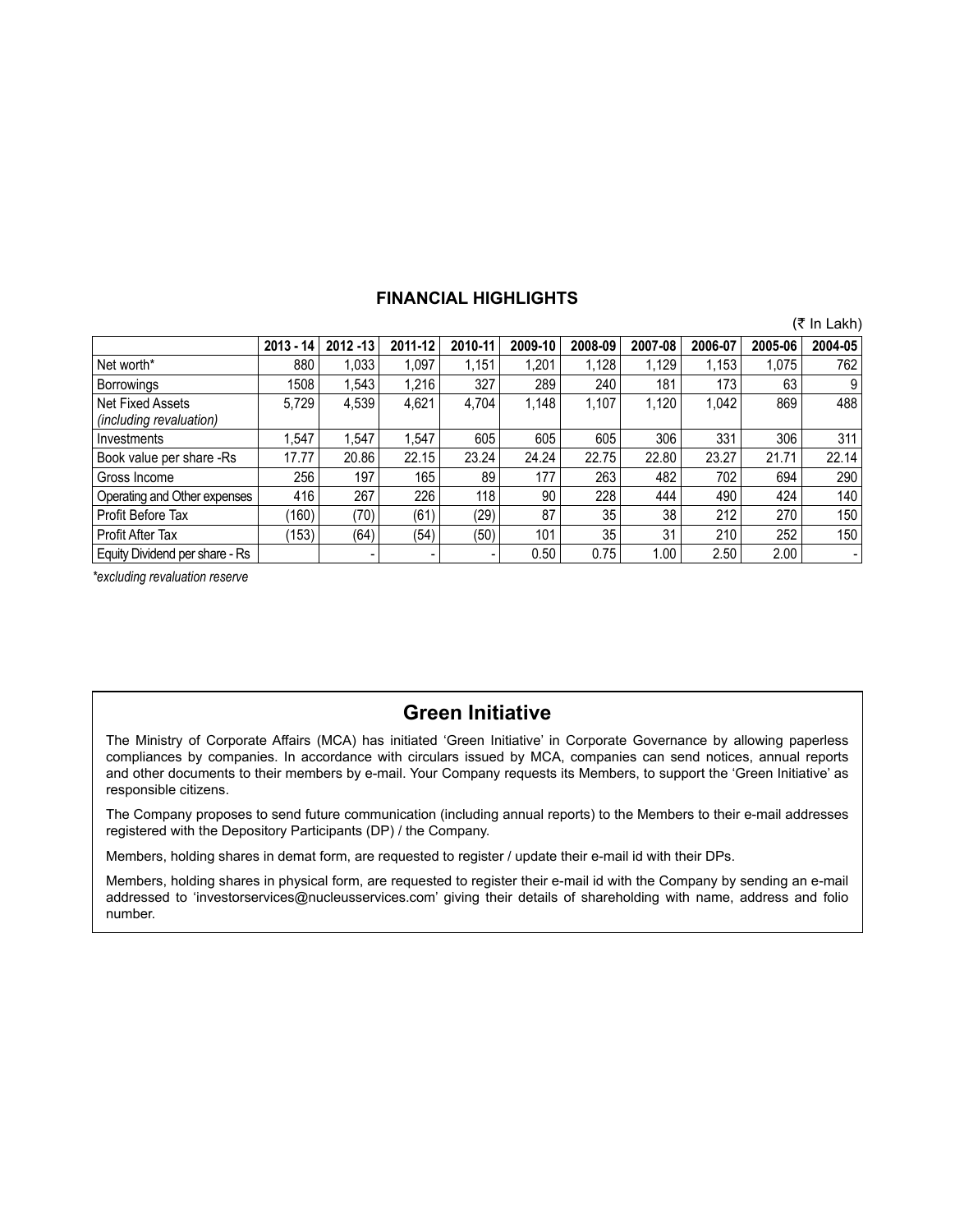| <b>BOARD OF DIRECTORS</b>   | ٠  | <b>ASIT C. MEHTA - Chairman</b>                                                                             |  |  |  |  |
|-----------------------------|----|-------------------------------------------------------------------------------------------------------------|--|--|--|--|
|                             |    | <b>DEENA A. MEHTA</b>                                                                                       |  |  |  |  |
|                             |    | <b>KIRIT H. VORA</b>                                                                                        |  |  |  |  |
|                             |    | VIJAY G. LADHA - (Chairman - Audit Committee)                                                               |  |  |  |  |
|                             |    | DR. R. KRISHNAMURTHY                                                                                        |  |  |  |  |
|                             |    | D. SUNDERAJAN (upto 31st July, 2014)                                                                        |  |  |  |  |
|                             |    | <b>PUNDARIK SANYAL (from 31st July, 2014)</b>                                                               |  |  |  |  |
|                             |    |                                                                                                             |  |  |  |  |
| <b>Registered Office</b>    | ÷. | 'Nucleus House', Saki-Vihar Road,<br>Andheri (East), Mumbai - 400072                                        |  |  |  |  |
| <b>Auditors</b>             | ÷. | M/s Manek & Associates<br><b>Chartered Accountants</b>                                                      |  |  |  |  |
| <b>Bankers</b>              | ÷  | Bank of India                                                                                               |  |  |  |  |
| <b>Share Transfer Agent</b> |    | : Link Intime India Private Limited<br>C 13 Pannalal Mills Compound, LBS Marg,<br>Bhandup W, Mumbai 400 078 |  |  |  |  |

| <b>Contents</b>                                       | Page Nos. |
|-------------------------------------------------------|-----------|
| Notice                                                | $2 - 8$   |
| Directors' Report                                     | $9 - 10$  |
| Management Discussion and Analysis Report             | 11        |
| Statement pursuant to Section 212                     | 12        |
| Report on Corporate Governance                        | $13 - 18$ |
| Independent Auditor's Report                          | 19-21     |
| <b>Balance Sheet</b>                                  | 22        |
| Statement of Profit and Loss                          | 23        |
| Cash Flow Statement                                   | 24        |
| Significant Accounting Policies and Notes on Accounts | 25-34     |
| <b>Consolidated Financial Statements</b>              | $35 - 50$ |

30th Annual General Meeting on Friday, 26th September, 2014, at 4.00 p.m. at the Registered Office of the Company at Nucleus House, Opp. L & T Gate No 7, Saki-Vihar Road, Andheri (East), Mumbai - 400072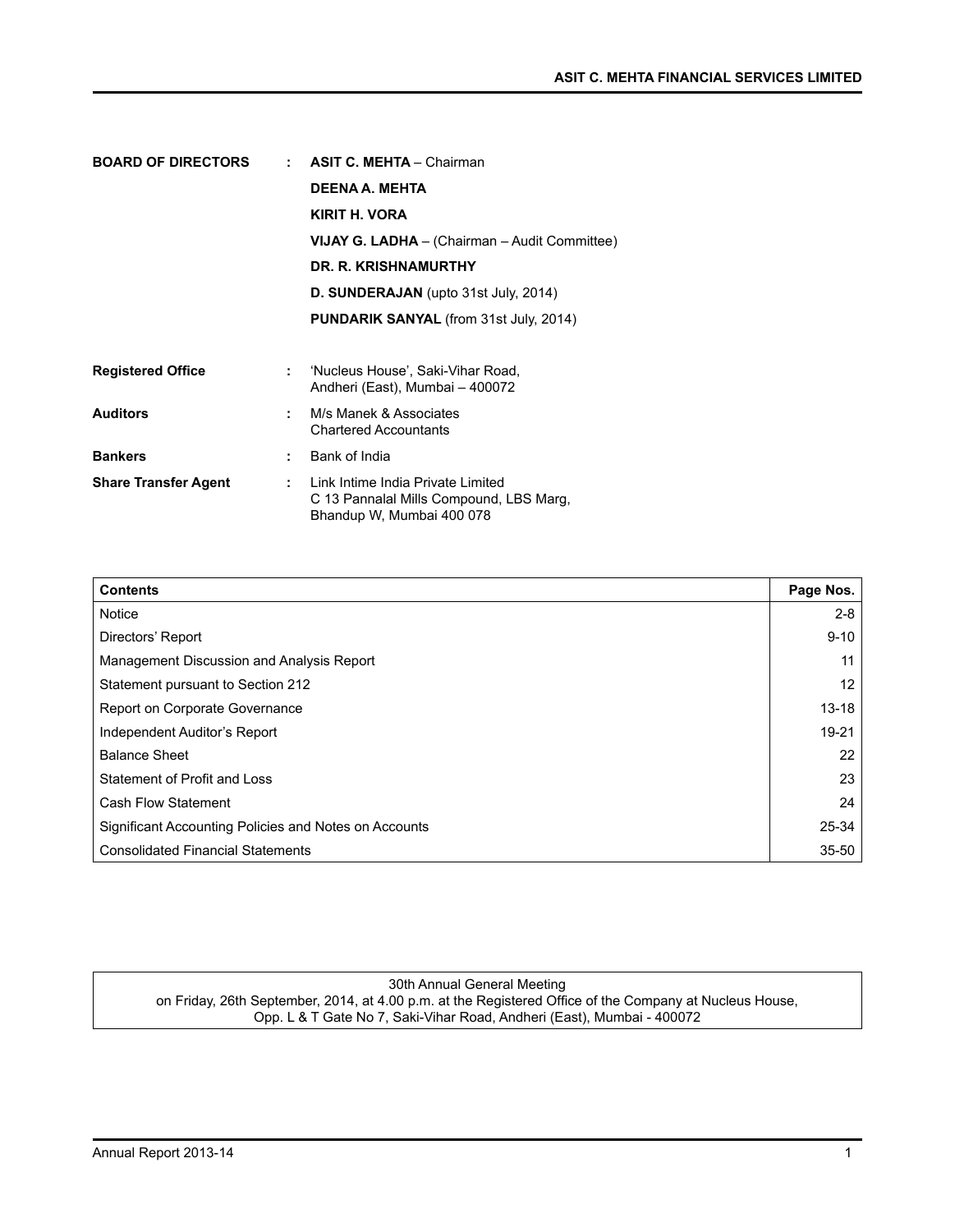# **ASIT C MEHTA FINANCIAL SERVICES LIMITED**

## **CIN: L65900MH1984PLC091326**

Registered Office: 'Nucleus House', Saki Vihar Road, Andheri (E), Mumbai 400 072

#### **Notice**

Notice is hereby given that the THIRTIETH ANNUAL GENERAL MEETING (AGM) of the Members of Asit C. Mehta Financial Services Limited will be held at the registered office of the Company at Nucleus House, Opp. L & T Gate No 7, Saki-Vihar Road, Andheri (East), Mumbai – 400072 at 4.00 p.m. on Friday, 26<sup>th</sup> September, 2014 to transact the following business:-**ORDINARY BUSINESS:**

#### 1. To receive, consider, approve and adopt Audited Balance Sheet as at 31<sup>st</sup> March, 2014 and the Statement of Profit and Loss for the year ended on that date and the Report of the Directors' and Auditors thereon.

- 2. To appoint a Director in place of Mr. Asit C Mehta who retires by rotation and being eligible, offers himself for re-election.
- 3. To pass with or without modification the following resolution as an Ordinary resolution: "RESOLVED that pursuant to the provisions of section 149 read with Schedule IV, 150, 152 and other applicable provisions,

if any, of the Companies Act, 2013, the Rules thereunder and clause 49 of the Listing Agreement, Mr. Vijay G Ladha (holding DIN 00168663), Director, who retires by rotation at this Annual General Meeting be and is hereby appointed as Independent Director of the Company, not liable to retire by rotation, for a term of one year i.e. from the date of this Annual General Meeting(2014) till the date of 31st Annual General Meeting of the Company (2015) (both dates inclusive)"

4. To re-appoint Auditors to hold office from the conclusion of this Annual General meeting until the conclusion of the third consecutive Annual General Meeting and to fix their remuneration and to pass the following resolution thereof. "Resolved that pursuant to the provisions of section 139 of the Companies Act, 2013 and Rules made thereunder and pursuant to the recommendation by the Audit Committee, M/s Manek and Associates, Chartered Accountants (Firm Registration No 0126679W) be and are hereby reappointed as the auditors of the Company to hold office from the conclusion of this Annual General Meeting until the conclusion of the third consecutive Annual General meeting (subject to ratification of the appointment by the members at every AGM held after this AGM) and the Board of Directors be and are hereby authorized to fix such remuneration as may be determined by the Audit Committee in consultation with the auditors"

#### **AS SPECIAL BUSINESS:**

- 5. To consider and if thought fit, to pass with or without modification(s), the following resolution as a Special Resolution: "RESOLVED that pursuant to the provisions of section 149 read with Schedule IV, 150, 152 and other applicable provisions, if any, of the Companies Act, 2013, the Rules thereunder and clause 49 of the Listing Agreement, Dr R Krishnamurthy (holding DIN 00221583), Director, be and is hereby appointed as Independent Director of the Company, not liable to retire by rotation, for a term of five consecutive years i.e. from the date of this Annual General Meeting(2014) till the date of the 35th Annual General Meeting (2019) of the Company (both dates inclusive)"
- 6. To consider and if thought fit, to pass with or without modification(s), the following resolution as a Special Resolution: "RESOLVED that pursuant to the provisions of section 149 read with Schedule IV, 150, 152 and other applicable provisions, if any, of the Companies Act, 2013, the Rules thereunder and clause 49 of the Listing Agreement, Mr. Pundarik Sanyal (holding 01773295), Director, be and is hereby appointed as Independent Director of the Company, not liable to retire by rotation, for a term of five consecutive years i.e. from the date of this Annual General Meeting(2014) till the date of the 35th Annual General Meeting (2019) of the Company (both dates inclusive)"
- 7. To consider and if thought fit, to pass with or without modification(s), the following resolution as a Special Resolution: "Resolved that in supersession of the resolution passed at the Extra-ordinary General meeting of the Company held on 21.3.1994, and pursuant to section 180(1)(c) and other applicable provisions, if any, of the Companies Act, 2013, consent of the Company be and is hereby accorded to the Board of Directors of the Company to borrow any sum or sums of money from time to time at their discretion, for the purpose of the business of the Company, which together with the monies already borrowed by the company (apart from temporary loans obtained from the Company's bankers in the ordinary course of business) may exceed at any time, the aggregate of the paid up share capital of the Company and its free reserves, provided that the total amount so borrowed and outstanding at any point of time shall not be in excess of Rs 50 crores (Rupees Fifty crores only) over and above the aggregate of paid-up share capital and reserves of the Company"
- 8. To consider and if thought fit, to pass with or without modification(s), the following resolution as a Special Resolution: "Resolved that in supersession of the resolution passed at the Extra-ordinary General meeting of the Company held on 19.12.1994, and pursuant to section 180(1)(c) and other applicable provisions, if any, of the Companies Act, 2013, consent of the Company be and is hereby accorded to the Board of Directors of the Company for mortgaging and /or charging in such form and manner and on such terms and at such time(s) as the Board of Directors may deem fit, the moveable and / or immoveable assets and properties of the Company, wherever situate, present and future, in favour of any person including but not limited to, Financial Institution(s), bank(s), Insurance Company(ies), Mutual Fund(s), corporate body(ies), trustees to secure the loans, borrowings, debentures, hire purchase and / or working capital facilities and other credit facilities for an amount not exceeding Rs 50 crores (Rupees Fifty Crores only) over and above the aggregate of paid-up share capital and reserves of the Company"
- 9. To consider and if thought fit, to pass with or without modification(s), the following resolution as a Special Resolution: "RESOLVED THAT pursuant to the provisions of Section 188 and other applicable provisions of the Companies Act, 2013, if any, consent of the Company be and is hereby accorded for entering into related party transactions by the Company with effect from 1st October, 2014 up to the maximum amounts as appended below for a period from 1.10.2014 to 30.9.2016: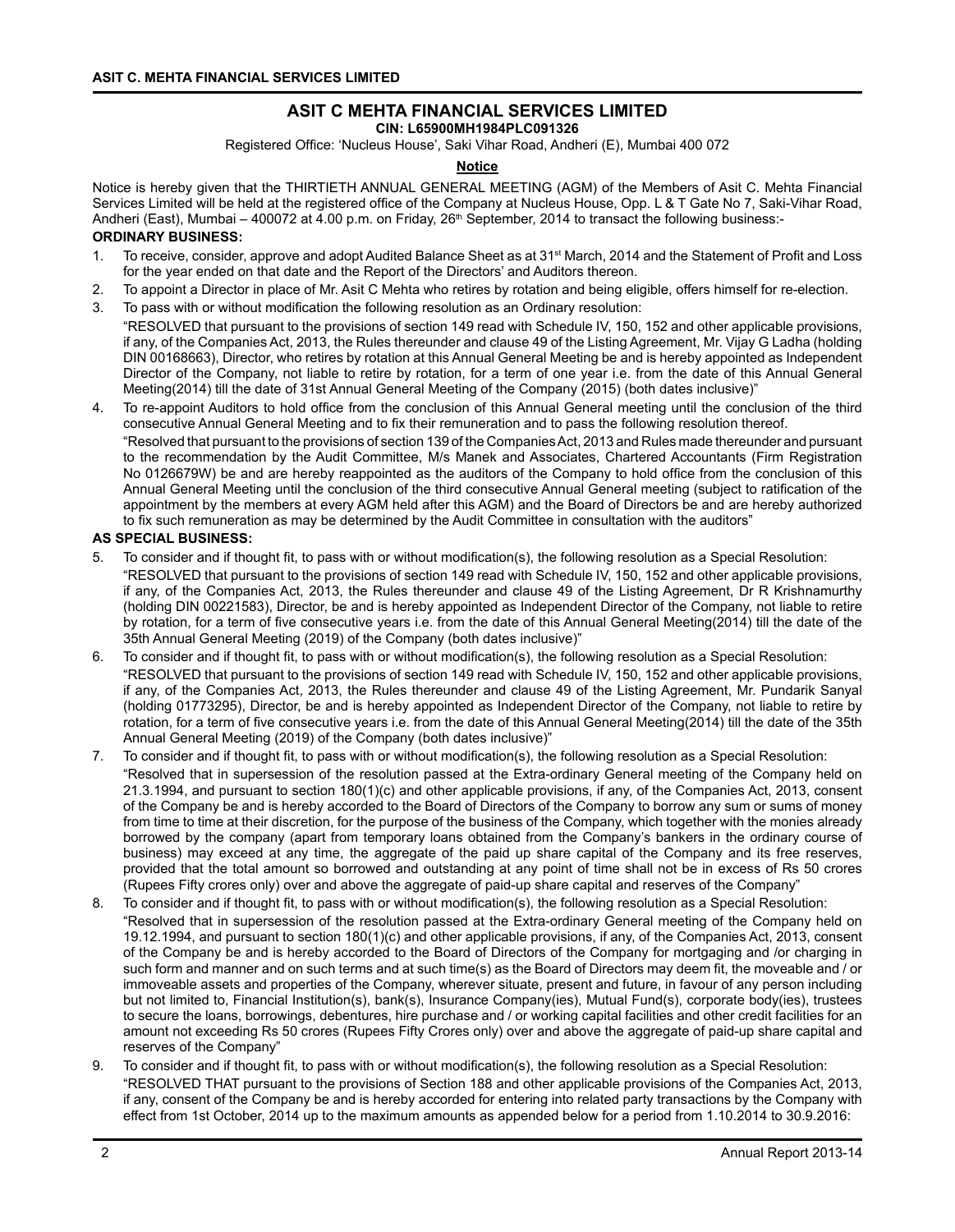Rs in crores

| MAXIMUM VALUE OF CONTRACT / TRANSACTIONS W E F 1.10.2014 |                                                                |                                                                            |                            |                             |  |  |
|----------------------------------------------------------|----------------------------------------------------------------|----------------------------------------------------------------------------|----------------------------|-----------------------------|--|--|
|                                                          |                                                                | Transactions as defined under section 188 of the Companies Act, 2013       |                            |                             |  |  |
|                                                          | Sale / purchase                                                | Selling or otherwise disposing of,<br>of any securities or buying property | Leasing of<br>any property | Availing of<br>any Services |  |  |
| Name of Related Parties                                  |                                                                |                                                                            |                            |                             |  |  |
|                                                          |                                                                |                                                                            |                            |                             |  |  |
| Asit C Mehta Commodity Services Ltd                      | On actual basis.                                               | 6.00                                                                       | 1.00                       |                             |  |  |
|                                                          | Exempted,<br>being in the                                      |                                                                            |                            |                             |  |  |
| Asit C Mehta Investment Interrmediates Ltd               | ordinary course<br>of business and<br>on arm's length<br>basis |                                                                            | 4.00                       | 0.02                        |  |  |
| Nucleus IT Enabled Services Ltd                          |                                                                |                                                                            | 1.25                       |                             |  |  |

RESOLVED FURTHER THAT to give effect to this Resolution the Board of Directors and/ or any Committee thereof be and is hereby authorised to settle any question, difficulty or doubt that may arise with regard to giving effect to the above Resolution and to do all acts, deeds, things, as may be necessary in its absolute discretion deem necessary, proper desirable and to finalise any documents and writings related thereto."

- 10. To consider and if thought fit, to pass with or without modification(s), the following resolution as a Special Resolution: "RESOLVED that pursuant to section 42 and any other applicable provisions of the Companies Act, 2013 and rules made thereunder (including any statutory modification and re-enactment for the time being in force), the consent of the Company be and is hereby accorded to the Board of Directors to issue and offer Non-convertible Debentures for an amount not exceeding Rs 25 crores whether secured or unsecured on private placement basis from banks / Indian Private banks/ Financial Institution/ NBFCs / Corporates / other eligible investors in one or more tranches during a period of one year from the date of passing this resolution"
- 11. To consider and if thought fit, to pass with or without modification(s), the following resolution as a Special Resolution: "RESOLVED THAT in supersession of the Special Resolution No 6 passed at the 25th Annual General Meeting of the Company held on 23.9.2009, and pursuant to the provisions of Section 94 and all other applicable provisions, if any, of the Companies Act, 2013 ('the Act') approval be and is hereby accorded to keep the Register and Index of Members and copies of annual returns prepared together with the copies of the certificates and documents required to be annexed thereto under section 92 of the Act, with the Company's Share Transfer Agent – M/s Link Intime India P Ltd at their office at C 13 Pannalal Silk Mills Compound, L B S Marg, Bhandup West, Mumbai 400 078 or at such other place where the administrative Office of the said Share Transfer Agent may be situated within the local limits of the city of Mumbai."
- 12. To consider and if thought fit, to pass with or without modification(s), the following resolution as a Special Resolution: "Resolved that pursuant to the provisions of Section 14 and any other applicable provisions of the Companies Act, 2013 read with the Companies (Incorporation) Rules, 2014 (including any statutory modifications and reenactments thereof for the time being in force) the Articles of Association of the Company be amended as follows:
	- i. Article 1: the definition of "The Act" be amended by replacing the words "The Companies Act, 1956" with "The Companies Act, 2013 and Rules thereunder"
	- ii. Deleting the 'Article 2' and substituting with the following new 'Article 2' "Article 2: The regulations contained in Table F of Schedule I of the Act shall apply to the Company except in so far as they are already embodied in the following Articles, which shall be the regulations for the management of the Company, so however that the Articles shall to the extent to which they are repugnant to and/or variance with the provisions of the Companies Act, 2013, various schedules thereto and the Rules made there under (collectively referred to as "Act") be deemed to have been replaced by the relevant provisions / rules in the Act so as to be in consonance and harmony therewith" Resolved Further That the Board of Directors of the Company be and is hereby authorised to do all acts and take all such steps as may be necessary, proper or expedient to give effect to this resolution."
	- iii. A new Article 126A be added after existing Article 126 Article 126A: The Board may decide that the Managing Director or Chief Executive Officer of the Company shall also hold office of the Chairman of the Company

| <b>REGISTERED OFFICE</b><br>Nucleus House,            | FOR AND ON BEHALF OF THE BOARD |
|-------------------------------------------------------|--------------------------------|
| Saki- Vihar Road, Andheri (East),<br>Mumbai – 400 072 | <b>ASIT C. MEHTA</b>           |
| Mumbai, July 31 <sup>st</sup> , 2014                  | CHAIRMAN<br>DIN: 00169048      |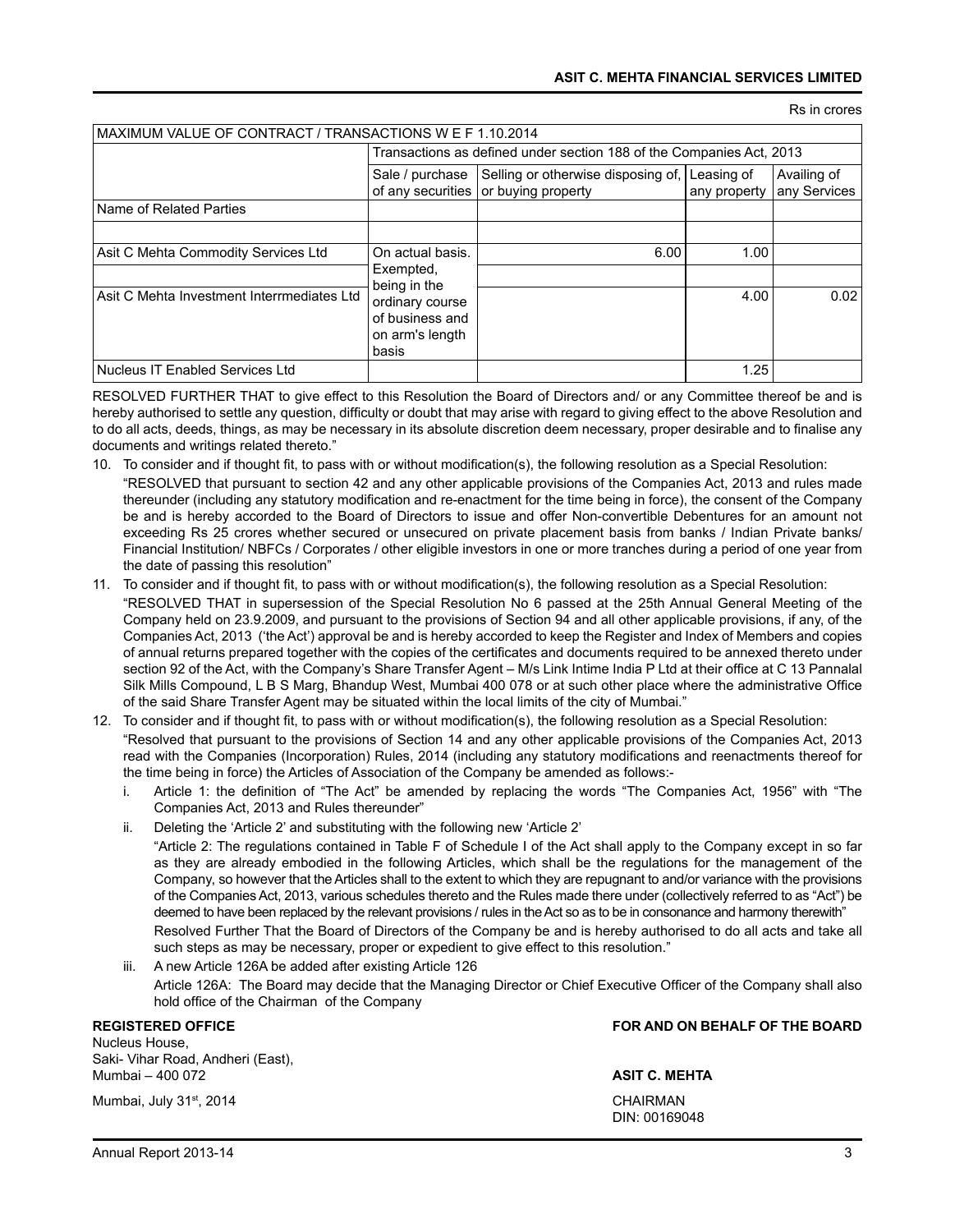#### **NOTES :**

The Company being a listed company and having more than 1000 shareholders is compulsorily required to provide e-voting facility / postal ballot to the members in terms of Clause 35B of the Listing Agreement and also under the relevant provisions of the Companies Act, 2013 read with the relevant rules thereunder.

Printed copies of the Notice of the 30th Annual General Meeting of the Company inter alia indicating the process and manner of e-voting alongwith Attendance slip, Ballot Form and Proxy Form is being sent to all the Members in the physical mode. In addition, the Notice of the 30th Annual General Meeting of the Company in electronic mode inter alia indicating the process and manner of e-voting is also being sent to all members whose email IDs are registered with the Depository Participant(s).

- 1. A MEMBER ENTITLED TO ATTEND AND VOTE AT THE MEETING IS ENTITLED TO APPOINT A PROXY TO ATTEND AND VOTE INSTEAD OF HIMSELF AND THE PROXY NEED NOT BE A MEMBER OF THE COMPANY. The instrument appointing a proxy in order to be effective should be duly filled, stamped, signed and deposited at the Registered Office of the Company not less than 48 hours before the commencement of the meeting.
- 2. A person can act as a proxy on behalf of members not exceeding 50 and holding in aggregate not more than 10% of the total share capital of the Company. A proxy appointed by a member holding more than 10% of the total share capital of the Company carrying voting rights shall not act as proxy for any other member.
- 3. Explanatory Statement as required under section 102 of the Companies Act, 2013 is annexed hereto.
- 4. The details under clause 49 of the Listing Agreement with the Bombay Stock Exchange Ltd, in respect of a Director seeking re-election at the Annual General Meeting are given in the Corporate Governance Report.
- 5. The Register of Members and Share Transfer Books will remain closed from 20.9.2014 to 26.9.2014 (both days inclusive).
- 6. Section 109A of the Companies Act, 1956 provides for Nomination by the shareholders of the Company in prescribed Form 2B. Shareholders are requested to avail this facility.
- 7. Since the Company's shares are in compulsory demat trading, to ensure better service and elimination of risk of holding shares in physical form, we request shareholders holding shares in physical form to dematerialize their shares in demat form.
- 8. Any member(s) seeking further information on the Accounts / Operations of the Company are requested to send their queries in writing to the Company at its Registered Office (and marked to the attention of Company Secretary) at least one week in advance of the Meeting so as to enable the Management to keep the information ready. Replies will be provided only at the meeting.
- 9. Members who have not encashed their dividend warrant(s) pertaining to the Financial year 2007 08 and onwards are requested to make their claims without any delay to the Company. Pursuant to section 205A and 205C of the Companies Act, 1956 1956 (corresponding to section 125 of the Companies Act, 2013) all unclaimed dividends remaining unclaimed/ unpaid for a period of 7 years from the date they become due for payment have been transferred to the Investor Education and Protection Fund established by the Central Government.
- 10. Members / proxies should bring their Attendance slip duly filled in for attending the meeting. Members are also requested to bring their copies of the Company's Annual Report.
- 11. Members are requested to notify immediately any change in their addresses to the Registered Office.
- 12. The Ministry of Corporate Affairs has taken a "Green Initiative in the Corporate Governance" by allowing paperless compliances by companies and had issued circulars stating that the service of notice/documents including Annual Report can be sent by e-mail. Pursuant to these circulars, members are requested to provide their E-Mail IDs to the Company or their Depository participant (for the shares held in demat mode), as the case may be, for serving of documents/correspondences by e-mode.
- 13. The Register of Directors and key managerial personnel and their shareholding, maintained under section 170 of the Companies Act, 2013 will be available for inspection by the members at the AGM.
- 14. The Register of Contracts or Arrangements in which directors are interested, maintained under section 189 of the Companies Act, 2013 will be available for inspection by the members at the AGM.
- 15. All documents referred to in this Notice will be available for inspection at the Company's registered Office during business hours 11.00 am to 3.00 pm upto to date of AGM.
- 16. Mr. V V Chakradeo, Practicing Company Secretary has been appointed as the "Scrutinizer" to scrutize the e voting and postal ballot process in a fair and transparent manner. The Scrutinizer will submit his final report to the Chairman of the Company on or before 26<sup>th</sup> September, 2014.
- 17. The scrutinizer's decision on the validity of votes will be final.
- 18. The results shall be declared on or after the Annual General Meeting of the Company. The results declared along with the report of the Scrutinizer's Report shall be displayed on the Notice Board of the Company at the Registered Office within 2 working days of passing the resolutions and shall also be communicated to BSE Ltd where the shares of the Company are listed. The instructions for members for voting electronically are as under:-
- In case of members receiving e-mail:
- (i) *Log on to the e-voting website www.evotingindia.com*
- (ii) Click on "Shareholders" tab.
- (iii) Now Enter your User ID
	- a. For CDSL: 16 digits beneficiary ID,
	- b. For NSDL: 8 Character DP ID followed by 8 Digits Client ID,
- c. Members holding shares in Physical Form should enter Folio Number registered with the Company.
- (iv) Next enter the Image Verification as displayed and Click on Login.
- (v) If you are holding shares in demat form and had logged on to www.evotingindia.com and voted on an earlier voting of any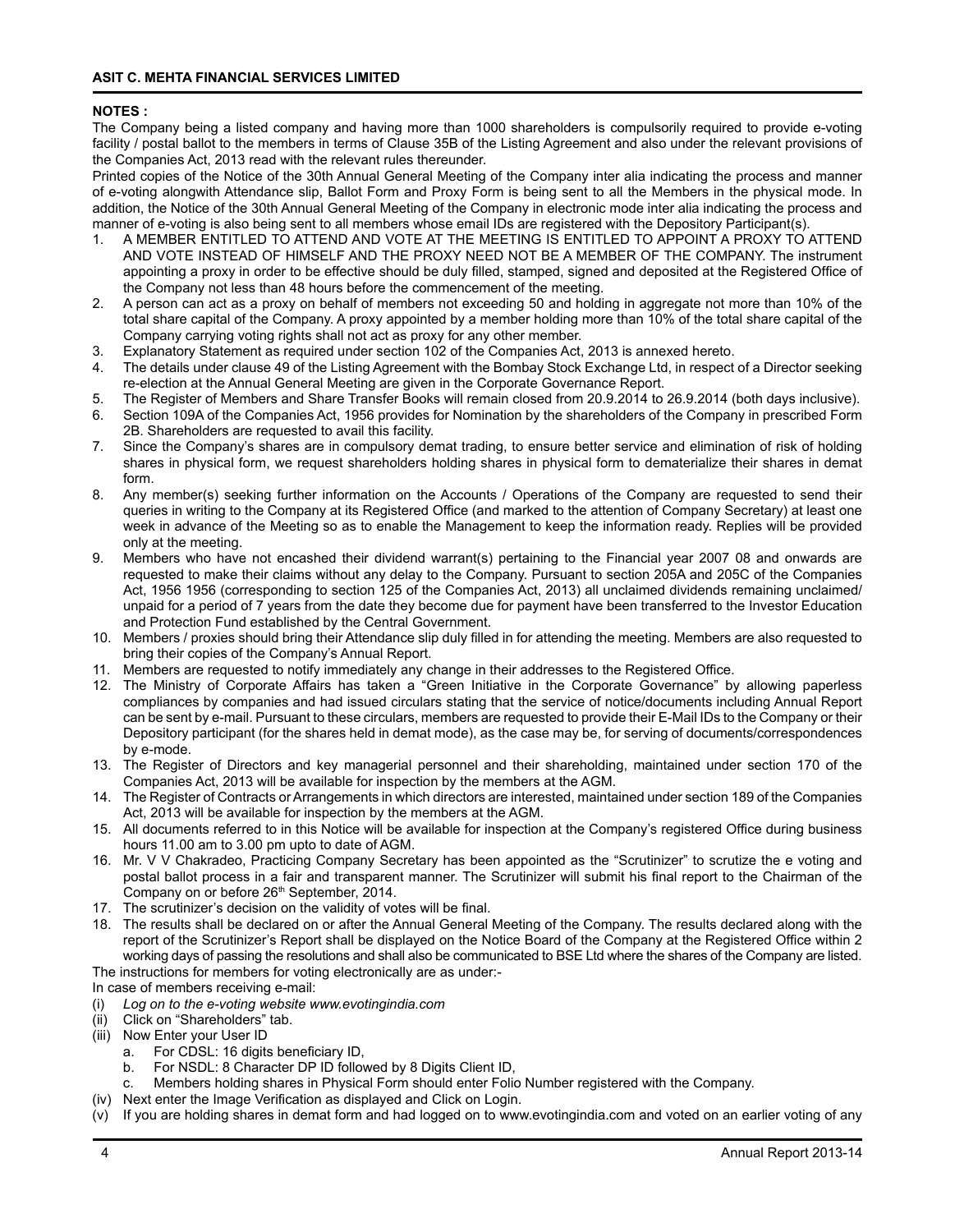company, then your existing password is to be used.

|  |  | .                                                               |  |  |
|--|--|-----------------------------------------------------------------|--|--|
|  |  | (vi) If you are a first time user follow the steps given below: |  |  |

|                                        | For Members holding shares in Demat Form and Physical Form                                                                                                                                                                                                                                                                                                                                                                                                                                                                                                                                                                                                      |  |  |  |  |  |
|----------------------------------------|-----------------------------------------------------------------------------------------------------------------------------------------------------------------------------------------------------------------------------------------------------------------------------------------------------------------------------------------------------------------------------------------------------------------------------------------------------------------------------------------------------------------------------------------------------------------------------------------------------------------------------------------------------------------|--|--|--|--|--|
| PAN*                                   | Enter your 10 digit alpha-numeric *PAN issued by Income Tax Department (Applicable for both<br>demat shareholders as well as physical shareholders)<br>Members who have not updated their PAN with the Company/Depository Participant are<br>٠<br>requested to use the first two letters of their name and the last 8 digits of the demat account/<br>folio number in the PAN field.<br>In case the folio number is less than 8 digits enter the applicable number of 0's before the<br>number after the first two characters of the name in CAPITAL letters. Eg. If your name is<br>Ramesh Kumar with folio number 100 then enter RA00000100 in the PAN field. |  |  |  |  |  |
| <b>DOB</b>                             | Enter the Date of Birth as recorded in your demat account or in the company records for the said<br>demat account or folio in dd/mm/yyyy format.                                                                                                                                                                                                                                                                                                                                                                                                                                                                                                                |  |  |  |  |  |
| <b>Dividend</b><br><b>Bank Details</b> | Enter the Dividend Bank Details as recorded in your demat account or in the company records for<br>the said demat account or folio.<br>Please enter the DOB or Dividend Bank Details in order to login. If the details are not recorded<br>with the depository or company please enter the number of shares held by you as on the cut<br>off date in the Dividend Bank details field.                                                                                                                                                                                                                                                                           |  |  |  |  |  |

(vii) After entering these details appropriately, click on "SUBMIT" tab.

(viii) Members holding shares in physical form will then reach directly the Company selection screen. However, members holding shares in demat form will now reach 'Password Creation' menu wherein they are required to mandatorily enter their login password in the new password field. Kindly note that this password is to be also used by the demat holders for voting for resolutions of any other company on which they are eligible to vote, provided that company opts for e-voting through CDSL platform. It is strongly recommended not to share your password with any other person and take utmost care to keep your password confidential.

- (ix) For Members holding shares in physical form, the details can be used only for e-voting on the resolutions contained in this Notice.
- (x) Click on the EVSN 140816011 of the company.
- (xi) On the voting page, you will see "RESOLUTION DESCRIPTION" and against the same the option "YES/NO" for voting. Select the option YES or NO as desired. The option YES implies that you assent to the Resolution and option NO implies that you dissent to the Resolution.
- (xii) Click on the "RESOLUTIONS FILE LINK" if you wish to view the entire Resolution details.
- (xiii) After selecting the resolution you have decided to vote on, click on "SUBMIT". A confirmation box will be displayed. If you wish to confirm your vote, click on "OK", else to change your vote, click on "CANCEL" and accordingly modify your vote.
- (xiv) Once you "CONFIRM" your vote on the resolution, you will not be allowed to modify your vote.
- (xv) You can also take out print of the voting done by you by clicking on "Click here to print" option on the Voting page.
- (xvi) If Demat account holder has forgotten the changed password then Enter the User ID and the image verification code and click on Forgot Password & enter the details as prompted by the system.
	- Non-Individual shareholders (i.e. other than Individuals, HUF, NRI etc.) are required to log on to https://www. evotingindia.com and register themselves as Corporates.
	- They should submit a scanned copy of the Registration Form bearing the stamp and sign of the entity to helpdesk. evoting@cdslindia.com.
	- After receiving the login details they have to create a user who would be able to link the account(s) which they wish to vote on.
	- The list of accounts should be mailed to helpdesk.evoting@cdslindia.com and on approval of the accounts they would be able to cast their vote.
	- They should upload a scanned copy of the Board Resolution and Power of Attorney (POA) which they have issued in favour of the Custodian, if any, in PDF format in the system for the scrutinizer to verify the same.
- In case of members receiving the physical copy:
- (A) Please follow all steps from sl. no. (i) to sl. no. (xvi) above to cast vote.
- (B) The voting period begins on 18th September, 2014 (9.00 a.m.) and ends on 20th September, 2014 (5.00 p.m.). During this period shareholders' of the Company, holding shares either in physical form or in dematerialized form, as on the cut-off date i.e. 15th August, 2014 may cast their vote electronically. The e-voting module shall be disabled by CDSL for voting thereafter. *In case you have any queries or issues regarding e-voting, you may refer the Frequently Asked Questions ("FAQs") and e-voting manual available at www.evotingindia.com* under help section or write an email to helpdesk.evoting@cdslindia.com.

**REGISTERED OFFICE FOR AND ON BEHALF OF THE BOARD**

Nucleus House, Saki- Vihar Road, Andheri (East), Mumbai – 400 072

Mumbai, July 31<sup>st</sup>, 2014

**ASIT C. MEHTA** DIN: 00169048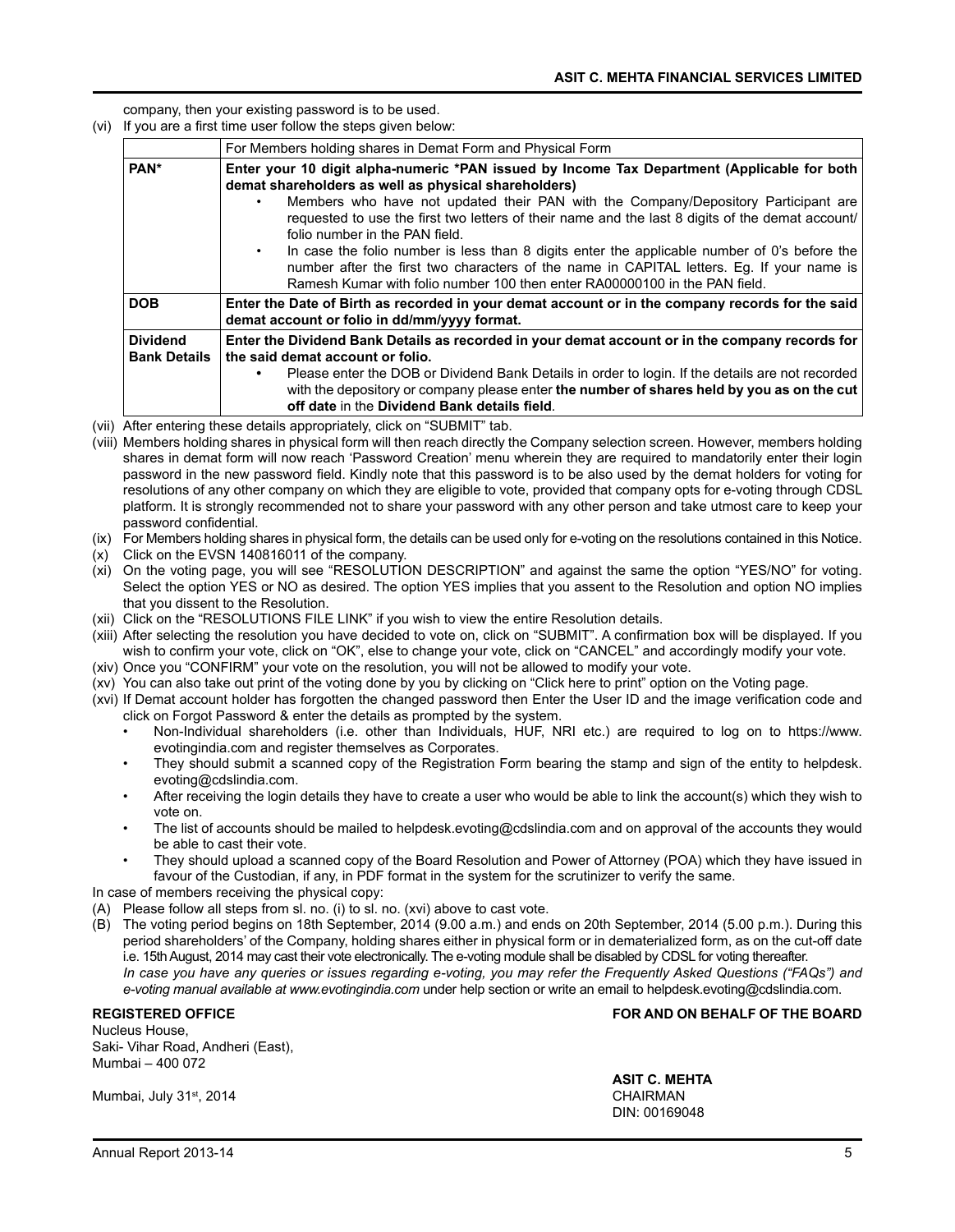# **Explanatory Statement in respect of Special Business pursuant to section 102 of the Companies Act, 2013**

#### Item No 3

Mr. Vijay Ladha is a Non-executive Independent Director and the chairman of Audit Commitee of the Company. He retires by rotation at the ensuing 30<sup>th</sup> Annual General Meeting under section 152 of the Companies Act, 2013 ("the Act"). In terms of Section 149 read with Schedule IV and other applicable provisions of the Act and the Rules thereunder, Mr. Vijay Ladha, being eligible and offering himself for appointment, is proposed to be appointed as Independent Director for a term of one year, i.e. from the date of the ensuing 30<sup>th</sup> Annual General Meeting (2014) till the date of 31st Annual General Meeting (2015). A Notice has been received from a member proposing Mr. Vijay Ladha as a candidate for the office of Independent Director of the Company.

In the opinion of the Board, Mr. Vijay Ladha fulfills the conditions specified in the Act and Rules made thereunder for his appointment as Independent Director of the Company. Copy of the draft letter for appointment of Mr. Vijay Ladha as Independent Director would be available for inspection without any fee by the Members at the Registered Office during normal business hours on any working day upto the date of the ensuing Annual General Meeting.

The Board considers that Mr. Vijay Ladha's continued association would be of immense benefit to the Company and it is desirable to avail his services as Independent Director. The Board recommends the resolution for approval by the members of the Company. Except Mr. Vijay Ladha, being the appointee, none of the Directors and Key Managerial Personnel of the Company is concerned or interested, financially or otherwise, in the aforesaid Ordinary Resolution.

#### Item No 4

The Companies Act, 2013 ("the Act") has brought certain changes with regard to the appointment of auditors. Henceforth, the statutory auditors have to be appointed for a term of five years and such appointment is subject to ratification by the members every year in the Annual General Meeting. The Act makes it mandatory to rotate the auditors every 10 years, in case of a firm of auditors. The computation of the number of years is to be considered with retrospective effect.

M/s Manek and Associates, Chartered Accountants are the statutory auditors since 2007. Accordingly, they can hold the office for further 3 years and hence their appointment is made only for a period of 3 years. Being eligible for appointment under the provisions of the Act, they have furnished their consent to act as the statutory auditors in terms of section 139 of the Act and also provided a certificate to the effect that their appointment, if made, shall be in accordance with the conditions laid down and that they satisfy the criteria provided under section 141 of the Act.

Accordingly, the approval of the Members is being sought for the appointment of M/s Manek and Associates, Chartered Accountants, as the Statuory Auditors of the Company for a period from the conclusion of the 30<sup>th</sup> Annual General Meeting until the conclusion of the 33<sup>rd</sup> Annual General Meeting on the remuneration as may be determined by the Audit Committee in consultation with the auditors and fixed by the Board of Directors. The Board recommends the resolution for the approval of the shareholders of the Company.

None of the Directors and /or Key Management Personnel of the Company and their relatives is concerned or interested, financial or otherwise in the resolution set out at item no 4.

Item No 5

Dr R Krishnamurthy is a Non-executive Independent Director and a member of the Audit Committee of the Company. In terms of Section 149 read with Schedule IV and other applicable provisions of the Act and the Rules thereunder, Dr. R Krishnamurthy, being eligible and offering himself for appointment, is proposed to be appointed as Independent Director for five consecutive years, i.e. from the date of the ensuing 30<sup>th</sup> Annual General Meeting (2014) till the date of 35th Annual General Meeting (2019). A Notice has been received from a member proposing Dr R Krishnamurthy as a candidate for the office of Independent Director of the Company.

Dr R Krishna Murthy, is a consultant specializing in the field of Industrial Relations and Human Resources Management and is heading M/s S R Mohan Das & Associates. He did his management post graduation from Jamnalal Bajaj Institute of Management (JBIMS). He had worked with Larsen & Toubro for three years. He quit his job and did his Ph.D in Management from JBIMS, and thereafter his law graduation. He specializes in the field of Labour Laws with over three decades of experience. Dr Krishnamurthy is also a Director on Mega Ace Ltd. He holds 1000 shares in the Company.

In the opinion of the Board, Dr. R Krishnamurthy fulfills the conditions specified in the Act and Rules made thereunder for his appointment as Independent Director of the Company. Copy of the draft letter for appointment of Dr. R Krishnamurthy as Independent Director would be available for inspection without any fee by the Members at the Registered Office during normal business hours on any working day upto the date of the ensuing Annual General Meeting.

The Board considers that Dr. R Krishnamurthy's continued association would be of immense benefit to the Company and it is desirable to avail his services as Independent Director. The Board recommends the resolution for approval by the members of the Company.

Except Dr. R Krishnamurthy, being the appointee, none of the Directors and Key Managerial Personnel of the Company is concerned or interested, financially or otherwise, in the aforesaid Ordinary Resolution.

Item No 6

The Board of Directors at their meeting held on 31st July, 2014 appointed Mr. Pundarik Sanyal as a Non-executive Independent Director of the Company to fill the vacancy due to resignation of Mr. D Sunderajan.

Mr. Sanyal is B.Sc Tech from Calcutta University. He has worked in Bank of India from 1973 to 2007 occupying several positions including of Chief Manager. For the period from 2007 to 2013, he was appointed as Managing Director of STCI Finance Ltd. He carries with him rich and varied experience of 34 years in banking and finance.

In terms of Section 149 read with Schedule IV and other applicable provisions of the Act and the Rules thereunder, Mr. Pundarik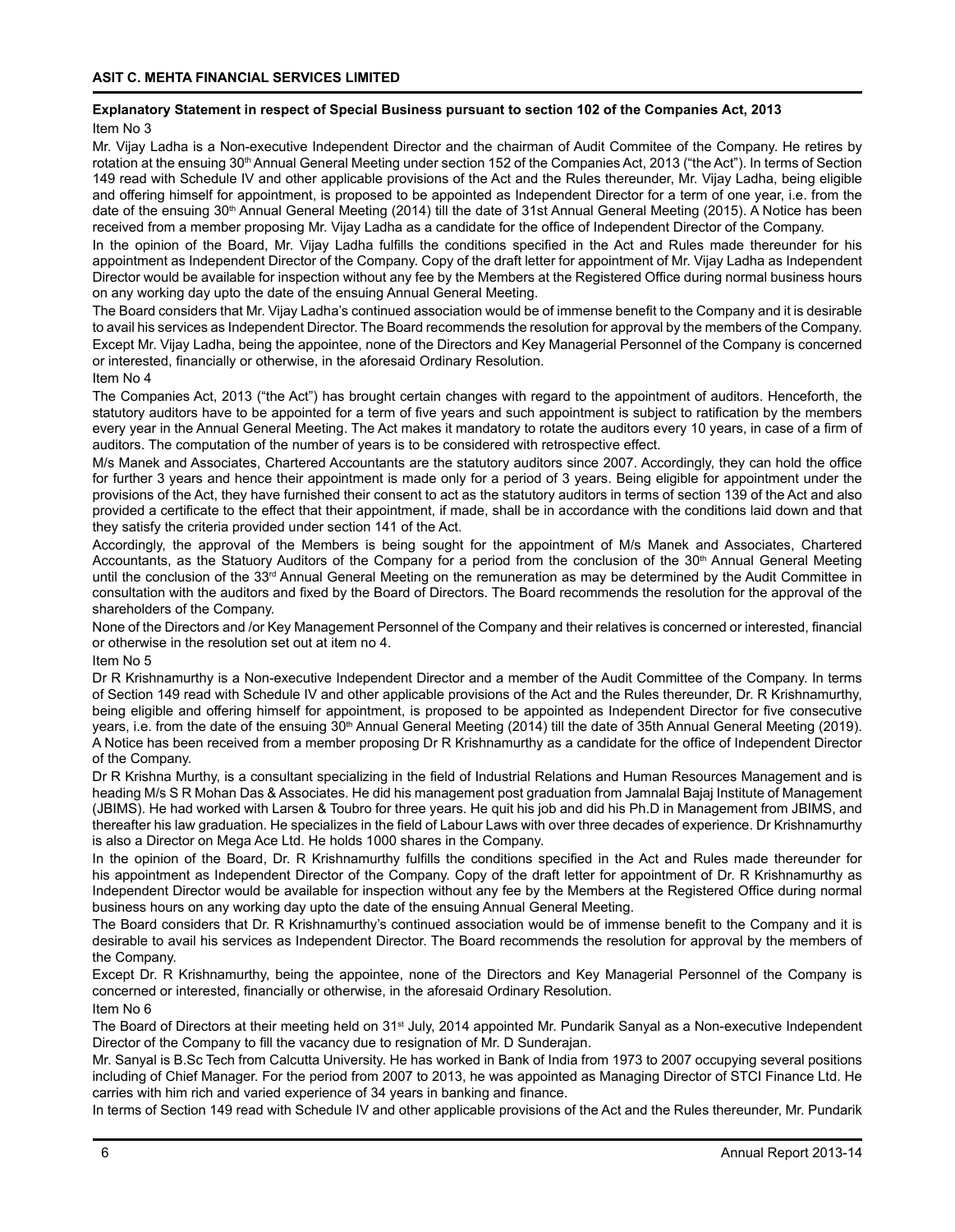Sanyal, being eligible and offering himself for appointment, is proposed to be appointed as Independent Director for five consecutive years, i.e. from the date of the ensuing 30<sup>th</sup> Annual General Meeting (2014) till the date of 35th Annual General Meeting (2019). A Notice has been received from a member proposing Mr. Sanyal as a candidate for the office of Director of the Company.

In the opinion of the Board, Mr. Pundarik Sanyal fulfills the conditions specified in the Act and Rules made thereunder for his appointment as Independent Director of the Company. Copy of the draft letter for appointment of Mr. Pundarik Sanyal as Independent Director would be available for inspection without any fee by the Members at the Registered Office during normal business hours on any working day upto the date of the ensuing Annual General Meeting.

The Board considers that Mr. Pundarik Sanyal's continued association would be of immense benefit to the Company and it is desirable to avail his services as Independent Director. Mr. Pundarik Sanyal does not hold any shares in the Company.

The Board recommends the resolution for approval by the members of the Company.

Except Mr. Pundarik Sanyal, being the appointee, none of the Directors and Key Managerial Personnel of the Company is concerned or interested, financially or otherwise, in the aforesaid Ordinary Resolution. Item No 7

The members of the Company at the Extra-ordinary general meeting of the Company held on 21<sup>st</sup> March, 1994 approved under section 293 (1)(d) of the Companies Act, 1956, borrowings over and above the aggregate of paid up capital and free reserves of the Company. Section 180(1)( c) of the Companies Act, 2013 requires that the Board of Directors shall not borrow money in excess of the Company's share capital and free reserves, apart from temporary loans obtained from the Company's bankers in the ordinary course of business, except with the consent of the company by way of a special resolution.

Section 180(1)(c) of the Companies Act, 2013 which is effective from 12.9.2013 inter alia stipulates to obtain the consent of the Company accorded by way of a special resolution. As a consequence, approval of members is being sought to borrow money upto Rs 50 crores (Rupees Fifty crores) in excess of the aggregate of the paid up capital and free reserves of the Company.

None of the Directors and /or Key Management Personnel of the Company and their relatives is concerned or interested, financial or otherwise in the resolution set out at item no 7.

#### Item No 8

The members of the Company at the Extra-ordinary general meeting of the Company held on 19<sup>th</sup> December, 1994 approved under section 293 (1)(a) of the Companies Act, 1956, for creating mortgage or charge on its moveable and immoveable properties. Pursuant to section 180(1) (a) of the Companies Act, 2013, the Board of Directors shall not create mortgage and /or charge on the moveable or immoveable properties of the Company except with the consent of the members accorded by way of a special resolution. As a consequence, approval of members is being sought to create mortgage and / or charge on the moveable and immoveable properties of the Company up to Rs 50 crores (Rupees Fifty crores) in excess of the aggregate of the paid up capital and free reserves of the Company.

None of the Directors and /or Key Management Personnel of the Company and their relatives is concerned or interested, financial or otherwise in the resolution set out at item no 8.

Item no. 9

- (a) Item No 1The provisions of Section 188(1) of the 2013 Act that govern certain Related Party Transactions require the Company to obtain prior approval of the of shareholders by way of a Special Resolution where the transaction or the transactions to be entered into exceed the criteria laid down under Rule 15 of Companies (Meetings of Board & its Powers), Rules, 2014.
- (b) Further, third proviso to section 188(1) provides that nothing shall apply to any transaction entered into by the company in its ordinary course of business other than transactions which are not on arm's length basis.

The Board of Directors of your Company has approved the proposed transactions along with the maximum limits that your Company may enter into with its Related Parties (as defined under the 2013 Act) for the period from 1.10.2014 to 30.9.2016. Thel prescribed disclosures as required to be given under the provisions of the Companies Act, 2013 and the Companies

(Meetings of Board and its Powers) Rules, 2014 are given herein below for kind perusal of the members

- a. Name of the related party and nature of relationship: As provided in the resolution
- b. Nature, duration of the contract and the particulars of the contract or arrangement:
- 1. The Company intends to offer certain Office premise(s) on rental basis which are situated at 'Nucleus House', Saki Vihar Road, Andheri East, Mumbai 400 072 to the related parties stated in the resolution above. The contract will be in the nature of Leave and Licence. The contract can be for a period from 3 months to 2 years.
- 2. The Company may purchase / sale Office premises situated Nucleus House', Saki Vihar Road, Andheri East, Mumbai 400 072 from Asit C Mehta Commodity Services Ltd at the price determined in the relevant Ready Reckoner of the Stamp duty. The value of the transaction will not exceed an aggregate amount of Rs 6 crores and will be at arm's length basis.
- (c) Material terms of the contract or arrangement including the value, if any:

As referred in point (b) above.

- (d) Any advance paid or received for the contract or arrangement, if any: Nil
- (e) Manner of determining the pricing and other commercial terms both included as part of contract and not considered as part of the contract:

The proposed transactions would be carried out as part of the business requirements of the Company and are ensured to be on arm's length basis. Further, the Company is also subject to transfer pricing norms prevalent in the country.

(f) Whether all factors relevant to the contract have been considered, if not, the details of factors not considered with the rationale for not considering those factors: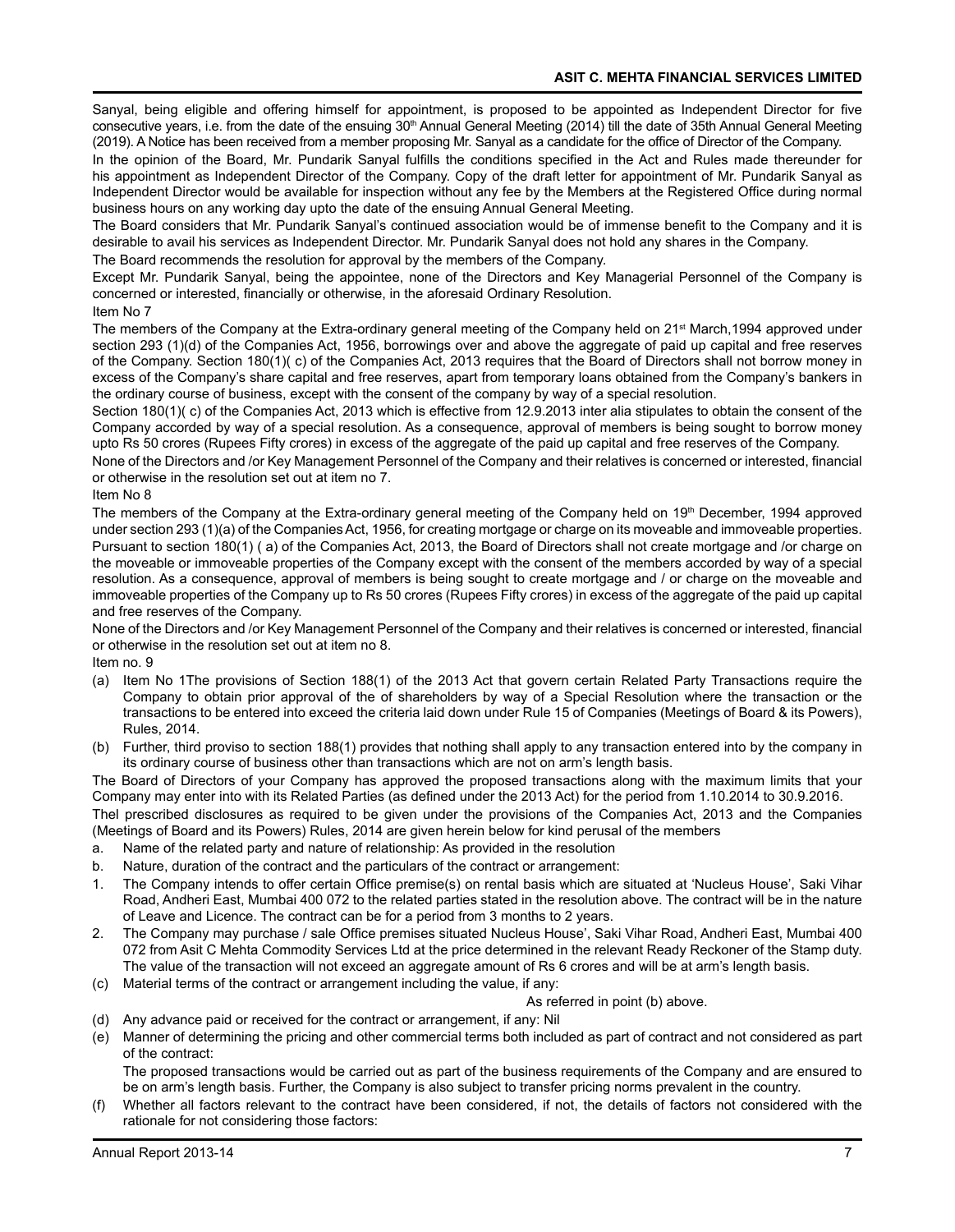All factors have been considered.

(g) Any other information relevant or important for the Board to take a decision on the proposed transaction: Nil.

Members are hereby informed that pursuant to second proviso of section 188(1) of the Companies Act, 2013, no member of the company shall vote on such special resolution to approve any contract or arrangement which may be entered into by the company, if such member is a related party.

The Board of Directors of your Company recommends the Resolution as set out in the accompanying Notice for the approval of members of the Company as a Special Resolution.

Except Promoter-Directors i.e. Mr. Asit C Mehta and Mrs. Deena A. Mehta and their relatives, no other Director / Key Managerial Personnel of the Company are concerned or interested in the Resolution.

#### Item 10

In terms of section 42 of the Companies Act, 2013 and Rule 14 of the Companies (Prospectus & Allotment) Rules, 2014, a Company shall not make a private placement of its securities unless the proposed offer of securities or invitation to subscribe securities has been previously approved by the members of the Company by a Special Resolution. For the offer or invitation for offer of non-convertible debentures, the Company can pass Special Resolution once a year for all the offers or invitation for such debenture during the year.

The Company seeks to pass an enabling resolution to borrow funds by offer of Non convertible debentures for an amount not exceeding Rs 25 crores at interest rate that will be determined by the prevailing market conditions at the time of borrowing. Rule 14 of the Companies (Prospectus & Allotment) Rules, 2014 requires passing of this Special Resolution which will be valid for a period of one year.

To enable the Board to borrow the money by way of offer of Non-convertible Debentures or invitation to subscribe Non convertible debentures the members' approval us being sought by way of special resolution.

None of the Directors and /or key managerial personnel of the Company and their relatives are concerned or interested,

financial or otherwise in the resolution set out at item no 10.

Item No 11

In accordance with the provisions of section 94 of the Companies Act, 2013 ("the Act") the register and index of members and copies of all annual returns prepared under section 92 of the Act together with the documents required to be annexed thereto are to be kept at the registered office of the company. However, as per proviso to section 94 (1) of the Act such registers, indexes, returns and other related documents can be kept at any other place in which more than one-tenth of the total number of members reside, if approved by a special resolution passed at a general meeting of the Company and the Registrar has been given a copy of the proposed special resolution in advance.

The members of the Company under section 163 of the old Companies Act, 1956 had approved keeping of the aforesaid Registers and copies of Annual Return and other related documents at the Office of Linkintime India Pvt. Ltd (R & T Agent) at their Office which is presently at C 13, Pannalal Silk Mills Compound, LBS Marg, Bhandup (West), Mumbai 400078 or at such other place where the office of the Share Transfer Agent may be situated within the local limits of the city of Mumbai.

In view of enabling provisions of the Companies Act, 2013, as explained above, it is proposed to keep the aforesaid Registers and documents at the premises of R & T Agents as stated in the resolution.

None of the Directors and /or key managerial personnel of the Company and their relatives are concerned or interested, financial or otherwise in the resolution set out at item no 11.

Item No 12

With the promulgation of the Companies Act, 2013, together with various Schedules thereo and the Rules made thereunder (collectively referred to as "Act"), in replacement of the Companies Act, 1956, it has become necessary to modify the existing Article No 2, so as to have the effect of bringing various existing Articles, in consonance with the provisions of the Act, to the extent they are repugnant to and / or at variance with the provisions thereof, with reference to the various sections of the Companies Act, 1956 being deemed to be and read as reference to corresponding Sections of the Act, wherever appearing.

Also, proviso to section 203 of the Companies Act, 2013 provides that an individual shall not be appointed as the chairperson of the Company as well as Managing Director or Chief Executive Officer of the Company at the same time after the commencement of this Act unless articles of such Company provides otherwise. Thus, it is proposed to amend the Articles of Association by inserting a new clause 126A as stated in the resolution.

The Directors recommend the resolution at item No 12 of the Notice for the approval of the Members as a Special resolution, in terms of Section 14 of the Companies Act, 2013.

A copy of the Articles of Association of the Company with the proposed alterations would be available for inspection by the members at the Registered Office of the Company during 11.00 am to 2.00 pm on any working day, excluding Saturday and upto the day of the Annual General Meeting.

None of the Directors and /or Key Management Personnel of the Company and their relatives is concerned or interested, financial or otherwise in the resolution set out at item no 12.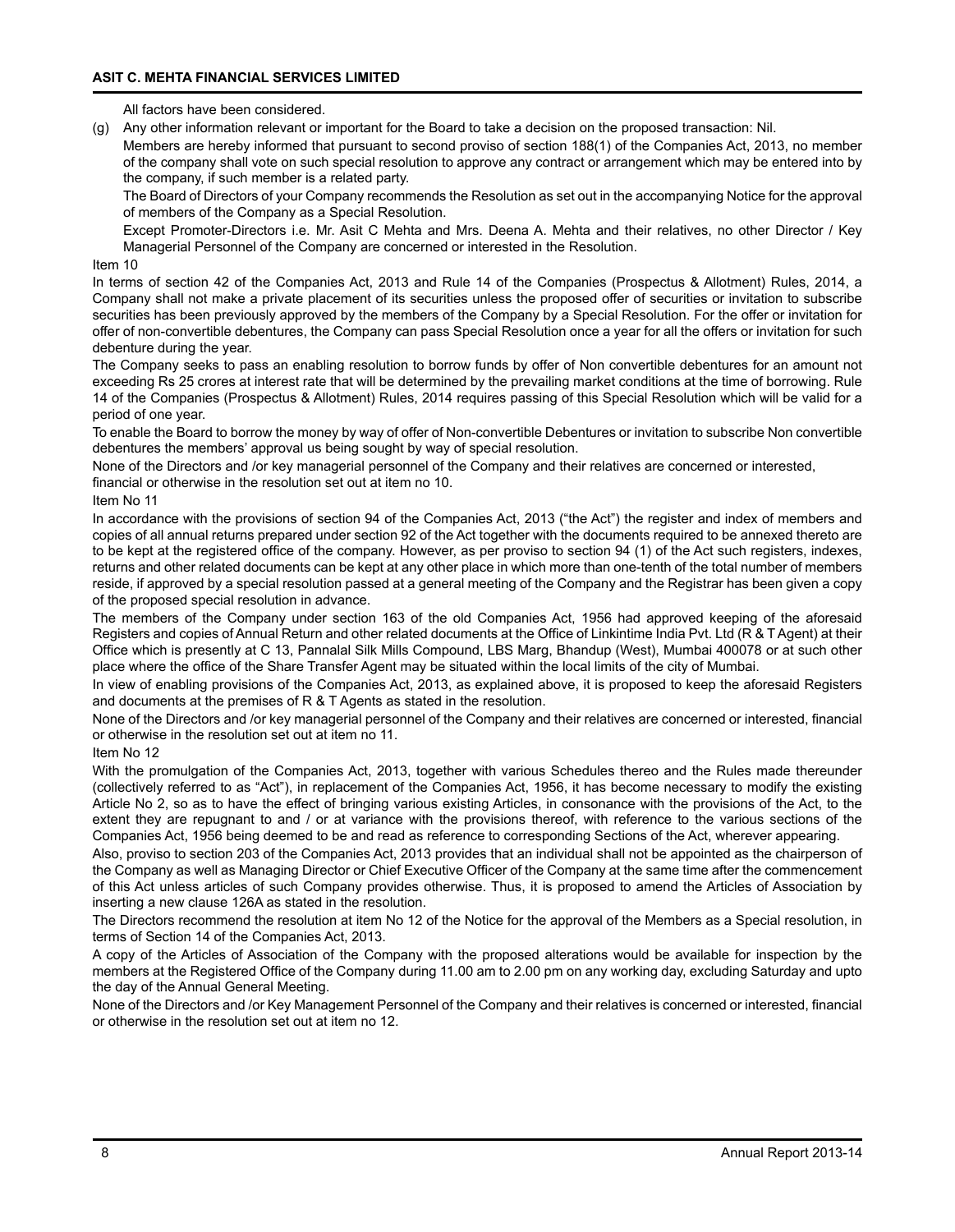# **Report of the Directors to the Shareholders' CIN: L65900MH1984PLC091326**

Your Directors present the 30<sup>th</sup> Annual Report together with the audited accounts of the Company for the year ended 31<sup>st</sup> March, 2014.

**1. FINANCIAL RESULTS: Result 3. Result 3. Results RS** in lacs

|                                                 | STANDALONE |                          |          | CONSOLIDATED             |
|-------------------------------------------------|------------|--------------------------|----------|--------------------------|
|                                                 | 2013 14    | $2012 - 13$              |          | 2012-13                  |
| Income from Operations                          | 248.48     | 186.26                   | 451.40   | 346.26                   |
| Other Income                                    | 7.68       | 10.41                    | 8.50     | 11.52                    |
| Total Income                                    | 256.16     | 196.67                   | 459.90   | 354.78                   |
| Profit before depreciation, interest and tax    | 88.94      | 150.21                   | 68.63    | 120.71                   |
| Depreciation<br>Less:                           | 21.08      | 21.76                    | 29.29    | 33.06                    |
| Interest                                        | 227.30     | 198.58                   | 270.79   | 234.25                   |
| Tax Expense / (Credit)                          | (6.90)     | (6.54)                   | (6.90)   | (6.85)                   |
| Profit / (Loss) After Tax                       | (152.54)   | (63.59)                  | (224.55) | (139.75)                 |
| Profit / (loss) of share in Associate concern   | <b>NA</b>  | <b>NA</b>                | 0        | (167.83)                 |
| Profit after tax and share in Associate concern | <b>NA</b>  | NA.                      | (224.55) | (307.58)                 |
| Add: Balance brought forward                    |            |                          | (610.60) | (303.02)                 |
| Balance available for appropriation             | (152.54)   | (63.59)                  | (835.15) | (610.60)                 |
| Which the Directors have appropriated as:       |            |                          |          |                          |
| Adjusted against General Reserve                | 120.11     | 63.59                    |          | $\overline{\phantom{0}}$ |
| - Balance to be carried forward                 | (32.43)    | $\overline{\phantom{a}}$ | (835.15) | (610.60)                 |

#### **2. DIVIDEND**

The Board of Directors does not recommend any dividend.

#### **3. OPERATIONAL REVIEW**

On a Standalone basis, the gross earnings rose to Rs 256.16 lacs from Rs 196.67 lacs. The year ended with a loss after tax of Rs 152.54 lacs as compared to Rs 63.59 lacs in the previous year.

The Company continues to explore the efforts for offering the Office premises on rental basis to banks / insurance Companies / Corporate(s). The Company offered advisory and consultancy services to certain clients and earned the fees aggregating to Rs 68.47 lacs from Advisory and Consultancy Division. During the year end, the Company purchased certain Office Premises from the Associate concern the cost of which (including stamp duty and other related expenses) aggregated to Rs 1271.32 lacs. The purchase was partly funded by raising a term loan in the current financial year i.e. 2014 15 from a NBFC for Rs 600 lacs. These premises have been offered for rent to the Associate concern from 1.4.2014 and the rental income has started accruing.

On a consolidated basis, the gross revenues were at Rs 460 lacs as compared to Rs 354 lacs in the previous year and loss after tax was at Rs 225 lacs as against Rs 140 lacs in the previous year. The overall consolidated loss aggregated to Rs 225 lacs (excluding share of loss from an Associate concern) as against loss of Rs 308 lacs in the previous year (including share of loss from an Associate concern)

The wholly-owned subsidiary – Nucleus IT Enabled Services Ltd engaged into ITeS services, showed a growth of 29% in the Income from Operations and the loss before depreciation and finance cost was reduced to Rs 5 .37 lacs as against loss of Rs 21.53 lacs in the previous year. The overall loss stood at Rs 72 lacs as against Rs 76 lacs in the previous year.

The share in loss of Associate concern stood at Rs 197 lacs as against loss of Rs 174 lacs in the previous year after considering inter group company transactions and the same were eliminated under the applicable Accounting Standard.

#### **4. DIRECTORS' RESPONSIBILITY STATEMENT**

Pursuant to Section 217(2AA) of the Companies Act, 1956, the Directors to the best of their knowledge and belief confirm that:

- a. in preparation of the annual accounts, the applicable accounting standards have been followed by the Company;
- b. appropriate accounting policies have been selected and applied consistently and such judgments and estimates have been made that are reasonable and prudent so as to give true and fair view of the state of affairs of the Company as at 31st March, 2014 and of the loss of the Company for the year ended on that date;
- c. proper and sufficient care has been taken for the maintenance of adequate accounting records in accordance with the provisions of the Companies Act, 1956, for safeguarding the assets of the Company and for preventing and detecting fraud and other irregularities; and
- d. the annual accounts have been prepared on a 'going concern' basis.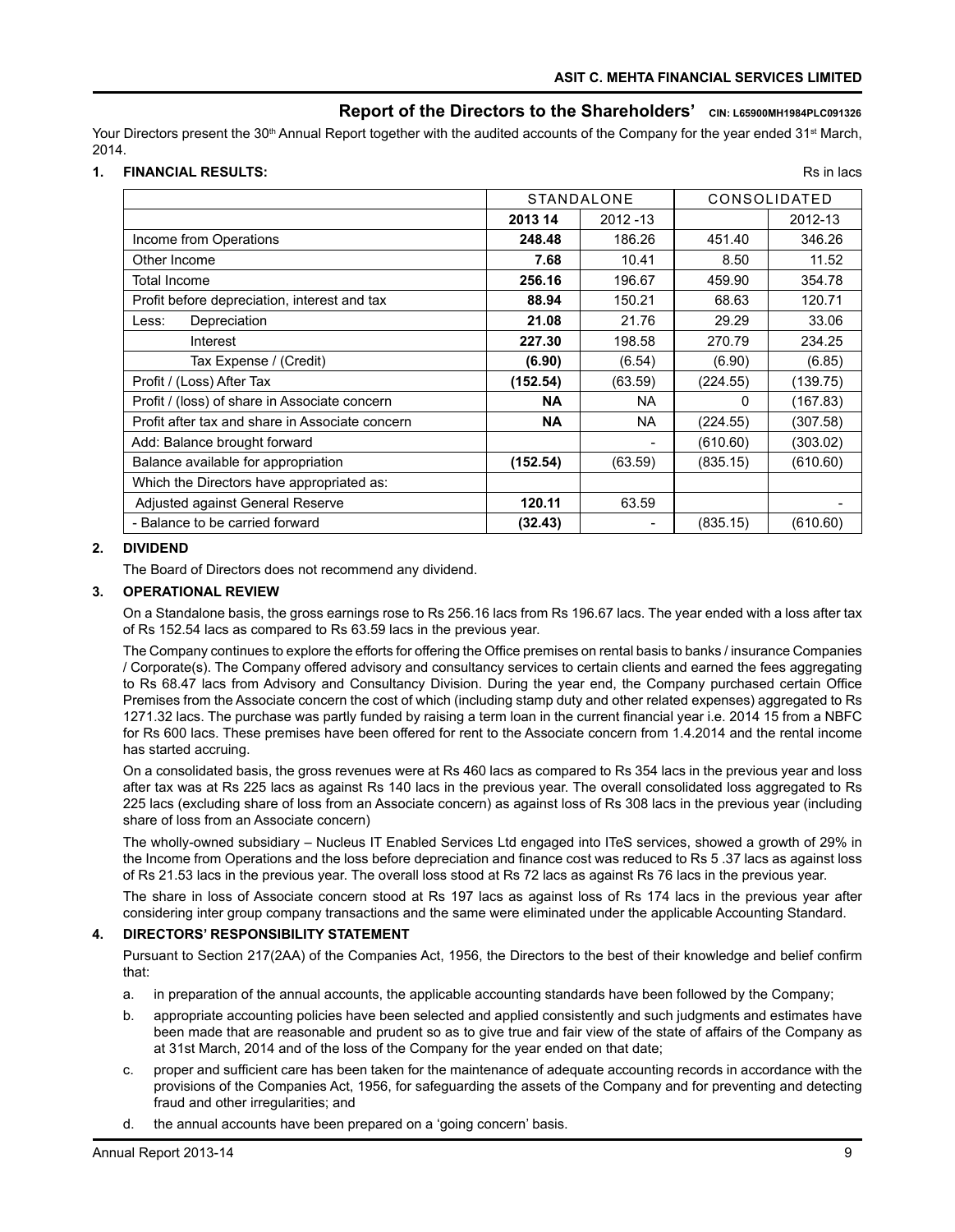#### **5. Fixed Deposits**

The Company has not accepted any deposits within the meaning of Section 58A of the Companies Act, 1956 and the rules made thereunder.

#### **6. INFORMATION PURSUANT TO SECTION 217 OF THE COMPANIES ACT, 1956**

#### **a) Conservation of energy, Technology absorption and adoption:**

The operations of your Company involve low energy consumption. Energy conservation efforts are being pursued on a continuous basis. Close monitoring of power consumption is maintained to minimize wastage and facilitate optimum utilization of energy. The Company has not imported any technology nor incurred any expenditure on research and development of technology.

#### **b) Particulars of employees:**

The Company had no employee covered in accordance with the provisions of Section 217(2A) of the Companies Act, 1956 read with the Companies (Particulars of Employees) Rules, 1975.

#### **c) Foreign exchange earnings and outgo:** Rs Nil

#### **7. MANAGEMENT DISCUSSION AND ANALYSIS**

The "Management Discussion and Analysis Report" is furnished separately and forms part of this Directors' Report.

#### **8. CORPORATE GOVERNANCE**

A report on Corporate Governance as stipulated under Clause 49 of the Listing Agreement with the BSE Ltd, is annexed hereto and forms part of the Annual Report.

#### **9. DIRECTORS**

Prof. D Sunderajan resigned with effect from 31.7.2014 and Mr. Pundarik Sanyal was appointed on 31.7.2014 to fill the casual vacancy due to resignation of Prof. D Sunderajan. The Board places on record its appreciation for the services rendered by. Prof. D Sunderajan during his tenure as Director.

In accordance with the provisions of the Companies Act, 1956 and Company's Articles of Association, Mr. A C Mehta and Mr. V G Ladha Vora retire by rotation at the ensuing Annual General Meeting and being eligible, offer themselves for re-election.

The information on the particulars of the Directors seeking re-appointment as required under clause 49 of the Listing Agreement has been given in the Report on Corporate Governance.

In due compliance with the provisions of section 149 of the Companies Act, 2013, it is proposed to appoint Mr. Vijay G. Ladha, Dr. R Krishna Murthy and Mr. Pundarik Sanyal as Independent Directors on the Board of the Company. The appropriate resolutions for their appointment are being placed for the approval of the members at the ensuing Annual General Meeting.

#### **10. SUBSIDIARY COMPANIES**

In terms of General Circulars Nos 2/2011 and 3/2011 dated 8.2.2011 and 21.2.2011 respectively issued by the Ministry of Corporate Affairs under section 212(8) of the Companies Act, 1956 granting general exemption from attaching financials of the subsidiaries the same are not attached. These financials will be kept open for inspection by any shareholder at the registered office of the Company and will also be placed before the ensuing Annual General Meeting.

The relevant financial data of the subsidiary have been furnished under 'Details of Subsidiary' forming part of this Annual Report.

#### **11. CONSOLIDATED FINANCIAL STATEMENTS**

In accordance with Accounting Standards 21 and 23 issued by the Institute of Chartered Accountants of India, the consolidated financial statement incorporating the operation of the Company, its subsidiary and associate concern have been attached hereto which form part of the Annual Report.

#### **12. AUDITORS**

The Company's Auditors, Manek & Associates as the Statutory Auditor would retire at the ensuing Annual General Meeting and confirmed their eligibility and willingness to accept the office of the auditors, if reappointed. The Audit Committee and the Board recommends their reappointment as stated in the proposed resolution given in the Notice of the Annual General Meeting.

## **13. APPRECIATION**

The Directors thank the banker, STCI Finance Ltd and shareholders for their continued support to the Company. The Directors also look forward for the continuing support from the shareholders.

#### **FOR AND ON BEHALF OF THE BOARD**

**ASIT C. MEHTA** CHAIRMAN<br>DIN: 00169048

Mumbai, July 31st, 2014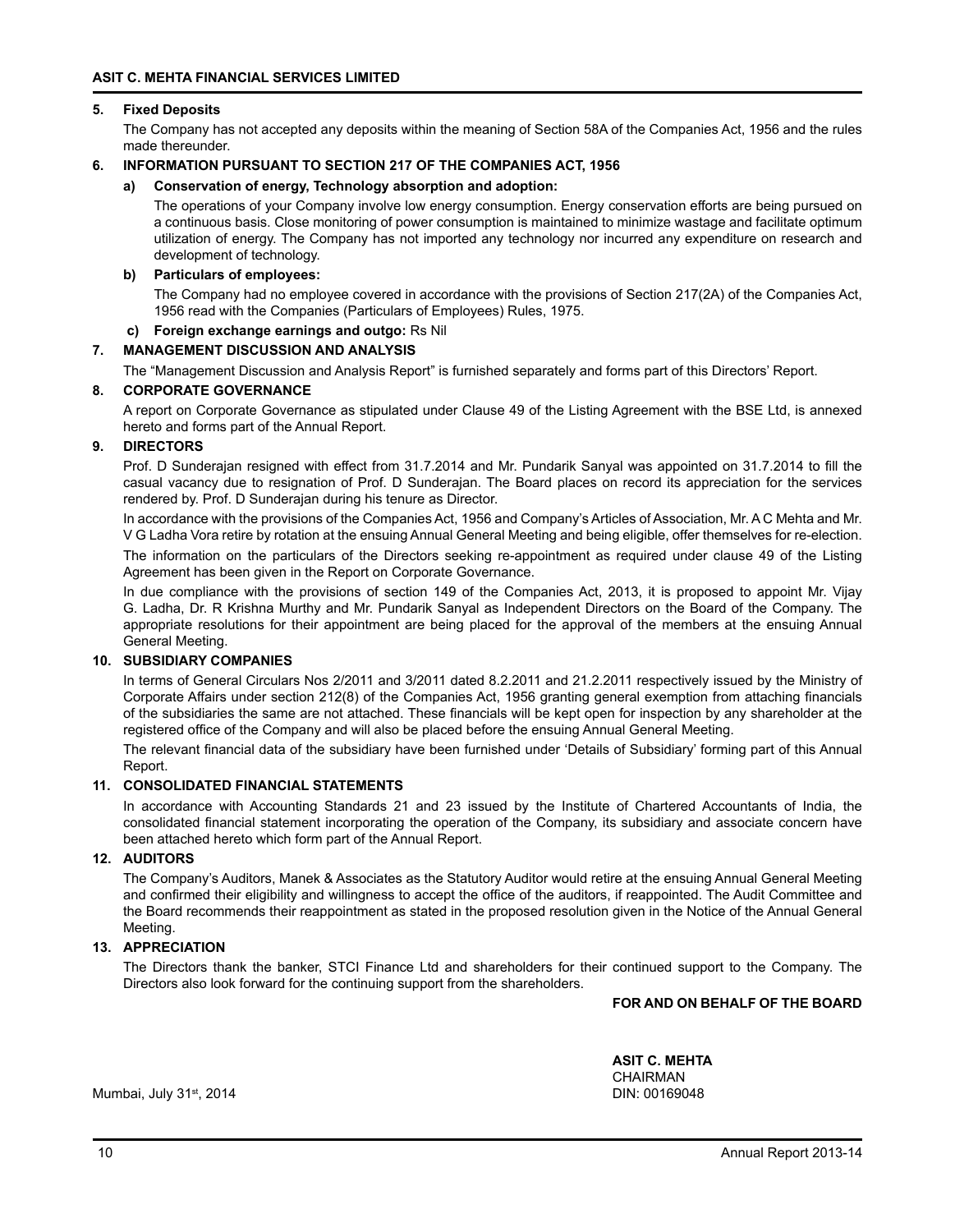#### **MANAGEMENT DISCUSSION AND ANALYSIS**

The Company earns revenues from letting out of properties to group concerns and income from dividends / interest. The Company also operates through its wholly-owned Indian subsidiary and an associate concern. The thrust of the business is to hold strategic control / investment in group companies. From the year under report the Company started offering Advisory and Consultancy Services and earned gross income of Rs 68.47 lacs.

The Company's wholly-owned Indian subsidiary – Nucleus IT Enabled Services Ltd (NITES) (Formerly Nucleus GIS And ITES Ltd) is engaged into ITes / BPO services.

NITES's performance for the year 2013-14 improved considerably and the Company reported gross income of Rs 231.07 lacs as against Rs 178.48 lacs in the previous year. The Company suffered a loss after tax of Rs72 lacs as against loss of Rs 76 lacs in the previous year. Certain measures relating to operations and human resources were taken which helped the Company to curtail its losses. The Company operates into BFSI (banking, financial services & insurance) segment – mainly into insurance which remains the largest verticals in terms of total share in IT spending.

#### **Financial Performance:**

A) Consolidated Financial Results for the year ended 31st March, 2014 as shown in Table below is of the Company, and its wholly-owned subsidiary.

Summarized Consolidated financials (Rs in lacs) and the state of the state of the state of the state of the state of the state of the state of the state of the state of the state of the state of the state of the state of t

|                          | Segment Revenue |             | <b>Segment Results</b>                          |             |             |  |
|--------------------------|-----------------|-------------|-------------------------------------------------|-------------|-------------|--|
|                          |                 |             | Profit / (Loss) after depreciation and interest |             |             |  |
|                          | $2012 - 13$     | $2013 - 14$ |                                                 | $2012 - 13$ | $2013 - 14$ |  |
| <b>ITeS</b>              | 177.37          | 229.31 ITeS |                                                 | (57.21)     | (45.83)     |  |
| Investments Activities   | 165.9           |             | 153.61 Investments Activities                   | (100.91)    | (140.31)    |  |
| Advisory and Consultancy | <b>NA</b>       |             | 68.47 Advisory and Consultancy                  | NA.         | (53.81)     |  |
| Unallocable              | 11.52           |             | 8.50 Unallocable                                | 11.52       | 8.50        |  |

#### B) Standalone Financial Results:

The following table gives an overview of the Standalone financials of the Company (Unconsolidated): (Rs in lacs)

| l Particulars            | $2012 - 13$ | 2013-14  |
|--------------------------|-------------|----------|
| Revenues from Operations | 186.26      | 248.48   |
| Other Income             | 10.41       | 7.68     |
| Total revenue            | 196.67      | 256.16   |
| <b>Total Expenditure</b> | 266.81      | 415.60   |
| Profit before Tax        | (70.14)     | (159.44) |
| Profit after tax         | (63.59)     | (152.54) |

The Share Capital and investments remained unchanged. The Networth (including Revaluation Reserve) of the Company decreased from Rs 4618 lacs to Rs 4404 lacs. There were additions to Fixed Assets of Rs 1272.64 lacs. The Bank term loans borrowing stood at Rs 39 lacs as at 31.3.2014 from Rs 75 lacs as at 31.3.2013. Other secured loan of Rs 15 crores continued from the previous year.

#### **Opportunities, Threats, Risks and Concerns**

The Company's income mainly comprise of dividends and debenture interest accruing from investments made in the group companies.. Any adverse impact on the industries of which the securities are held by the Company, will have a direct bearing on the investment income. Also, slowdown in the growth of Indian economy and /or volatility in the financial market could adversely affect the performance. The Company also earns rental income from letting properties to its group companies. Risk persists for non occupation of these premises.

The Company is actively pursuing its efforts to generate more income from Advisory and Consultancy Services. Demand for the company's services emanate from industries seeking growth money or structuring or new projects etc. Risks associated with the Advisory and Consultancy Services includes wrong preliminary project assessment, employees' attrition, competition etc.

The performance of the wholly-owned subsidiary – Nucleus IT Enabled Services Ltd (formerly Nucleus GIS And ITES Ltd) , which is engaged into ITeS Services, would depend on the growth of ITeS industry. The WOS operates in BFSI vertical (mainly insurance) which represents a mature and large BPO market opportunity. Though the market continues to be competitive, the Company believes that business opportunities exist as it has competitive advantage due to domain expertise in the relevant business segment. Marketing efforts made in previous periods are likely to yield results.

The outlook of the Associate concern would largely depend on the volatility of the Stock Markets, which has direct correlation with the prospect of economic growth and political stability. Capital market activities are also influenced by global events. The Associate extensively operates in the Capital Market which is subject to extensive regulation. Besides, it continues to witness intense competition, fall in the brokerage rates and technological obsolescence. The new regime with clear political mandate is likely to spur growth in the economy as well as divestment and capital raising measures by many a companies in the country.

#### **Internal Control systems and their adequacy**

The Company continues to have in place adequate and proper systems of internal control commensurate with the nature and size of its operations. The Company also continues to avail the services of external firm for conducting internal audits at periodic intervals. The Audit Committee meets at regular intervals and reviews inter alia the internal checks and their accuracy.

#### **Human Resources**

The relations with the employees (including that of its subsidiary) remained cordial.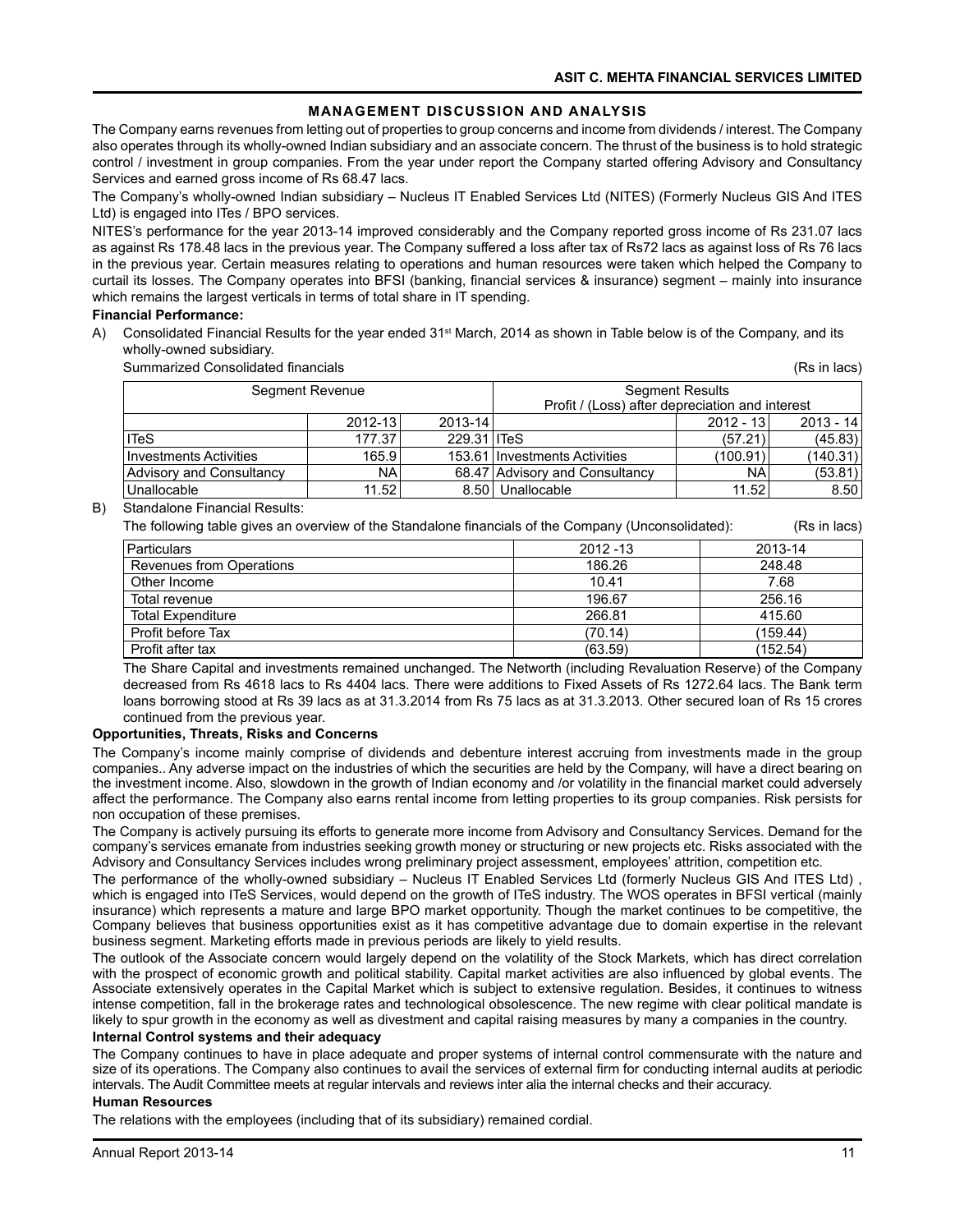# **STATEMENT PURSUANT TO SECTION 212 OF THE COMPANIES ACT, 1956 RELATING TO SUBSIDIARY COMPANY**

| 1 | Name of the Company                                                                                                                       | Nucleus IT Enabled Services Limited<br>(formerly known as Nucleus GIS |  |
|---|-------------------------------------------------------------------------------------------------------------------------------------------|-----------------------------------------------------------------------|--|
|   | And ITES Ltd)                                                                                                                             |                                                                       |  |
| 2 | Financial Year of the Subsidiary Company                                                                                                  | 31st March, 2014                                                      |  |
| 3 | (a) Number of Shares held in the Subsidiary Company                                                                                       | 30,00,000 fully paid equity shares of<br>Rs. 10/- each                |  |
|   | (b) Percentage of the shareholding in a Subsidiary Company                                                                                | 100%                                                                  |  |
| 4 | Total Issued Share Capital of the Subsidiary Company.                                                                                     | ₹ 3,00,00,000                                                         |  |
| 5 | Net Aggregate amount of subsidiary's Profit / (Loss) not dealt within the Holding<br>company's accounts                                   |                                                                       |  |
|   | (a) For the year ended 31st March, 2014                                                                                                   | ₹ (72,00,907)                                                         |  |
|   | (b) For the previous financial years since they became Company's Subsidiary.                                                              | ₹ (4,47,47,392)                                                       |  |
| 6 | The net aggregate amounts of Profits / (Losses) of the Subsidiaries which have<br>been dealt with in the accounts of the Holding Company: |                                                                       |  |
|   | (a) For the year ended 31st March, 2014                                                                                                   | Nil                                                                   |  |
|   | (b) For the previous financial years since they became Company's Subsidiary.                                                              | Nil                                                                   |  |
|   | For and on behalf of the Board                                                                                                            |                                                                       |  |

Mumbai, Asit C Mehta Kirit H. Vora Dated :  $30th$  May,  $2013$ 

Tushar Kapadia Company Secretary

# **DETAILS OF SUBSIDARY**

 $(\bar{\tau}$  in lakhs) and the contract of  $\bar{\tau}$  in lakhs)

### **Summary of financial performance of the subsidiary for the year ended 31st March, 2014**

| Subsidiary                                      | <b>Nucleus IT Enabled Services Limited</b> |
|-------------------------------------------------|--------------------------------------------|
|                                                 | (formerly Nucleus GIS And ITES Ltd)        |
| <b>Particulars</b>                              |                                            |
| Capital                                         | 300.00                                     |
| Reserves (Debit Balance of Profit and Loss A/c) | 519.48                                     |
| <b>Total Assets</b>                             | 427.52                                     |
| <b>Total Liabilities</b>                        | 427.52                                     |
| Investments                                     |                                            |
| Total Income / Turnover                         | 231.08                                     |
| Profit / (Loss) before tax                      | (72.0)                                     |
| Tax charge / (credit)                           | (NIL)                                      |
| Profit / (Loss) after tax                       | (76.15)                                    |
| Proposed dividend                               | 72.00                                      |
|                                                 |                                            |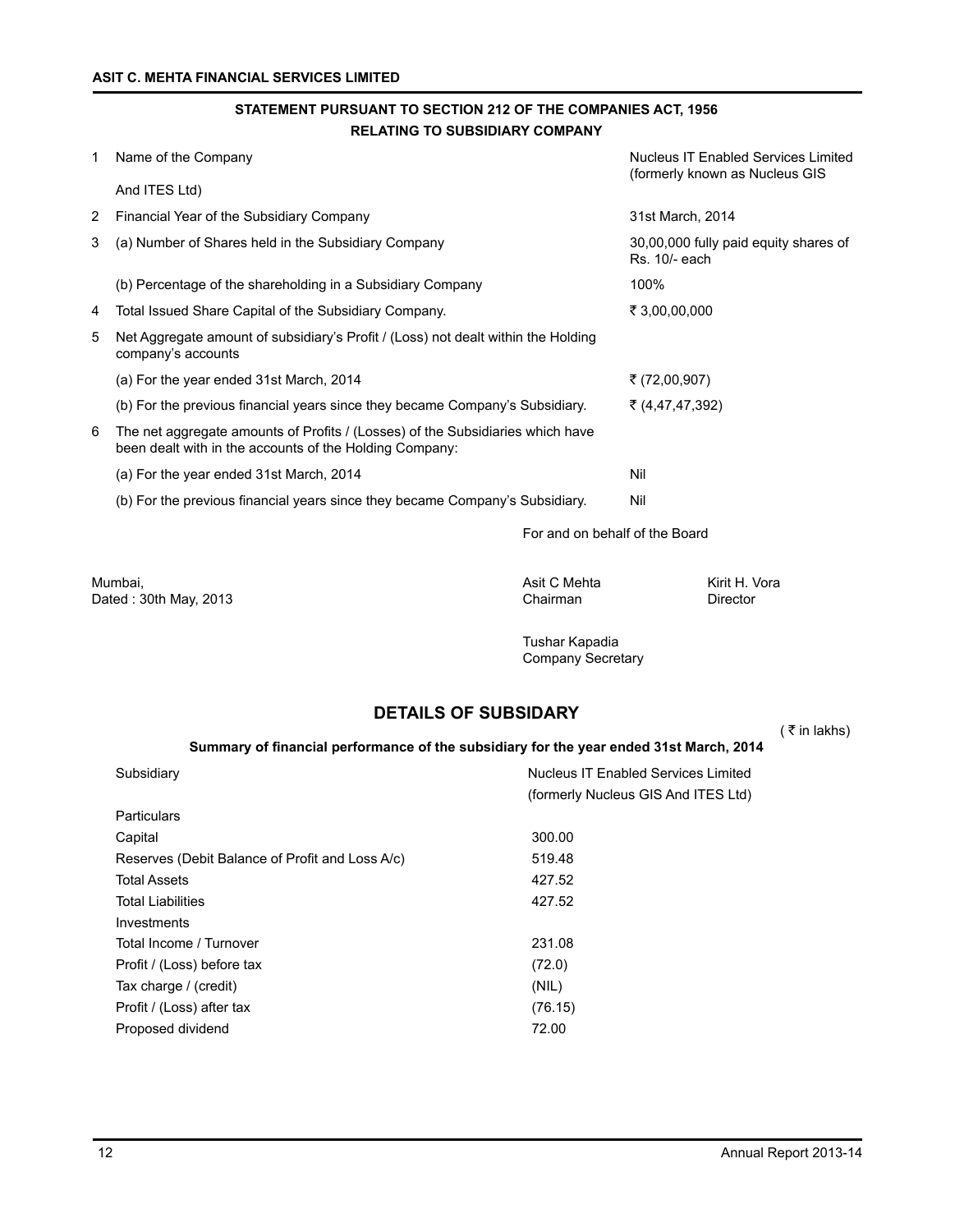# **CORPORATE GOVERNANCE REPORT**

As per Clause 49 of the Listing Agreement entered into with Stock Exchanges, the Directors present the Company's Report on Corporate Governance for the year ended 31st March, 2014.

#### **I. COMPANY'S PHILOSOPHY ON CODE OF CORPORATE GOVERNANCE:**

The Company is committed to observance of good corporate governance practices in the business dealings encompassing its stakeholders. The Company endeavors to ensure higher degree of transparency, control, accountability and responsibility in all areas of operations. The Company believes that good corporate governance practices enable the management to direct and control the affairs of the Company in an efficient manner and to achieve its ultimate goal of maximizing value for all its stakeholders.

#### **II. BOARD OF DIRECTORS:**

#### **A. Composition of Board**

The composition of the Board of Directors of the Company is governed by the provisions of the Companies Act, 1956, the Articles of Association of the Company and Clause 49 of the Listing Agreement with BSE Ltd. As at 31st March, 2014, the strength of the Board of Directors was six non-executive members including promoter group / independent directors. The composition of the Board is compliant with the requirements of clause  $49(1)(A) - i.e.,$  more than 50% of the directors are non-executive and more than 33% of the directors are independent directors.

The table below gives the composition of your Board and the number of outside directorships held and number of memberships/chairmanships of Board Committees of other Companies held by each of the Directors.

| Name & Designation                | Category                                      | No. of<br>Board<br>Meetings<br>held | No. of<br>Board<br>Meetings<br>attended | No. of<br>Directorships<br>in other<br>companies |                | No of Committee<br>positions held in<br>Other companies | Attendance<br>at the AGM<br>held on<br>27.9.2013 |
|-----------------------------------|-----------------------------------------------|-------------------------------------|-----------------------------------------|--------------------------------------------------|----------------|---------------------------------------------------------|--------------------------------------------------|
|                                   |                                               |                                     |                                         |                                                  | Member         | Chairman                                                |                                                  |
| Mr. Asit C. Mehta,<br>Chairman    | Promoter and<br>Non-Executive Director        | 5                                   | 5                                       | $\overline{7}$                                   | 1              | Nil                                                     | Yes                                              |
| Mrs. Deena A. Mehta,<br>Director  | Promoter and<br>Non-Executive Director        | 5                                   | 4                                       | 10                                               | $\overline{2}$ | Nil                                                     | Yes                                              |
| Mr. Kirit H. Vora,<br>Director    | Non-Executive and non<br>independant Director | 5                                   | 5                                       | 6                                                | Nil            | Nil                                                     | Yes                                              |
| Mr. Vijay Ladha,<br>Director      | Independent and<br>Non-Executive Director     | 5                                   | 1                                       | 1                                                | Nil            | Nil                                                     | <b>No</b>                                        |
| Dr. R. Krishnamurthy,<br>Director | Independent and<br>Non-Executive Director     | 5                                   | 4                                       | 1                                                | Nil            | Nil                                                     | <b>No</b>                                        |
| Dr. D Sunderajan*                 | Independent and<br>Non-Executive Director     | 5                                   | $\mathfrak{p}$                          | 1                                                | Nil            | Nil                                                     | No                                               |
| Mr. Pundarik Sanyal**             | Independent and<br>Non-Executive Director     | <b>NA</b>                           | <b>NA</b>                               | <b>NA</b>                                        | Nil            | Nil                                                     | <b>NA</b>                                        |

*\* resigned with effect from 31.7.2014 \*\* appointed with effect from 31.7.2014*

None of the directors of your company hold directorship in more than 15 public companies or is a member of more than 10 committees or is the Chairman of more than 5 committees across all the companies in which they are directors.

Necessary information as required by Annexure 1A to Clause 49 of the Listing agreement is placed before the Board.

#### **B. Meetings of the Board:**

During the financial year ended 31st March, 2014, five meetings of the Board were held i.e. 30th May, 2013, 7th August, 2013, 30th October, 2013, 11th February, 2014 and 21st March, 2014.

The information required under Annexure – 1 to clause 49 of the listing agreement was placed before the Board with current status update. Agenda was sent in advance to the Board members. To enable the Board discharge its responsibilities effectively, the Chairman briefs the Board at each meeting on the overall performance of the Company.

#### **C. Directors seeking re-appointment :**

Mr. Asit C Mehta and Mr.Vijay G. Ladha retire by rotation and being eligible offer themselves for reappointment. Brief resumes of these directors are given below: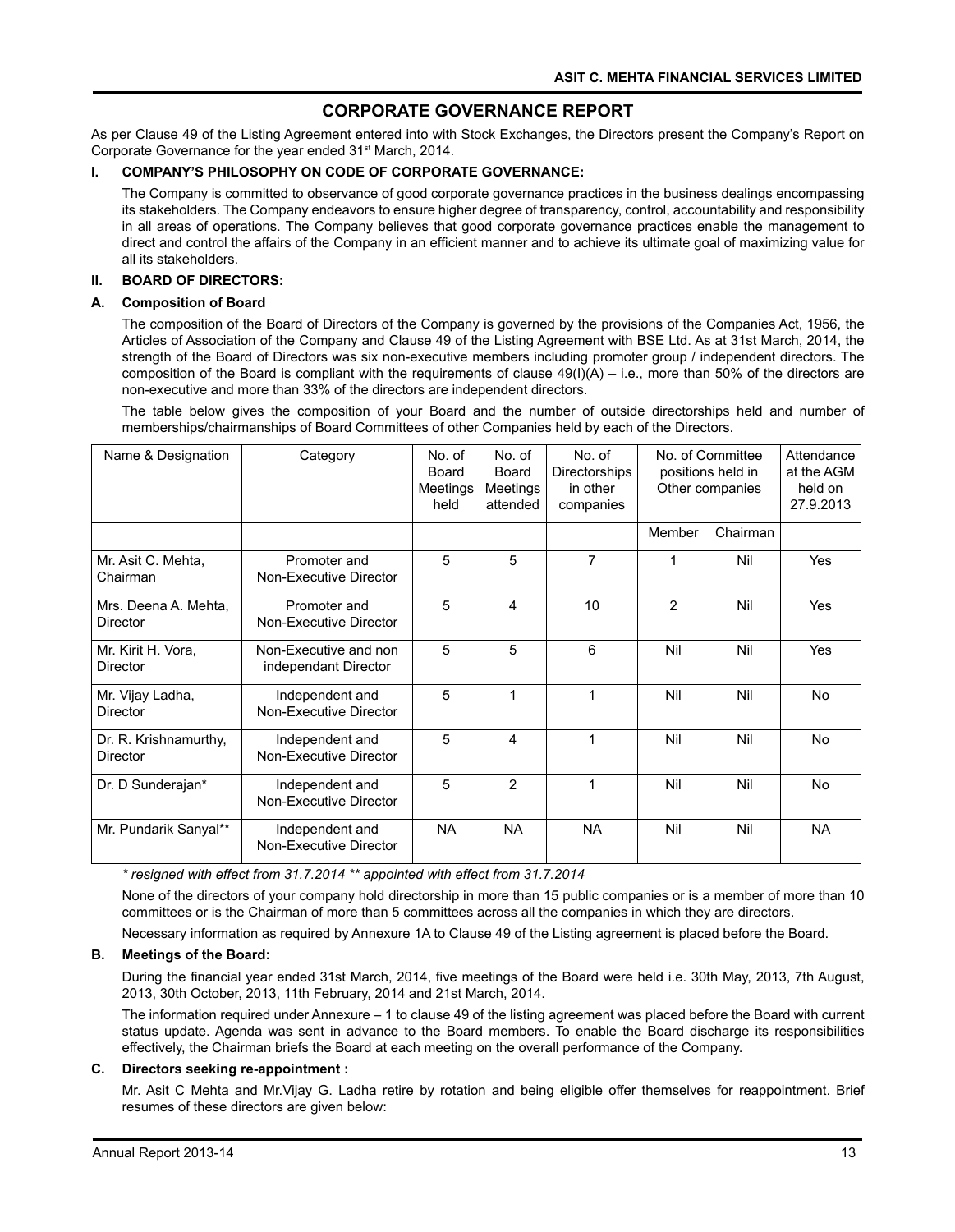#### **ASIT C. MEHTA FINANCIAL SERVICES LIMITED**

| Particulars                                            | Mr. Asit C. Mehta                                                                                          | Mr. Vijay G Ladha                                                 |
|--------------------------------------------------------|------------------------------------------------------------------------------------------------------------|-------------------------------------------------------------------|
| Age (in years)                                         | 55                                                                                                         | 55                                                                |
| Date of appointment                                    | 8.6.1994                                                                                                   | 29.10.2002                                                        |
| Qualification                                          | B.Com; ACA                                                                                                 | B.Com; ACA                                                        |
| Expertise in specific functional area                  | Vast experience in the field of Capital<br>Market, Corporate Management,<br>Finance and business planning. | Vast experience in Finance, Corporate<br>Management and Accounts. |
| Directorships held in other Public<br>Companies        | Asit C Mehta Investment<br>Interrmediates Ltd                                                              | Nil                                                               |
| Memberships of Committees of Other<br>Public companies |                                                                                                            |                                                                   |
| No. of shares held in the company                      | 23.61.138                                                                                                  | Nil                                                               |

#### **D. Code of Conduct:**

All the Directors and senior management personnel have affirmed compliance with the Code of Conduct/Ethics as approved and adopted by the Board of Directors and a declaration to that effect signed by the Chairman is attached and forms part of this report.

#### **E. CEO / CFO Certification:**

The CEO/CFO certification for the year ended  $31<sup>st</sup>$  March, 2014 has been annexed at the end of this report signed by the Chairman.

#### **III. AUDIT COMMITTEE:**

The Audit Committee of the Board of Directors has been constituted in line with the provisions of Section 292A of the Companies Act, 1956, read with Clause 49 of the Listing Agreement. The Committee meets at least four times a year and the maximum gap between two meetings is not more than four months.

#### **A. Composition of the Audit Committee:**

The composition of the Audit Committee as on 31st March, 2014 is as follows:

| Name                 | Designation | Category                             |
|----------------------|-------------|--------------------------------------|
| Mr. Vijay Ladha      | Chairman    | Non-Executive & Independent Director |
| I Mr. Kirit H Vora   | Member      | Non-Executive Director               |
| I Dr R Krishnamurhtv | Member      | Non-Executive & Independent Director |

#### **B. Meetings of the Audit Committee:**

During the financial year ended 31<sup>st</sup> March, 2014 four Audit Committee meetings were held on 30th May, 2013, 7th August, 2013, 30th October, 2013, and 11th February, 2014. The details of the number of meetings attended by its members are given below:

| Members of the Audit Committee | No. of meetings held | No. of meetings attended |
|--------------------------------|----------------------|--------------------------|
| Mr. Vijay G. Ladha             |                      |                          |
| Dr R Krishnamurthy             |                      |                          |
| l Mr. Kirit H Vora             |                      |                          |

Besides the above meetings, another meeting of the Audit Committee was held on 29th May, 2014 at which the Audited Accounts for the year ended 31<sup>st</sup> March, 2014, were placed for review.

The Chairman and the Internal Auditor are permanent invitees to the Audit Committee meetings. The Statutory Auditors are also invited to attend the meetings. The Company Secretary acts as a Secretary of the Audit Committee.

#### **C. Role of the Audit Committee:**

The Audit committee is responsible for overseeing the Company's financial reporting process, reviewing with the management, the financial statements and adequacy of internal audit function and to discuss significant internal audit findings. The Committee also, inter alia, covers the matters mentioned under Clause 49 of the Listing Agreement and Section 292A of the Companies Act, 1956, besides other terms as may be referred to by the Board of Directors.

#### **D. Subsidiary Companies:**

The Company has one wholly-owned subsidiary, the detail of which is as follows:

| No.<br>. اد | Name of the subsidiary              | Status                                     |
|-------------|-------------------------------------|--------------------------------------------|
|             | Enabled Services Limited<br>Nucleus | Non-listed Indian<br>subsidiarv<br>Company |

The Audit Committee reviewed the financial statements of the subsidiary.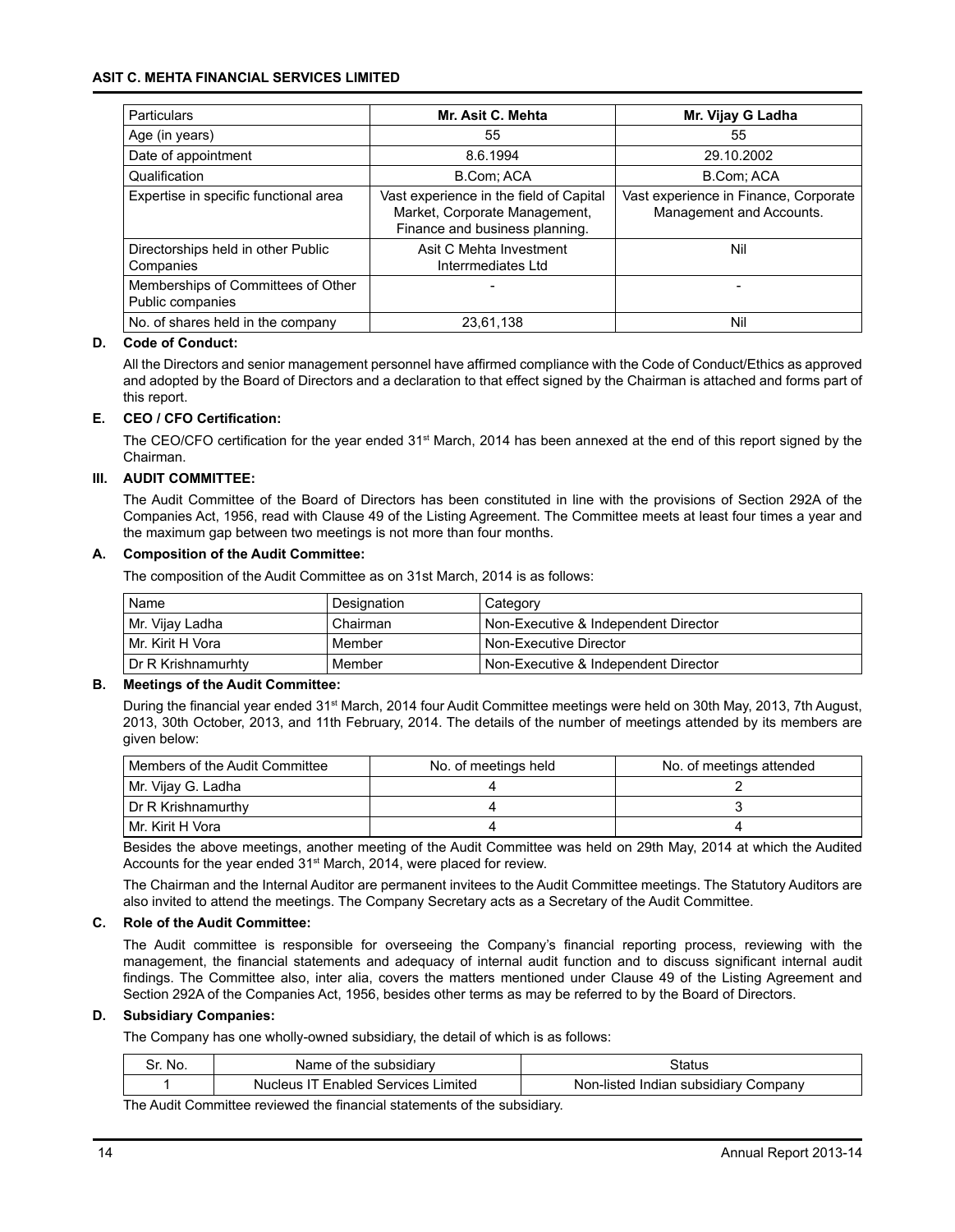#### **IV. Investors / Shareholders Grievance Committee:**

The Shareholders Grievance Committee has been constituted on 31.07.2002 to oversee redressal of shareholder complaints related to transfer of shares, non-receipt of declared dividends, non-receipt of annual report etc. The Committee also oversees the performance of the Registrar and Transfer Agents of the Company and recommends measures for overall improvements in the quality of investor services.

#### **A. Composition of the Committee:**

#### **The composition of the Committee as on 31st March, 2014, as per Clause 49 II (A), is as follows:**

| ' Name                | Designation          | Category               |
|-----------------------|----------------------|------------------------|
| l Mrs. Deena A. Mehta | Member & Chairperson | Non-Executive Director |
| l Mr. Kirit H. Vora   | Member               | Non-Executive          |
| Mr. Tushar Kapadia    | Compliance Officer   | Company Secretary      |

#### **B. Investors / Shareholders Complaints:**

The status of Investors / Shareholders Complaints for the financial year ended 31<sup>st</sup> March, 2014 is as follows:

| No of complaints<br>Received | No. of complaints<br>Resolved | Complaints pending as at<br>31.3.2014 | <b>Share Transfers</b><br>pending for approval<br>as at 31.3.2014 |
|------------------------------|-------------------------------|---------------------------------------|-------------------------------------------------------------------|
|                              |                               | Nil                                   | Nil                                                               |

#### **V. Remuneration of Directors:**

No separate remuneration committee has been constituted. The remuneration of Non-Executive Directors are only sitting fees plus reimbursement of actual travel expenses, if any, for attending Board and Committee meetings. The details of the fees paid to Non- executive Directors and other related information is given in the table below:

| Name of Director    | Relationship                | Sitting fees paid (Rs) | Number of shares held* |
|---------------------|-----------------------------|------------------------|------------------------|
| l Asit C Mehta      | Husband of Mrs. Deena Mehta | 25,000                 | 23,61,138              |
| l Deena A Mehta     | Wife of Mr. Asit Mehta      | 20,000                 | 9.00.358               |
| l Kirit H Vora      |                             | 35,000                 | 23.520                 |
| Vijay G Ladha       |                             | 7,500                  | <b>NIL</b>             |
| Dr. R Krishnamurthy |                             | 27.500                 | 1000                   |
| D Sunderajan        |                             | 10.000                 | <b>NIL</b>             |
| Mr. Pundarik Sanyal |                             | <b>NA</b>              | <b>NIL</b>             |

\*The above shareholding as at 31st March, 2014 is in respect of shares which are held by Directors as a first holder and in which they have beneficial interest.

#### **VI. General Body Meetings:**

The details of the last three Annual General Meetings of the Company and the Special Resolutions passed thereat are as under:

| Year     | Location of AGM                 | Date                             | Time                 | Special Resolutions passed |
|----------|---------------------------------|----------------------------------|----------------------|----------------------------|
| 2010 -11 | Nucleus House, Saki Vihar Road, | 27 <sup>th</sup> AGM held on     | $11.15$ a.m.         | <b>NIL</b>                 |
|          | Andheri (E), Mumbai 400072      | 9 <sup>th</sup> September, 2011  |                      |                            |
| 2011-12  | Nucleus House, Saki Vihar Road, | 28th AGM held on                 | $5.00\,\mathrm{p}$ m | <b>NIL</b>                 |
|          | Andheri (E), Mumbai 400072      | 26 <sup>th</sup> September, 2012 |                      |                            |
| 2012-13  | Nucleus House, Saki Vihar Road, | 29 <sup>th</sup> AGM held on     | 5.00 p m             | <b>NIL</b>                 |
|          | Andheri (E), Mumbai 400072      | 27 <sup>th</sup> September, 2013 |                      |                            |

A special resolution pursuant to section 292 and 372A of the Companies Act, 1956 for extending guarantee upto Rs 1000 lacs to Bank of India for credit facilities offered to Asit C Mehta Commodity Services Ltd was passed through postal ballot on 27.9.2013 i.e. at the last Annual General Meeting. A summary of postal ballot results is given below:

| Particulars                                                      | No. of postal ballot<br>forms received | No. of shares                  | As a % to total<br>valid votes |
|------------------------------------------------------------------|----------------------------------------|--------------------------------|--------------------------------|
| Total forms received                                             | 30                                     | 36,81,861                      |                                |
| Invalid forms                                                    |                                        | 10                             |                                |
| Net valid forms                                                  | 29                                     | 36.81.851                      | 100                            |
| Postal ballot forms received with the assent for the resolution  | 25                                     | 36,80,999                      | 99.98                          |
| Postal ballot forms received with the dissent for the resolution |                                        | 852                            | 0.02                           |
| Result                                                           |                                        | APPROVED BY REQUISITE MAJORITY |                                |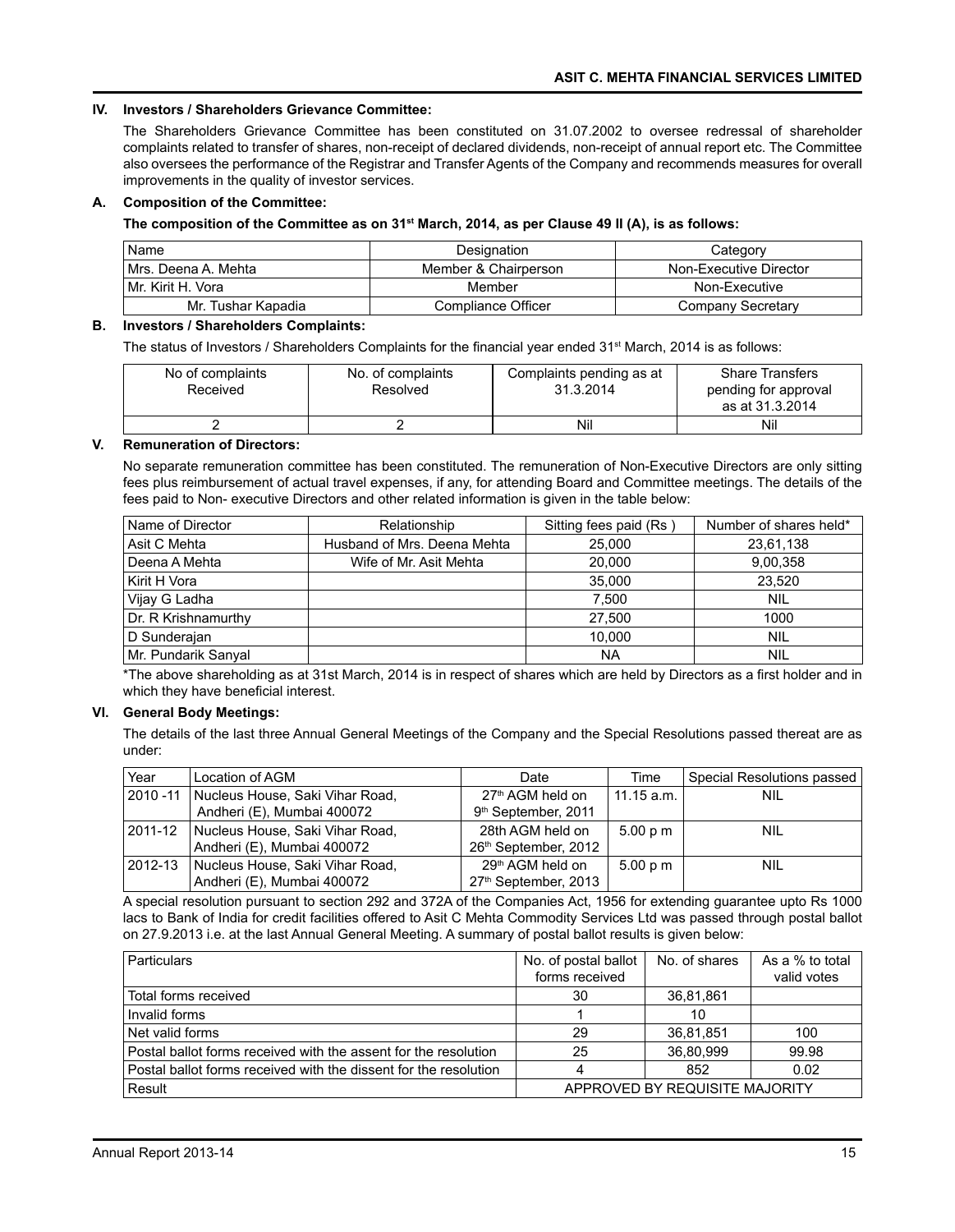#### **VII. Disclosures:**

#### **A. Basis of Related Party Transactions:**

There have been no materially significant related party transactions that may have potential conflict with the interest of the Company at large. The details of transactions with related parties are placed before the Audit Committee and the committee had reviewed the same for the year ended 31<sup>st</sup> March, 2014. The details of related party transactions are disclosed in Note 30.3 to the Accounts in the Annual Report.

### **B. Compliances:**

There were neither any non-compliances by the Company, nor any penalties, strictures imposed on the Company by Stock Exchange or SEBI or any other statutory authority, on any matter related to capital markets, during the last three years.

#### **C. Others:**

- The Company has complied with all the mandatory requirements of Corporate Governance under Clause 49 of the Listing Agreement.
- No personnel has been denied access to the Audit Committee.

#### **VIII. Communication of Results:**

- a) The Quarterly/Half-yearly/Annual financial results of the Company are sent to the Stock Exchange immediately after the Board approves them. They are also then posted on website www. nucleusservices.com
- b) The quarterly / half yearly financial results of the Company are published in The Free Press Journal (English) and Navshakti (Marathi). The Management Discussion and Analysis Report forms part of the Annual Report for the year.

### **IX. GENERAL SHAREHOLDERS INFORMATION:**

#### **1. Annual General Meeting**

| Date  | 25.9.2014                                                       |
|-------|-----------------------------------------------------------------|
| Time  | 4.00 p.m.                                                       |
| Venue | Nucleus House, Saki-Vihar Road, Andheri (East), Mumbai – 400072 |

#### **2. Financial year: The financial year is 1st April, 2014 to 31st March, 2015.**

| <b>Financial Year</b>            | 1st April to 31st March                      |
|----------------------------------|----------------------------------------------|
| <b>First Quarter Results</b>     | On or before 15 <sup>th</sup> August, 2014   |
| Half yearly Results              | On or before 15 <sup>th</sup> November, 2014 |
| Third Quarter Results            | On or before 15 <sup>th</sup> February, 2015 |
| Audited Results for the year end | On or before 30th May, 2015                  |

**3.** Book Closure: 20.9.2014 to 25.9.2014 (both days inclusive)

### **4. Listing on Stock Exchanges:**

The Company's equity shares are listed on The Bombay Stock Exchange Limited (BSE), Mumbai. The Company has paid the Listing Fee for the financial year 2013-2014 to the BSE Ltd, where its securities are listed.

#### **5. Stock Code:**

The Bombay Stock Exchange Limited (BSE): BSE 530723

#### **6. Demat International Security Identification Number (ISIN) in NSDL and CDSL for equity shares:** INE041B01014

#### **7. Market Price Data:**

High/low market prices of the shares during the year 2013-2014 at the BSE Ltd were as under:

(Source: www.bseindia.com)

| Month          | High (Rs) | Low (Rs) | Month end closing price (Rs) | <b>BSE Sensex High</b> | <b>BSE Sensex Low</b> |
|----------------|-----------|----------|------------------------------|------------------------|-----------------------|
| April, 2013    | 46.05     | 38.95    | 46.05                        | 19623                  | 18144                 |
| May, 2013      | 50.00     | 46.10    | 50.00                        | 20444                  | 19451                 |
| June, 2013     | 52.50     | 47.45    | 47.45                        | 19860                  | 18467                 |
| July, 2013     | 54.25     | 49.00    | 49.00                        | 20351                  | 19127                 |
| August, 2013   | 51.35     | 42.10    | 42.10                        | 19569                  | 17449                 |
| October, 2013  | 40.00     | 34.80    | 34.80                        | 21205                  | 19265                 |
| November, 2013 | 33.10     | 27.05    | 27.05                        | 21322                  | 20138                 |
| December, 2013 | 25.70     | 23.05    | 23.05                        | 21484                  | 20569                 |
| January, 2014  | 21.90     | 18.15    | 19.05                        | 21410                  | 20344                 |
| February, 2014 | 19.95     | 17.20    | 17.20                        | 21141                  | 19963                 |
| March, 2014    | 18.90     | 16.2     | 18.60                        | 22467                  | 20921                 |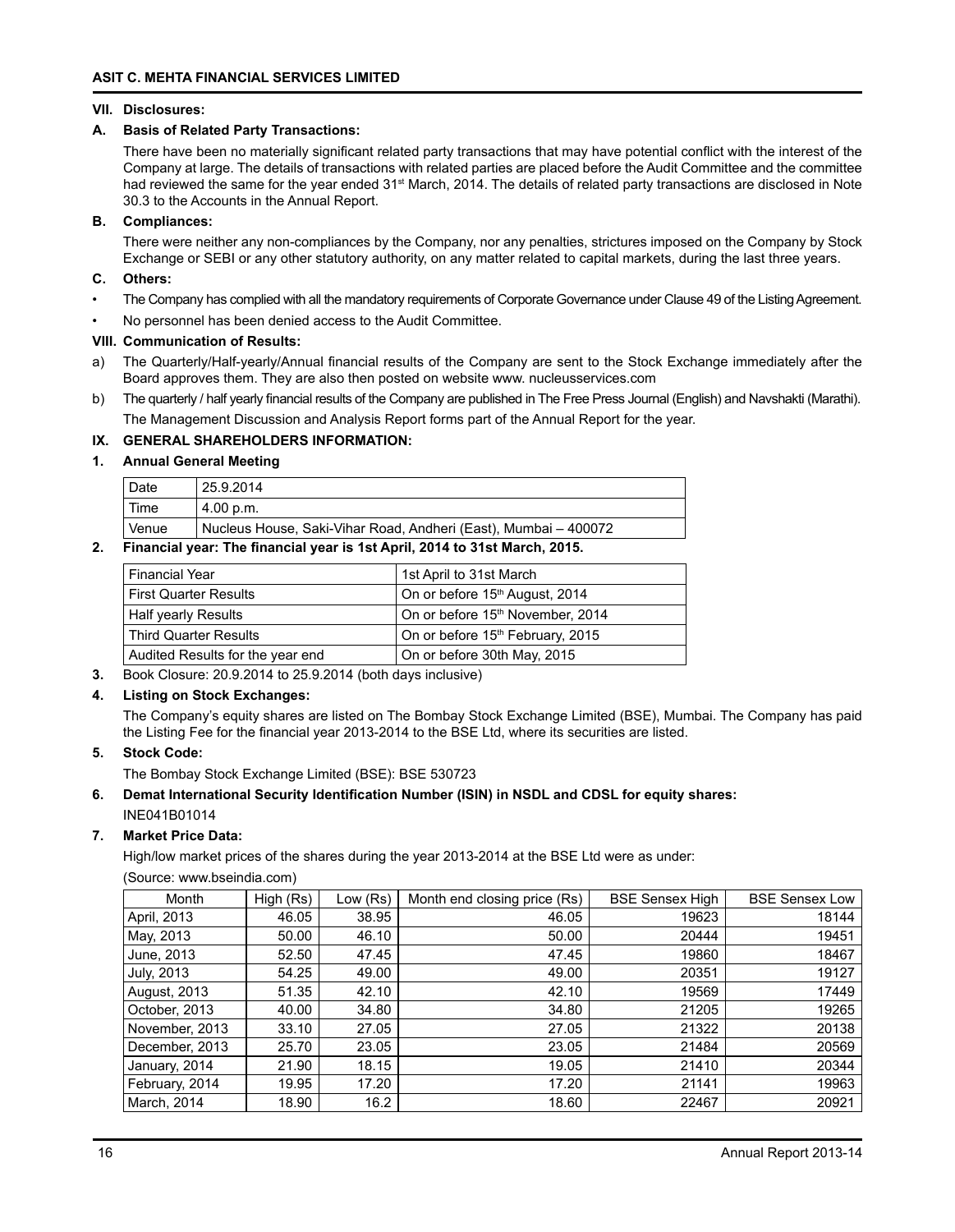#### **8. Registrar and Transfer Agents:**

The Share transfer, dividend payment and all other investor related matters are attended to and processed by the Company's Registrar and Transfer Agents,

Link Intime India Private Limited

C 13 Pannalal Silk Mills, L B S Marg,

Bhandup (West), Mumbai 400 078.

Tel No : +91 022 25963838 Fax No. +91 022 25946969

#### **9. Share Transfer System:**

To expedite the transfer of shares held in the physical mode, the powers to authorise transfers, have been delegated to a Share Transfer Committee consisting of Directors. The Company's shares are covered under the compulsory dematerialization list and are transferable through the depository system. Shares sent for transfer in physical form are registered and returned within a period of thirty days from the date of receipt of the documents, provided the documents are valid and complete in all respects.

#### **10. Distribution of Shareholding:**

The Distribution of Company's shareholding as on 31<sup>st</sup> March, 2014 was as follows:

| No. of Equity Shares | No. of Shareholders | No. of Shares | % of Shareholding |
|----------------------|---------------------|---------------|-------------------|
| Upto 500             | 963                 | 156047        | 3.15              |
| 501 to 1000          | 118                 | 96357         | 1.95              |
| 1001 to 2000         | 44                  | 65432         | 1.32              |
| 2001 to 3000         | 15                  | 38465         | 0.78              |
| 3001 to 4000         | 12                  | 45194         | 0.91              |
| 4001 to 5000         | 13                  | 61888         | 1.25              |
| 5001 to 10000        | 14                  | 109128        | 2.20              |
| 10001 & above        | 25                  | 43,80,049     | 88.44             |
| <b>TOTAL</b>         | 1204                | 49,52,560     | 100.00            |

#### **11. Shareholding Pattern :**

The Company's shareholding pattern as on 31.03.2014 as follows:

| Category                       | No. of Shares | % of shareholding |
|--------------------------------|---------------|-------------------|
| Promoters/Relatives/Associates | 36,97,786     | 74.66             |
| Private Corporate Bodies       | 1.56.838      | 3.17              |
| Others (Indian Public)         | 968980        | 19.57             |
| <b>Private Trust</b>           | 1.27.251      | 2.57              |
| <b>NRIS</b>                    | 1.705         | 0.03              |
| Total                          | 4.952.560     | 100.00            |

Note : There is no foreign shareholding.

#### **12. Dematerialisation of shares:**

Nearly 97.30 % of the total Equity Share Capital of the Company is held in a dematerialized form with National Securities Depository Limited and Central Depository Services (India) Limited as on 31<sup>st</sup> March, 2014

# **DECLARATION REGARDING COMPLIANCE BY BOARD MEMBERS AND SENIOR MANAGEMENT PERSONNEL WITH THE COMPANY'S CODE OF CONDUCT PURSUANT TO CLAUSE 49 OF THE LISTING AGREEMENT**

To,

The Members of

Asit C. Mehta Financial Services Limited

It is hereby confirmed that as provided in Clause 49 I (D) of the Listing Agreement with BSE Ltd, the Board Members and Senior Management personnel have affirmed compliance with the Code of Conduct during the year ended 31<sup>st</sup> March, 2014.

29th May, 2014 **Asit C. Mehta Chairman**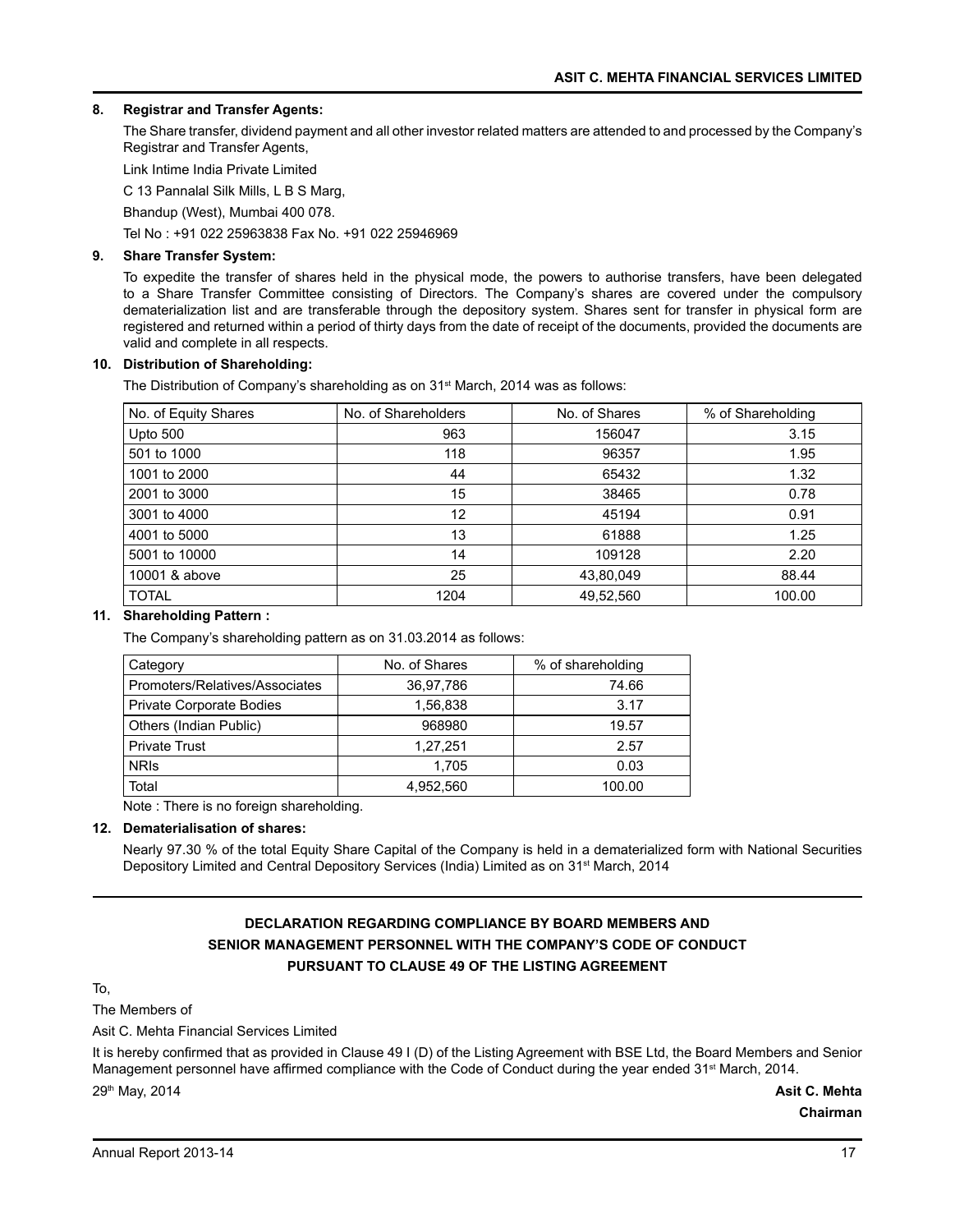# V V CHAKRADEO & CO. COMPANY SECRETARIES.

B – 301, MATOSHREE RESIDENCY CHS., 65, PRATHANA SAMAJ ROAD, VILE PARLE (EAST), MUMBAI 400057.

Certificate on Compliance of conditions of Corporate Governance as per clause 49 of the Listing Agreement with the BSE Ltd: To the Members of Asit C Mehta Financial Services Limited MUMBAI.

- 1) We have examined the compliance of conditions of Corporate Governance by Asit C Mehta Financial Services Limited for the year ended on 31st March, 2014 as stipulated by Clause 49 of the Listing Agreement of the said Company with the Bombay Stock Exchange Ltd.
- 2) The compliance of conditions of Corporate Governance is the responsibility of the Management. Our examination has been limited to a review of procedures adopted and implementation thereof by the Company for ensuring the compliance of the conditions of the Corporate Governance. It is neither an audit nor an expression of an opinion on the financial statements of the Company.
- 3) In our opinion and to the best of our information and according to explanation given to us and the representations made by the Directors and the Management, we certify that the company has complied with the conditions of Corporate Governance as stipulated in Clause 49 of the Listing Agreement.
- 4) We have to state that no investor grievances remained unattended or pending for a period exceeding one month against the company as per the records maintained by the Company.
- 5) We further state that such compliance is neither an assurance as to the future viability of the Company nor the efficiency or effectiveness with which the Management has conducted the affairs of the Company.

FOR V V CHAKRADEO & CO. V. V. CHAKRADEO

Mumbai : 29.5.2014 C0P 1705

PROPRIETOR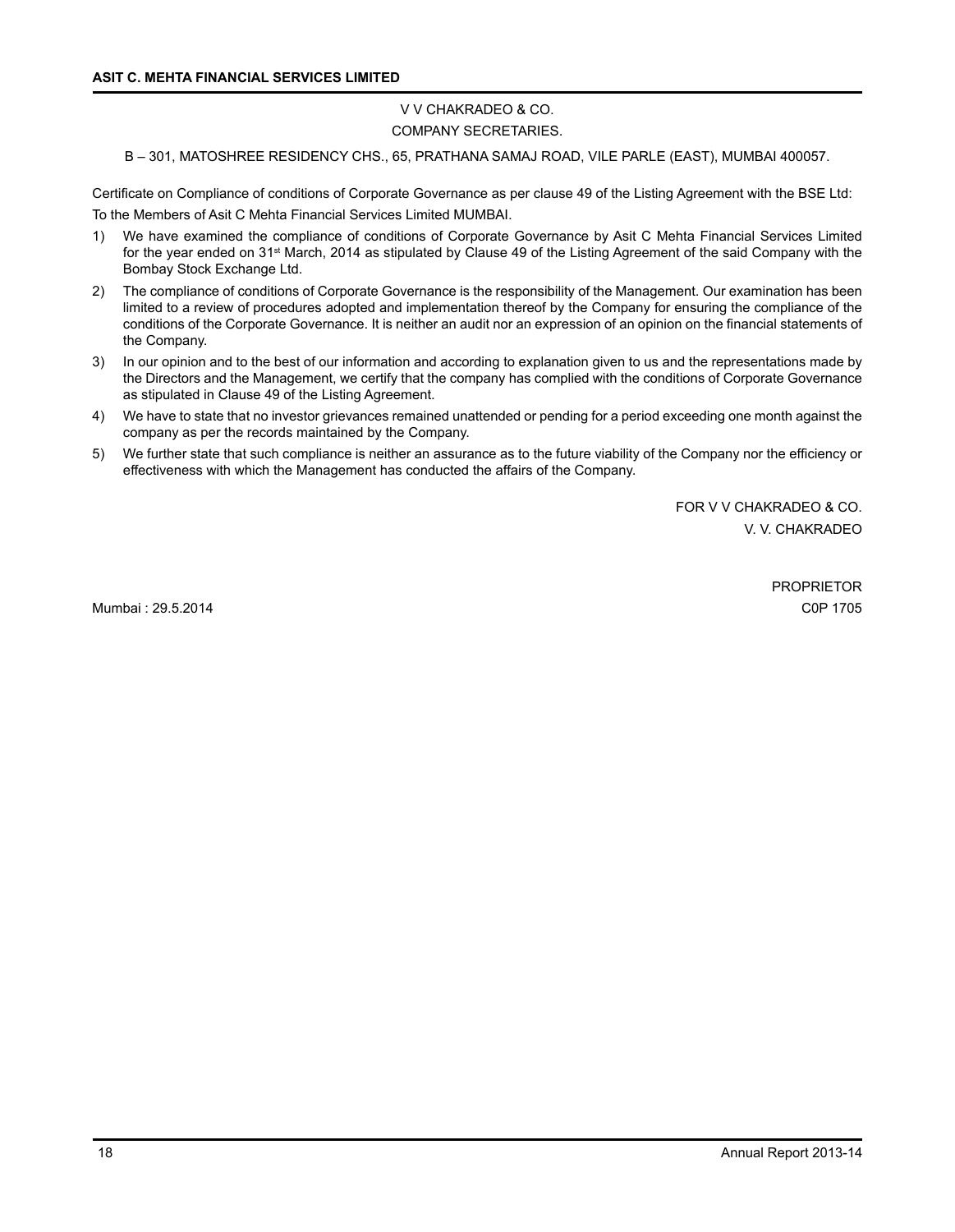# **INDEPENDENT AUDITORS' REPORT**

#### **To,**

#### **The Members,**

#### **Asit C Mehta Financial Services Limited**

#### **Report on the Financial Statements**

We have audited the accompanying financial statements of **ASIT C MEHTA FINANCIAL SERVICES LIMITED**, which comprise the Balance Sheet **as at March 31, 2014**, and the Statement of Profit and Loss and Cash Flow Statement for the year then ended, and a summary of significant accounting policies and other explanatory information.

#### **Management's Responsibility for the Financial Statements**

Management is responsible for the preparation of these financial statements that give a true and fair view of the financial position, financial performance and cash flows of the Company in accordance with the Accounting Standards referred to in subsection (3C) of section 211 of the Companies Act, 1956 ("the Act"). This responsibility includes the design, implementation and maintenance of internal control relevant to the preparation and presentation of the financial statements that give a true and fair view and are free from material misstatement, whether due to fraud or error.

#### **Auditors' Responsibility**

Our responsibility is to express an opinion on these financial statements based on our audit. We conducted our audit in accordance with the Standards on Auditing issued by the Institute of Chartered Accountants of India. Those Standards require that we comply with ethical requirements and plan and perform the audit to obtain reasonable assurance about whether the financial statements are free from material misstatement.

An audit involves performing procedures to obtain audit evidence about the amounts and disclosures in the financial statements. The procedures selected depend on the auditor's judgment, including the assessment of the risks of material misstatement of the financial statements, whether due to fraud or error. In making those risk assessments, the auditor considers internal control relevant to the Company's preparation and fair presentation of the financial statements in order to design audit procedures that are appropriate in the circumstances. An audit also includes evaluating the appropriateness of accounting policies used and the reasonableness of the accounting estimates made by management, as well as evaluating the overall presentation of the financial statements.

We believe that the audit evidence we have obtained is sufficient and appropriate to provide a basis for our audit opinion.

#### **Opinion**

In our opinion and to the best of our information and according to the explanations given to us, the financial statements give the information required by the Act in the manner so required and give a true and fair view in conformity with the accounting principles generally accepted in India:

- a) in the case of the Balance Sheet, of the State of Affairs of the Company as at March 31, 2014;
- b) in the case of the Statement of Profit and Loss, of the Loss for the year ended on that date; and
- c) in the case of the Cash Flow Statement, of the Cash Flows for the year ended on that date.

### **Report on Other Legal and Regulatory Requirements**

- 1. As required by the Companies (Auditor's Report) Order, 2003 ("theOrder") issued by the Central Government of India in terms of sub-section (4A) of section 227 of the Act, we give in the Annexure a statement on the matters specified in paragraphs 4 and 5 of the Order.
- 2. As required by section 227(3) of the Act, we report that:
	- (i) We have obtained all the information and explanations, which to the best of our knowledge and belief were necessary for the purpose of our audit;
	- (ii) In our opinion, proper books of account as required by law have been kept by the company so far as appears from our examination of those books.
	- (iii) The Balance Sheet, Statement of Profit and Loss and Cash flow Statements dealt with by this report are in agreement with the books of account;
	- (iv) In our opinion, the Balance Sheet , Statement of Profit and Loss and Cash flow statements dealt with by this report comply with the Accounting Standards referred to in sub-section (3C) of the section 211 of the Companies' Act, 1956;
	- (v) On the basis of written representations received from the directors, as on 31st March 2014 and taken on record by the Board of Directors, we report that none of the Directors is disqualified as on 31<sup>st</sup> March 2014 from being appointed as a director in terms of clause (g) of sub-section (1) of section 274 of the Companies' Act, 1956.

**For MANEK & ASSOCIATES Chartered Accountants Firm No: 126679W**

**(SHAILESH MANEK) Mumbai Proprietor Dated: May 29th, 2014 Membership No.: 034925**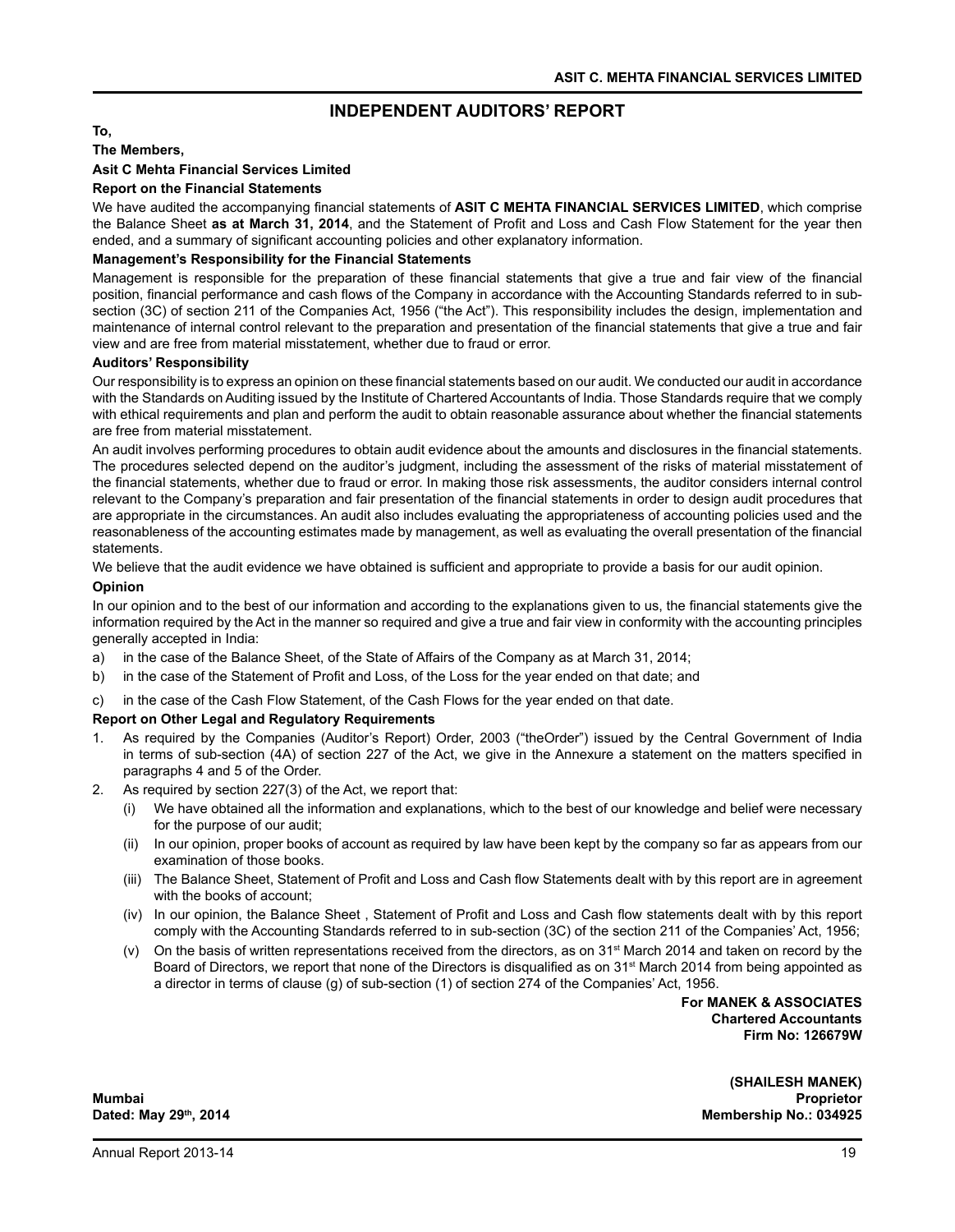#### **The Annexure referred to in paragraph 1 of the Our Report of even date to the members of Asit C. Mehta Financial Services Limited, on the accounts of the company for the year ended 31st March, 2014.**

On the basis of such checks as we considered appropriate and according to the information and explanation given to us during the course of our audit, we report that:

- (1) (a) The Company has maintained proper records showing full particulars including quantitative details and situation of fixed assets.
	- (b) The Company has a regular programme of physical verification of its fixed assets under which all fixed assets are verified in a phased manner over a period 3 years In our opinion, this periodicity of physical verification is reasonable having regarded to the size of the Company and the nature of its assets. No material discrepancies were noticed on such verification.
	- (c) During the year none of the fixed assets were disposed off and therefore it did not affect the going concern status of the Company.
- (2) The Company has not entered into any transactions during the year involving inventories. Therefore, the provisions of clause 4 (ii) (a), (b) and (c) of the order are not applicable to the Company.
- (3) (a) The Company had granted interest bearing unsecured loan to a Subsidiary company covered in the register maintained under section 301 of the Companies' Act, 1956. The maximum amount involved during the year was Rs.287.85 lakhs and year end balance was Rs.Nil.
	- (b) The other terms and conditions on which loans have been granted to the Subsidiary company are not, prima facie, prejudicial to the interest of the company.
	- (c) The Company is regular in recovering the principal amount as stipulated.
	- (d) Since the loan has been repaid, there is no overdue amount of the loan granted to a company covered in the register maintained under section 301 of the Companies Act, 1956.
	- (e) The company has taken unsecured interest bearing loan from a Subsidiary company covered in the register maintained under section 301 of the Companies Act, 1956. The maximum balance of loan taken by the company was Rs.221.20 lacs and the balance outstanding at the year-end was Rs.Nil
	- (f) The other terms and conditions on which loans have been taken from the Subsidiary Company are not, *prima-facie*, prejudicial to the interest of the Company.
	- (g) The company is regular in repaying the Principal amount and interest as stipulated.
- (4) In our opinion and according to the information and explanations given to us, there are adequate internal control procedures commensurate with the size of the company and the nature of its business with regard to Purchase of fixed assets and with regard to the sale of services. During the course of our audit, we have not observed any continuing failure to correct major weaknesses in internal controls. In our opinion and according to the information and explanations given to us, there is no purchase of inventory and sale of goods during the year and therefore, clause 4(iv) of the Order, to that extent, is not applicable to the Company.
- (5) (a) According to the information and explanations provided by the management, the contracts or arrangements that needs to be entered into the register maintained under section 301 of the Companies Act, 1956 have been so entered.
	- (b) According to the information and explanation given to us , where each of such transactions, is in excess of Rs.5 lakhs in respect of any party, the transaction have been made at prices which are prima facie, reasonable having regard to the prevailing market prices at the relevant time, *except that in respect of sale of services, no comparison of prices could be made available to us since the Company informed us that there are no prevailing market prices/ alternate sources of supply*.
- (6) The Company has not accepted any deposits from the public and consequently the directives issued by the Reserve Bank of India, the provisions of sections 58A and 58AA or any other relevant provisions of the Act and the Rules framed thereunder are not applicable.
- (7) In our opinion, the internal audit function carried out during the year by a firm of Chartered Accountants appointed by the management have been commensurate with the size of the Company and nature of its business.
- (8) According to information and explanations given to us, the Central Government has not prescribed the maintenance of cost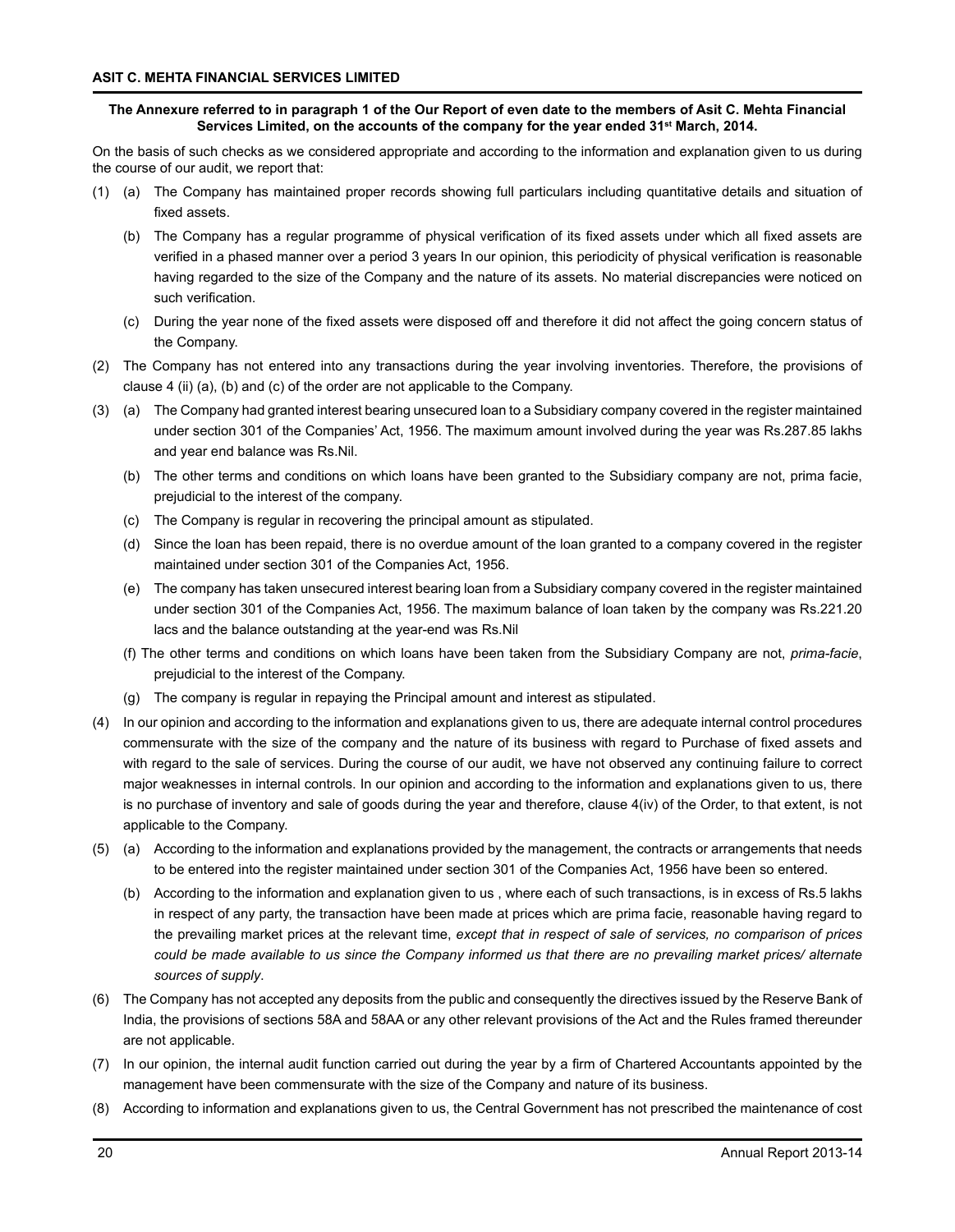records under clause (d) of sub-section (1) of Section 209 of the Companies Act, 1956 in respect of the service activities carried on by the Company and therefore, clause 4(viii) of the Order is not applicable.

- (9) (a) According to records of the Company, and on the basis of our examination of the books of account, the company is regular in depositing with appropriate authorities undisputed statutory dues including provident fund, investor education & protection fund, income tax, sales tax, wealth tax, service tax, custom duty, excise duty, cess and other material statutory dues applicable to it. Further, since the Central Government has till date not prescribed the amount of cess payable under section 441A of the Companies Act, 1956, we are not in a position to comment upon the regularity or otherwise of the company in depositing the same.
	- (b) According to the information and explanations given to us, there are no disputed amounts payable in respect of income tax, wealth tax, service tax, sales tax, customs duty, excise duty and cess. *Details of disputed dues in respect of Foreign Exchange Regulation Act, Service Tax and Property Tax which have not been deposited as on March 31, 2014 on account of any dispute are given below*.

| Name of the Statute                      | <b>Nature of Dues</b>                | Amount<br>(Rs.) | Period to which the<br>amount relates | Forum where the<br>dispute is pending                 |
|------------------------------------------|--------------------------------------|-----------------|---------------------------------------|-------------------------------------------------------|
| Foreign Exchange<br>Regulation Act, 1973 | Contravention of FERA<br>regulations | 10.000.000      | 1994-95                               | Appellate Tribunal<br>Foreign Exchange                |
| Service Tax                              | Service tax on<br>Brokerage Income   | 6.798.386/-     | 1996-2000                             | Commissioner of<br><b>Central Excise</b><br>(Appeals) |
| Property Tax                             | Property Tax on<br>Premises          | 67.21.002/-     | 2011-2014                             | <b>Brihanmumbai</b><br>Mahanagar Palika               |

- (10) The Company does not have any accumulated losses at the end of the financial year. The company has incurred cash losses during the financial year covered by our audit, and also in the immediately preceding financial year.
- (11) In our opinion and according to the information and explanations given to us, the company has not defaulted in repayment of dues to a bank and the Company has not issued any debentures and hence clause 4 (xi) of the Order, to that extent, is not applicable.
- (12) In our opinion and according to the information and explanations given to us, the company has not granted loans and advances on the basis of security by way of pledge of shares, debentures and other securities.
- (13) In our opinion, the company is not a chit fund or a nidhi / mutual benefit fund / society. Therefore, the provisions of clause 4(xiii) of the Order are not applicable to the company.
- (14) In our opinion, the company has maintained proper records of transactions and contracts in respect of its dealing in shares, securities, debentures and other investments and timely entries have been made therein. The aforesaid shares, securities, debentures and other investments have been held by the Company in its own name, except to the extent of the exemption granted under Section 49 of the Companies Act,1956.
- (15) According to the information and explanations given to us, the company has not given guarantees for loans taken by others from banks or financial institutions.
- (16) In our opinion, term loan availed by the company were, prima facie, applied by the Company for the purpose for which the loans were obtained.
- (17) According to the information and explanations given to us and on an overall examination of the balance sheet of the company, *we report that funds of Rs.10,08,91,047/- raised on short-term basis have been used for long-term investment*.
- (18) The Company has not made preferential allotment of shares to parties and companies covered in the register maintained under section 301 of the Act.
- (19) The Company has not issued any debentures. Accordingly, clause 4(xix) of the Order is not applicable.
- (20) The Company has not raised any money by way of public issue during the year.
- (21) According to the information and explanations given to us, no fraud on or by the company has been noticed or reported during the course of our audit.

**For MANEK & ASSOCIATES Chartered Accountants Firm No: 126679W**

**(SHAILESH MANEK) Mumbai Proprietor Dated: May 29th, 2014 Membership No.: 034925**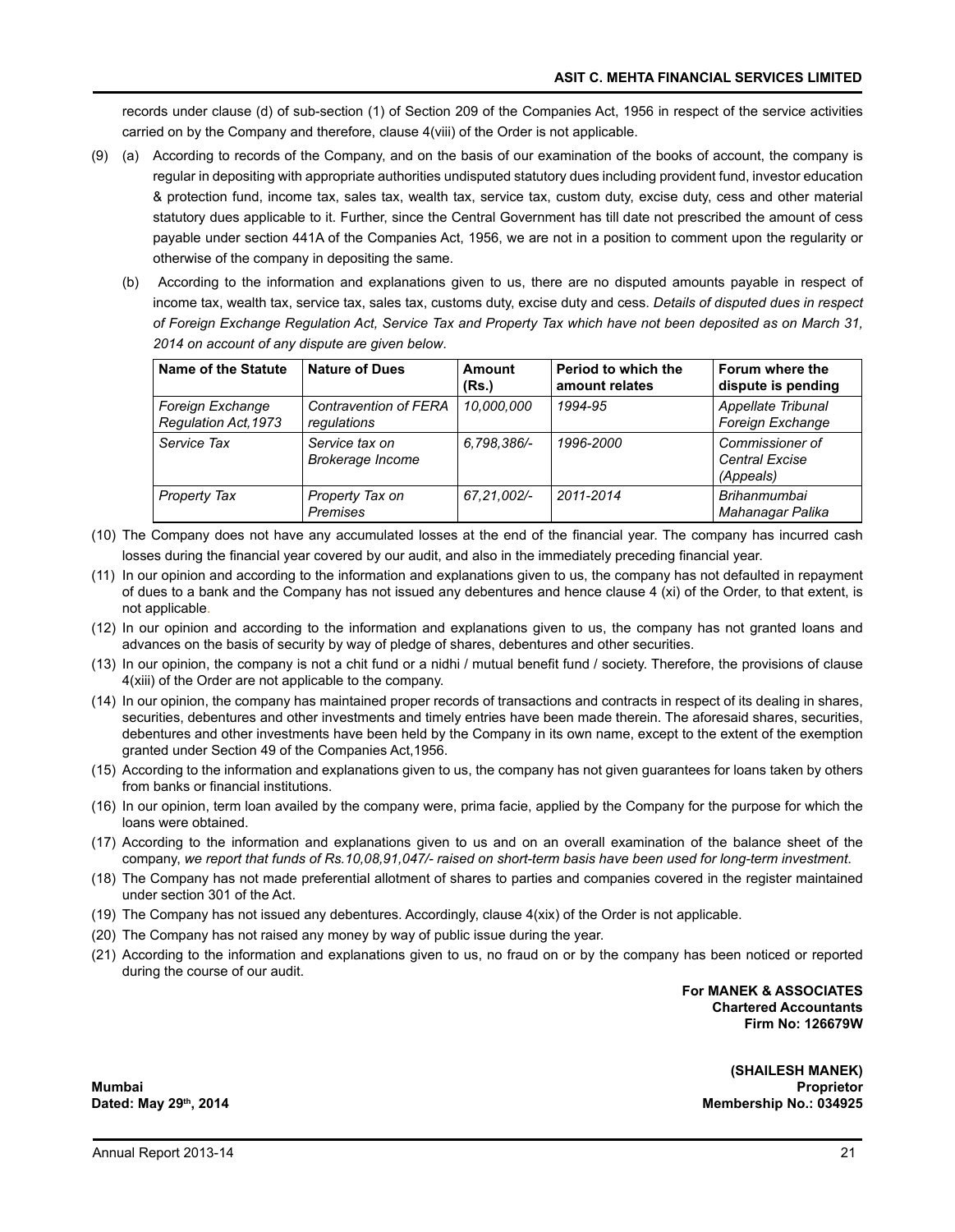# **BALANCE SHEET AS AT 31st MARCH, 2014**

|    | <b>Particulars</b>                    | <b>Note No</b> | ₹<br>As at 31st<br><b>March, 2014</b> | ₹<br>As at 31st<br><b>March, 2013</b> |
|----|---------------------------------------|----------------|---------------------------------------|---------------------------------------|
| Ι. | <b>EQUITY AND LIABILITIES</b>         |                |                                       |                                       |
|    | <b>Shareholders' Funds</b>            |                |                                       |                                       |
|    | Share Capital<br>(a)                  | 3              | 49,525,600                            | 49,525,600                            |
|    | Reserves and Surplus<br>(b)           | 4              | 390,925,042                           | 412,291,333                           |
|    | <b>Non-Current Liabilities</b>        |                |                                       |                                       |
|    | Long-term borrowings<br>(a)           | 5              | 150,822,433                           | 154,345,645                           |
|    | Deferred tax liabilities (Net)<br>(b) | 6              | 3,135,155                             | 3,825,274                             |
|    | Other Long term liabilities<br>(c)    | 7              | 37,251,740                            | 21,000,000                            |
|    | Long term provisions<br>(d)           | 8              | 263.785                               | 143.537                               |
|    | <b>Current Liabilities</b>            |                |                                       |                                       |
|    | Trade payables<br>(a)                 | 9              | 279,587                               | 580.551                               |
|    | Other current liabilities<br>(b)      | 10             | 120,326,475                           | 10,950,014                            |
|    | Short-term provisions<br>(c)          | 11             | 43,637                                | 3,603                                 |
|    |                                       | Total          | 752,573,454                           | 652,665,557                           |
| Ш. | <b>Assets</b>                         |                |                                       |                                       |
|    | <b>Non-Current Assets</b>             |                |                                       |                                       |
|    | <b>Fixed assets</b><br>(a)            |                |                                       |                                       |
|    | Tangible assets<br>(i)                | 12             | 572,920,322                           | 453,876,239                           |
|    | Non-current investments<br>(b)        | 13             | 154,657,070                           | 154,657,070                           |
|    | Long term loans and advances<br>(c)   | 14             | 5,237,409                             | 4,228,777                             |
|    | <b>Current Assets</b>                 |                |                                       |                                       |
|    | <b>Trade Receivables</b><br>(a)       | 15             | 5,436,002                             |                                       |
|    | Cash and cash equivalents<br>(b)      | 16             | 10,444,889                            | 10,373,539                            |
|    | Short term Loans and advances<br>(c)  | 17             | 2,642,524                             | 29,479,170                            |
|    | <b>Other Current Assets</b><br>(d)    | 18             | 1,235,238                             | 50,762                                |
|    |                                       | Total          | 752,573,454                           | 652,665,557                           |

See accompanying notes 1 to 31 forming part of the financial statements

For Manek & Associates Chartered Accountants FRN :0126679W

Shailesh L. Manek Proprietor Membership No 34925

Mumbai, 29th May, 2014 **Tushar Kapadia** 

For and on behalf of the Board

Asit C Mehta Chairman

Kirit H Vora Director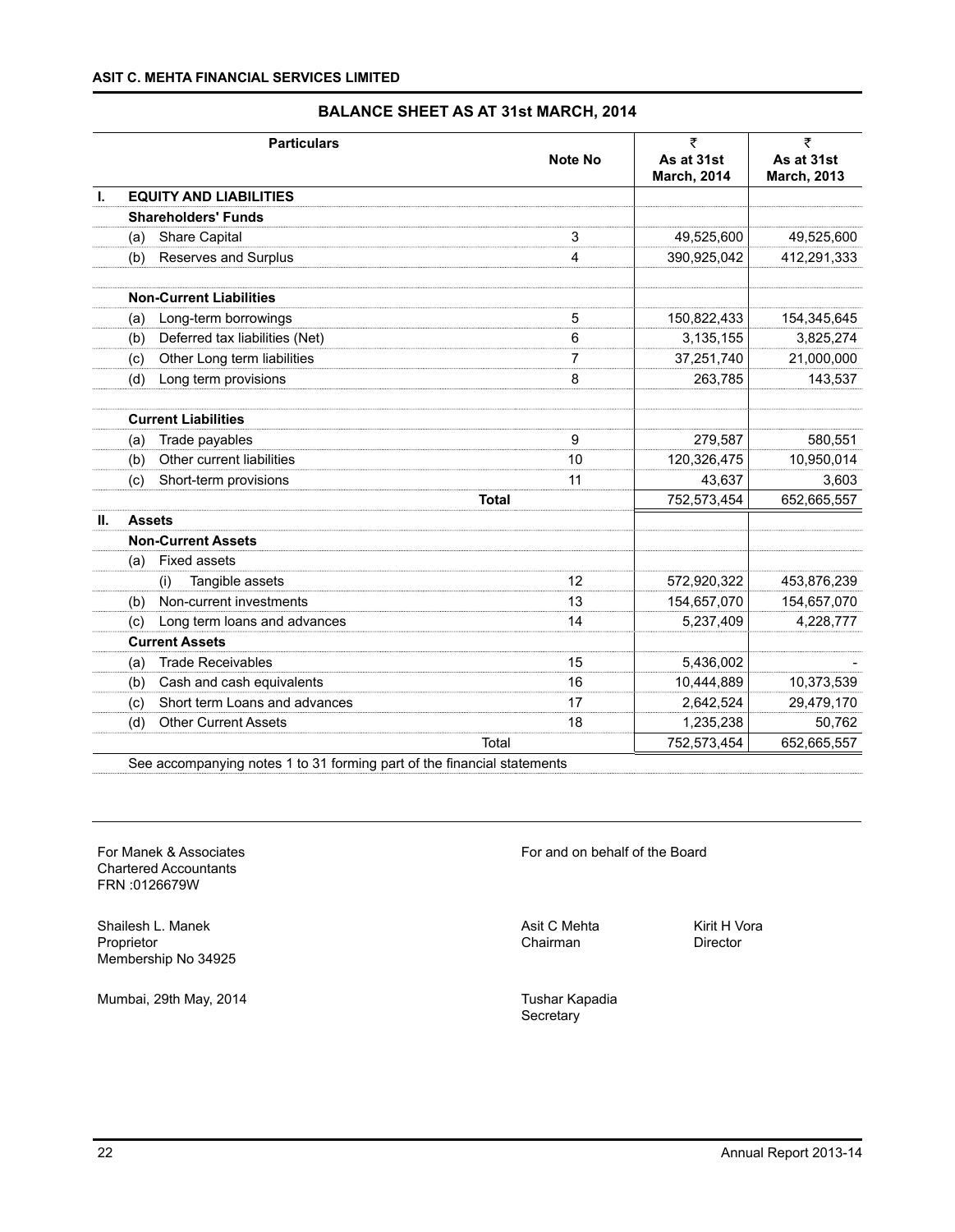| Particulars                | Note No               | For the year<br>ended 31st<br><b>March, 2014</b> | For the year<br>ended 31st<br>March, 2013 |
|----------------------------|-----------------------|--------------------------------------------------|-------------------------------------------|
| Revenue from operations    | 19                    | 24,847,855                                       | 18,626,500                                |
| Other Income               | 20                    | 767,927                                          | 1,040,775                                 |
|                            | Total Revenue         | 25,615,782                                       | 19,667,275                                |
| <b>Expenses:</b>           |                       |                                                  |                                           |
| Employee benefits expense  | 21                    | 8,505,596                                        | 613,853                                   |
| Finance costs              | 22                    | 22,730,468                                       | 19,858,206                                |
| Depreciation               | 24                    | 2,107,929                                        | 2,176,361                                 |
| Other expenses             | 23                    | 8,215,921                                        | 4,032,356                                 |
|                            | <b>Total Expenses</b> | 41,559,913                                       | 26,680,776                                |
| Profit / (Loss) before tax |                       | (15, 944, 131)                                   | (7,013,501)                               |
| Tax expense:               |                       |                                                  |                                           |
| (a) Current tax            |                       |                                                  |                                           |
| (b) Deferred tax credit    |                       | 690,119                                          | 654,008                                   |
| Profit/(Loss) after tax    |                       | (15, 254, 012)                                   | (6,359,493)                               |
| Earning per equity share:  |                       |                                                  |                                           |
| Basic<br>(1)               |                       | $-3.08$                                          | $-1.28$                                   |
| <b>Diluted</b><br>(2)      |                       | $-3.08$                                          | $-1.28$                                   |
|                            |                       |                                                  |                                           |

### **STATEMENT OF PROFIT AND LOSS FOR THE YEAR ENDED 31st MARCH, 2014**

For Manek & Associates Chartered Accountants FRN :0126679W

Shailesh L. Manek Proprietor Membership No 34925

Mumbai, 29th May, 2014 **Tushar Kapadia** 

For and on behalf of the Board

Asit C Mehta Chairman

Kirit H Vora Director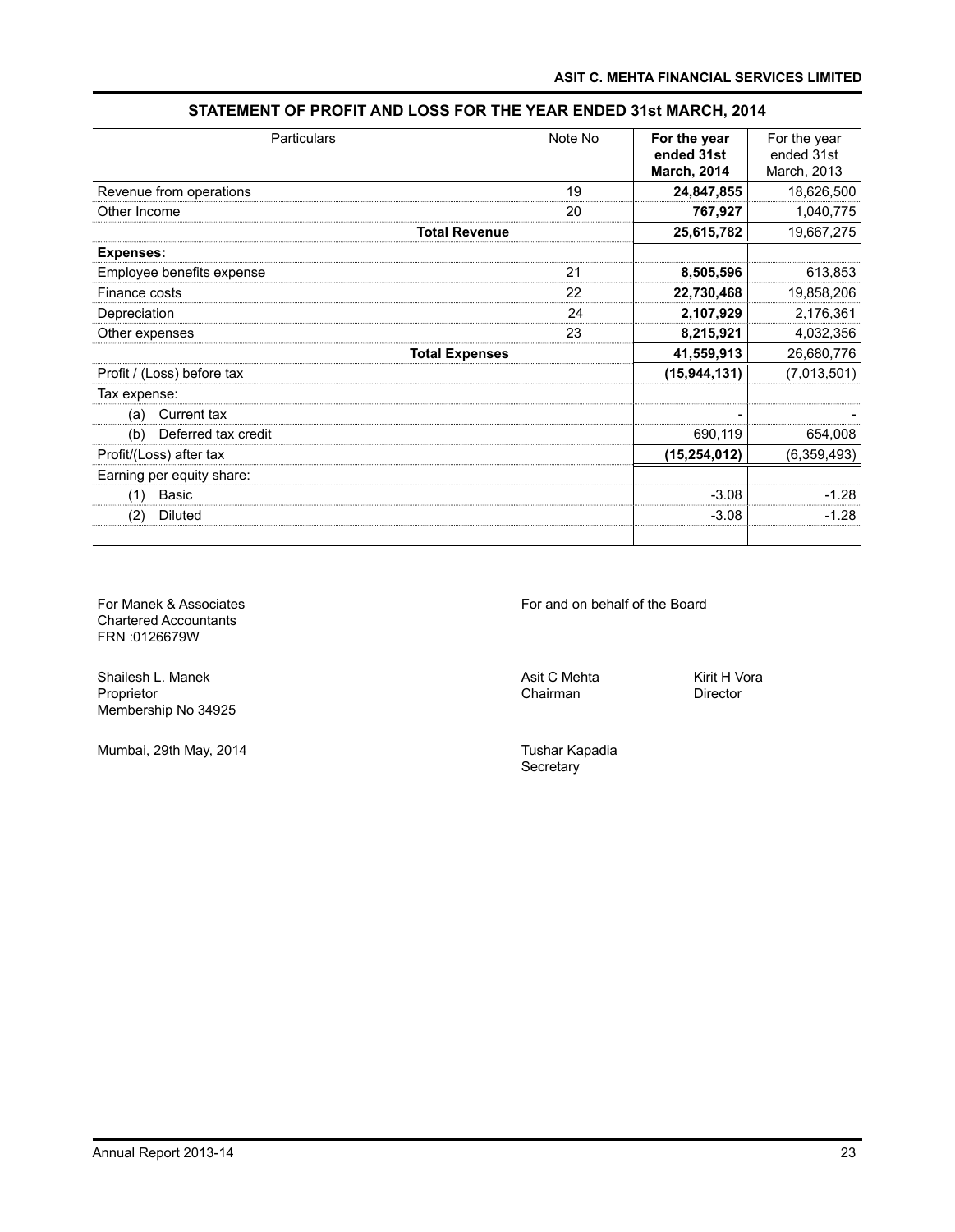| Particulars                                                                                                                                                                                                       | For the year ended |                                | For the year ended |                |
|-------------------------------------------------------------------------------------------------------------------------------------------------------------------------------------------------------------------|--------------------|--------------------------------|--------------------|----------------|
|                                                                                                                                                                                                                   | 31st March, 2014   |                                | 31st March, 2013   |                |
| <b>CASH FLOW FROM OPERATING ACTIVITIES</b>                                                                                                                                                                        |                    |                                |                    |                |
| Net profit/(loss) before tax                                                                                                                                                                                      |                    | (15, 944, 131)                 |                    | (7,013,501)    |
| Adjustments for                                                                                                                                                                                                   |                    |                                |                    |                |
| Depreciation & Amortisation                                                                                                                                                                                       | 2,107,929          |                                | 2,176,361          |                |
| <b>Asset Discarded</b>                                                                                                                                                                                            |                    |                                | 4,753              |                |
| Interest income                                                                                                                                                                                                   | (721, 821)         |                                | (788, 014)         |                |
| Dividend                                                                                                                                                                                                          |                    |                                | (312)              |                |
| Loos / (Profit) on Sale of Investment                                                                                                                                                                             |                    |                                | (252, 449)         |                |
| Interest expense                                                                                                                                                                                                  | 1,355,464          | 2,741,571                      | 4,064,370          | 5,204,709      |
| Operating profit/(loss) before working capital changes                                                                                                                                                            |                    | (13, 202, 560)                 |                    | (1,808,792)    |
| Adjustments for:                                                                                                                                                                                                  |                    |                                |                    |                |
| (Increase) / Decrease in Long Term loans & Advances                                                                                                                                                               | (5,700)            |                                |                    |                |
| (Increase) / Decrease in Short Term Ioans & Advances                                                                                                                                                              | 26,836,646         |                                | (28,041,166)       |                |
| (Increase) / Decrease in Trade receivables                                                                                                                                                                        | (5,436,002)        |                                |                    |                |
| (Increase) / Decrease in Other Current assets                                                                                                                                                                     | (1, 184, 476)      |                                | 328,152            |                |
| Changes in Current Liabilities                                                                                                                                                                                    |                    |                                |                    |                |
| Increase / (Decrease) in Long Term liabilites                                                                                                                                                                     | 16,251,739         |                                |                    |                |
| Increase / (Decrease) in Long Term Provisions                                                                                                                                                                     | 120,248            |                                | 15,758             |                |
| Increase / (Decrease) in Trade payables                                                                                                                                                                           | (300, 964)         |                                | 54,970             |                |
| Increase / (Decrease) in Other current liabilites                                                                                                                                                                 | 109,376,461        |                                | 3,616,737          |                |
| Increase / (Decrease) in Short term Provision                                                                                                                                                                     | 40,034             | 145,697,987                    | (84)               | (24, 025, 633) |
| Cash used in operations before taxes                                                                                                                                                                              |                    | 132,495,427                    |                    | (25, 834, 425) |
| Refund recd / (Taxes paid)                                                                                                                                                                                        |                    | (1,002,932)                    |                    | (885, 912)     |
| Net cash used in operating activities - A                                                                                                                                                                         |                    | 131,492,495                    |                    | (26, 720, 337) |
| <b>CASH FLOW FROM INVESTING ACTIVITIES</b>                                                                                                                                                                        |                    |                                |                    |                |
| <b>Purchase of Fixed Assets</b>                                                                                                                                                                                   | (127, 264, 291)    |                                |                    |                |
| Interest Received                                                                                                                                                                                                 | 721,821            |                                | 788,014            |                |
| Dividend Received                                                                                                                                                                                                 |                    |                                | 312                |                |
| Proceeds form Sale of investment                                                                                                                                                                                  |                    |                                | 258,948            |                |
| Net cash used in investing activities - B                                                                                                                                                                         |                    | (126, 542, 470)                |                    | 1,047,274      |
| <b>CASH FLOW FROM FINANCING ACTIVITIES</b>                                                                                                                                                                        |                    |                                |                    |                |
| (Repayment) / Proceed on Term Loan A/c                                                                                                                                                                            | (3,523,212)        |                                | 30,432,002         |                |
| Proceed of unsecured Loan (Net of repayments)                                                                                                                                                                     |                    |                                |                    |                |
| <b>Interest Paid</b>                                                                                                                                                                                              | (1, 355, 464)      |                                | (4,064,370)        |                |
| Net cash used in financing activities - C                                                                                                                                                                         |                    | (4,878,676)                    |                    | 26,367,632     |
| Net increase/(decrease) in cash & cash equivalents (A+B+C)= D                                                                                                                                                     |                    | 71,350                         |                    | 694,569        |
| Cash and cash equivalents at the beginning of the year -E                                                                                                                                                         |                    | 10,373,539                     |                    | 9,678,970      |
|                                                                                                                                                                                                                   |                    |                                |                    |                |
| Cash and cash equivalents at the end of the year (D+E)<br>NOTES TO CASH FLOW STATEMENT FOR THE YEAR ENDED 31ST MARCH 2014                                                                                         |                    | 10,444,889                     |                    | 10,373,539     |
| Cash & Cash Equivalents Include :<br>1.                                                                                                                                                                           |                    |                                |                    |                |
| Cash on Hand                                                                                                                                                                                                      |                    |                                |                    |                |
|                                                                                                                                                                                                                   |                    | 43,817                         |                    | 12,521         |
| Balance with Banks In Current Accounts                                                                                                                                                                            |                    | 2,308,072                      |                    | 1,768,018      |
| Balance with Banks In Fixed Deposit / Margin Account                                                                                                                                                              |                    | 8,093,000                      |                    | 8,593,000      |
| 2.<br>The above Cash Flow Statement has been prepared under the 'Indirect Method' as set out in Accounting Standard-3 on<br>Cash Flow Statements notified under the Companies (Accounting Standards) Rules, 2006. |                    | 10,444,889                     |                    | 10,373,539     |
| For Manek & Associates                                                                                                                                                                                            |                    | For and on behalf of the Board |                    |                |
| <b>Chartered Accountants</b>                                                                                                                                                                                      |                    |                                |                    |                |
| FRN :0126679W                                                                                                                                                                                                     |                    |                                |                    |                |
|                                                                                                                                                                                                                   |                    |                                |                    |                |
|                                                                                                                                                                                                                   |                    |                                |                    |                |
| Shailesh L. Manek                                                                                                                                                                                                 | Asit C Mehta       |                                | Kirit H Vora       |                |
| Proprietor                                                                                                                                                                                                        | Chairman           |                                | Director           |                |

# **CASH FLOW STATEMENT FOR THE YEAR ENDED 31st MARCH, 2014**

Mumbai, 29th May, 2014 **Tushar Kapadia** 

Membership No 34925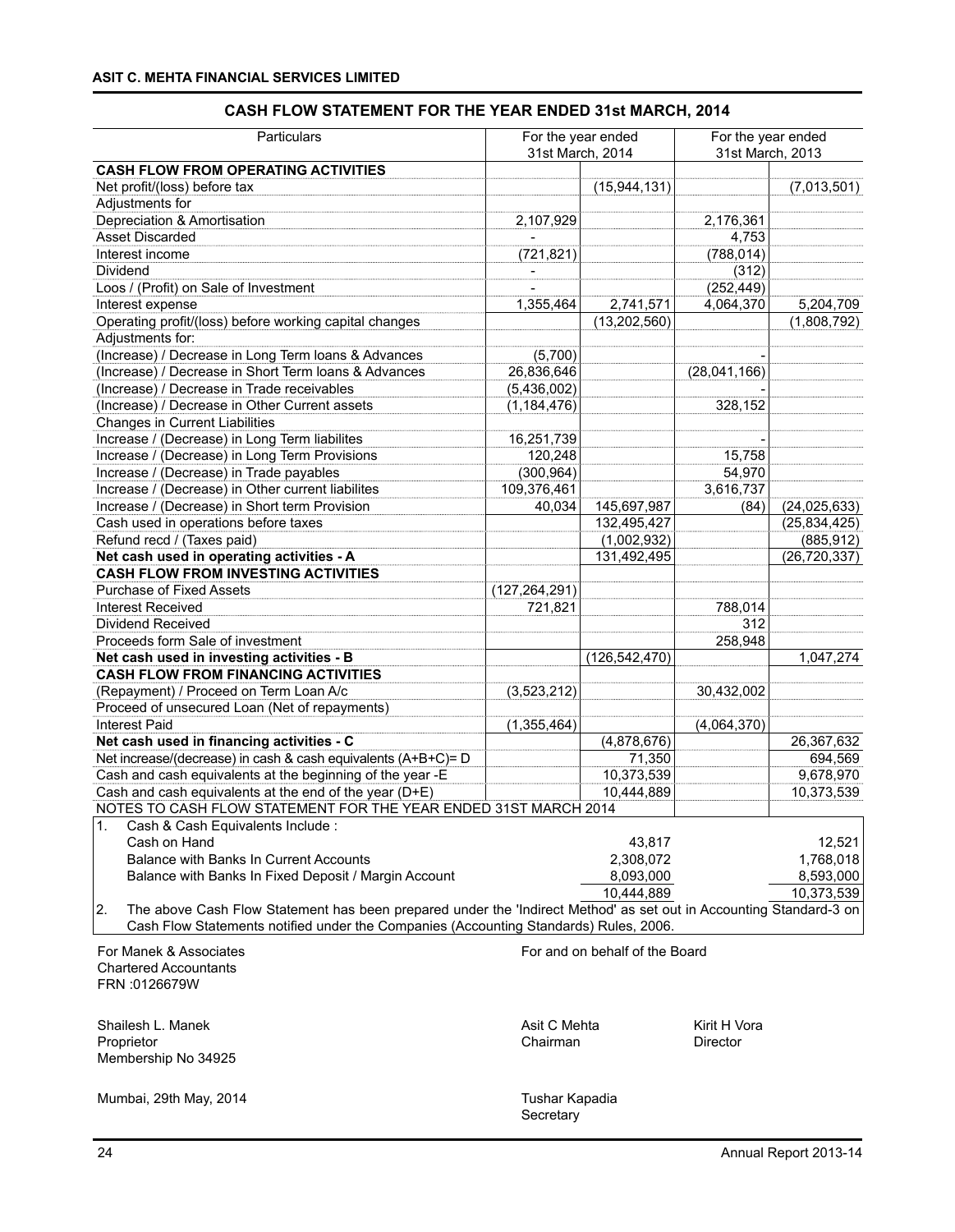#### **1 Corporate Information:**

The Company is a public limited company domiciled and headquartered in India and is incorporated under the provisions of the Companies Act, 1956.The shares of the Company are listed on BSE Ltd. The Company holds investments exclusively of the group companies and earns dividend/interest from the same as and when declared/ due. The Company also earns rental income from the properties given on lease to the group companies. The Company has classified the aforesaid business as an 'investment activities'. During the year under report, the Company started 'Advisory and Consultancy Services'.

#### **2 Significant Accounting Policies:**

- 2.1 The financial statements have been prepared under historical cost convention on an accrual basis, in accordance with the Generally Accepted Accounting Principles in India (Indian GAAP) to comply with the Accounting Standards (AS) as notified under the Companies (Accounting Standards) Rules, 2006, except for office premises which is stated as per the revalued amount.
- 2.2 The preparation of financial statements in conformity with Indian GAAP requires management to make estimates and assumptions that affect the reported amounts of assets and liabilities on the date of the financial statements and the reported amounts of revenues and expenses during the reporting period. Differences between the actual results and the estimates are recognized in the period in which the results are known / materialize.
- 2.3 Cash and cash equivalents (for purposes of Cash Flow Statement) Cash comprises cash on hand and deposits with banks. Cash equivalents (if any) are short-term balances that are readily convertible into known amounts of cash and which are subject to insignificant risk of changes in value
- 2.4 Cash flow statement

Cash flows are reported using the indirect method, whereby profit / (loss) before extraordinary items and tax is adjusted for the effects of transactions of non-cash nature and any deferrals or accruals of past or future cash receipts or payments. The cash flows from operating, investing and financing activities of the Company are segregated based on the available information.

2.5 Depreciation/ Amortisation**:**

Depreciation is provided on the straight-line method basis at the rates prescribed in Schedule XIV to the Companies Act, 1956. . Intangible assets are amortized over a period of three to five years for which the Company expects the benefits to accrue.

#### 2.6 Revenue recognition

Revenue is recognized on accrual basis as under:

a. Dividend is recognized when the right to receive the payment is established;

- b. Interest income is recognized on time proportion basis;
- c. Income from share trading activity is recognized on selling of shares;
- d. Revenue from advisory and consultancy services is recognised on rendering of services / work performed;
- e. Rental Income is accrued on time proportion basis relating to the period for which properties are let out.

#### 2.7 Fixed Assets

#### a. Tangible Assets:

Fixed assets other than office premises are stated as cost less accumulated depreciation. Based on an independent valuation of an approved valuer, the office premises were revalued in the financial year 2010-11 and have been stated at the revalued figure as at 31.3.2011.

#### Intangible Assets:

Intangible Assets are stated at cost of acquisition net of recoverable taxes less accumulated amortisation / depletion. Cost includes original cost of acquisition, including incidental expenses related to such acquisition.

2.8 Investments

Investments are classified into Long term and are carried at cost, less provision for diminution other than temporary in their value, determined separately for each individual investment basis and current investments which are carried at the lower of cost and fair value.

2.9 Employee Benefits

Company's contribution to Provident Fund is charged to Statement of Profit and Loss. Gratuity benefits and Leave

encashment payable to employees are provided on the basis of actuarial valuation on Balance sheet date.

2.10 Borrowing costs

Borrowing costs that are attributable to the acquisition or construction of a qualifying asset are capitalized as part of such asset till such time as the asset is ready for its intended use. All other borrowing costs are recognized as an expense in the period in which they are incurred.

2.1 Earnings per share

Basic earnings per share are computed by dividing the profit /(loss) after tax by the weighted average number of equity shares outstanding during the year. There is no diluted earnings per share as there are no dilutive potential shares.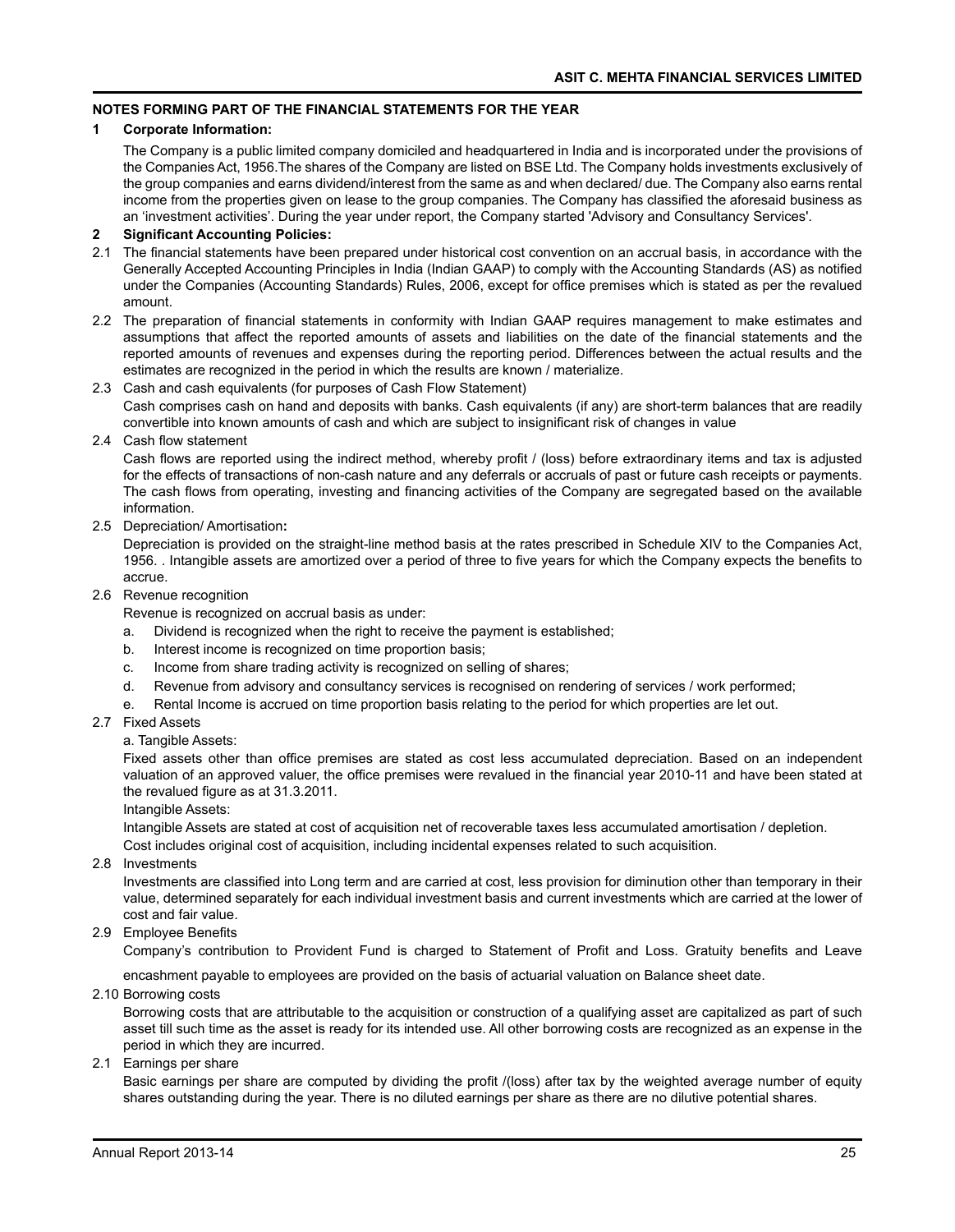#### 2.1 Taxes on Income

Current tax is determined as the tax payable in respect of taxable income for the year and is computed in accordance with the provisions of the Income Tax Act, 1961.

Deferred tax resulting from timing differences between book and tax profits is accounted for at the current rate of tax / substantively enacted tax rates by the Balance Sheet date, to the extent that the timing differences are expected to crystallize. Deferred Tax Assets are recognized where realization is reasonably certain whereas in case of carried forward losses or unabsorbed depreciation, deferred tax assets are recognized only if there is a virtual certainty of realization backed by convincing evidence. Deferred Tax Assets are reviewed for the appropriateness of their respective carrying values at each Balance Sheet date.

2.1 Impairment of assets

The company reviews at each Balance Sheet date whether there is any indication that an asset may be impaired. If any such indication exists, the company estimates the recoverable amount of the asset. If such recoverable amount of the asset or the recoverable amount of the cash generating unit to which the asset belongs is less than its carrying amount, the carrying amount is reduced to its recoverable amount. The reduction is treated as an impairment loss and is recognized in the Statement of Profit and Loss. If at the Balance Sheet date there is an indication that the previously assessed impairment loss no longer exists, the recoverable amount is reassessed and the asset is reflected at the recoverable amount.

#### 2.1 Provisions and contingencies

A provision is recognized when the Company has a present obligation as a result of a past event and it is probable that an outflow of resources embodying economic benefits would be required to settle the obligation, and in respect of which a reliable estimate can be made. Provisions are not discounted to their present value and are determined based on best estimates required to settle the obligation at the balance sheet date. Provisions are reviewed at each balance sheet date and are adjusted to reflect the current best estimation. Contingent liabilities are disclosed in the notes separately**.**

#### **Note: 3 Share Capital**

| <b>Particulars</b>                                                       | As at 31 March, 2014 |             | As at 31 March, 2013 |             |
|--------------------------------------------------------------------------|----------------------|-------------|----------------------|-------------|
|                                                                          | Number of            |             | Number of            |             |
|                                                                          | shares               |             | shares               |             |
| (a) Authorised                                                           |                      |             |                      |             |
| Equity shares of ₹10 each                                                | 10.000.000           | 100.000.000 | 10.000.000           | 100,000,000 |
| (b) Issued, Subscribed and paid up Equity shares of $\bar{\tau}$ 10 each | 4.952.560            | 49.525.600  | 4.952.560            | 49.525.600  |

a) Reconciliation of the number of shares and amount outstanding at the beginning and at the end of the year:

| <b>Particulars</b>                          | As at 31 March, 2014 |            | As at 31 March, 2013     |            |
|---------------------------------------------|----------------------|------------|--------------------------|------------|
| Equity shares with voting rights            | Number               | Amount     | Number                   | Amount     |
| - Outstanding at the beginning of the year  | 4.952.560            | 49.525.600 | 4.952.560                | 49,525,600 |
| - Shares issued during the year             | -                    |            | $\overline{\phantom{0}}$ |            |
| - Shares outstanding at the end of the year | 4.952.560            | 49.525.600 | 4.952.560                | 49,525,600 |

b) Details of shares held by each shareholder holding more than 5% of the aggregate shares in the Company

| Class of shares / Name of shareholder  | As at 31 March, 2014 |               | As at 31 March, 2013 |               |
|----------------------------------------|----------------------|---------------|----------------------|---------------|
|                                        | Number of            | % holding in  | Number of            | % holding in  |
|                                        | shares held          | that class of | shares held          | that class of |
|                                        |                      | shares        |                      | shares        |
| Equity shares                          |                      |               |                      |               |
| 1. Mr. Asit C. Mehta                   | 22,84,138            | 46.12         | 22,84,138            | 46.12         |
| l 2. Mrs. Deena A. Mehta               | 900,358              | 18.18         | 900,358              | 18.18         |
| 3. Asit C Mehta Commodity Services Ltd | 400.470              | 8.09          | 400.470              | 8.09          |

#### c) Details of forfeited shares

|                                   | As at 31.3.2014 |                 | As at 31.3.2013        |                 |
|-----------------------------------|-----------------|-----------------|------------------------|-----------------|
| Class of shares                   | No. of shares   |                 | Amount   No. of shares | Amount          |
|                                   |                 | originally paid |                        | originally paid |
|                                   |                 | up              |                        | up              |
| Equity shares with voting rights  | 147.700         | 738.500         | 147.700                | 738,500         |
| Equity shares with voting rights* | 4.200           | 21.000          | 4.200                  | 21,000          |

\*these shares were originally issued by erstwhile Nucleus Netsoft And GIS (India) Ltd which was amalgmated with the Company.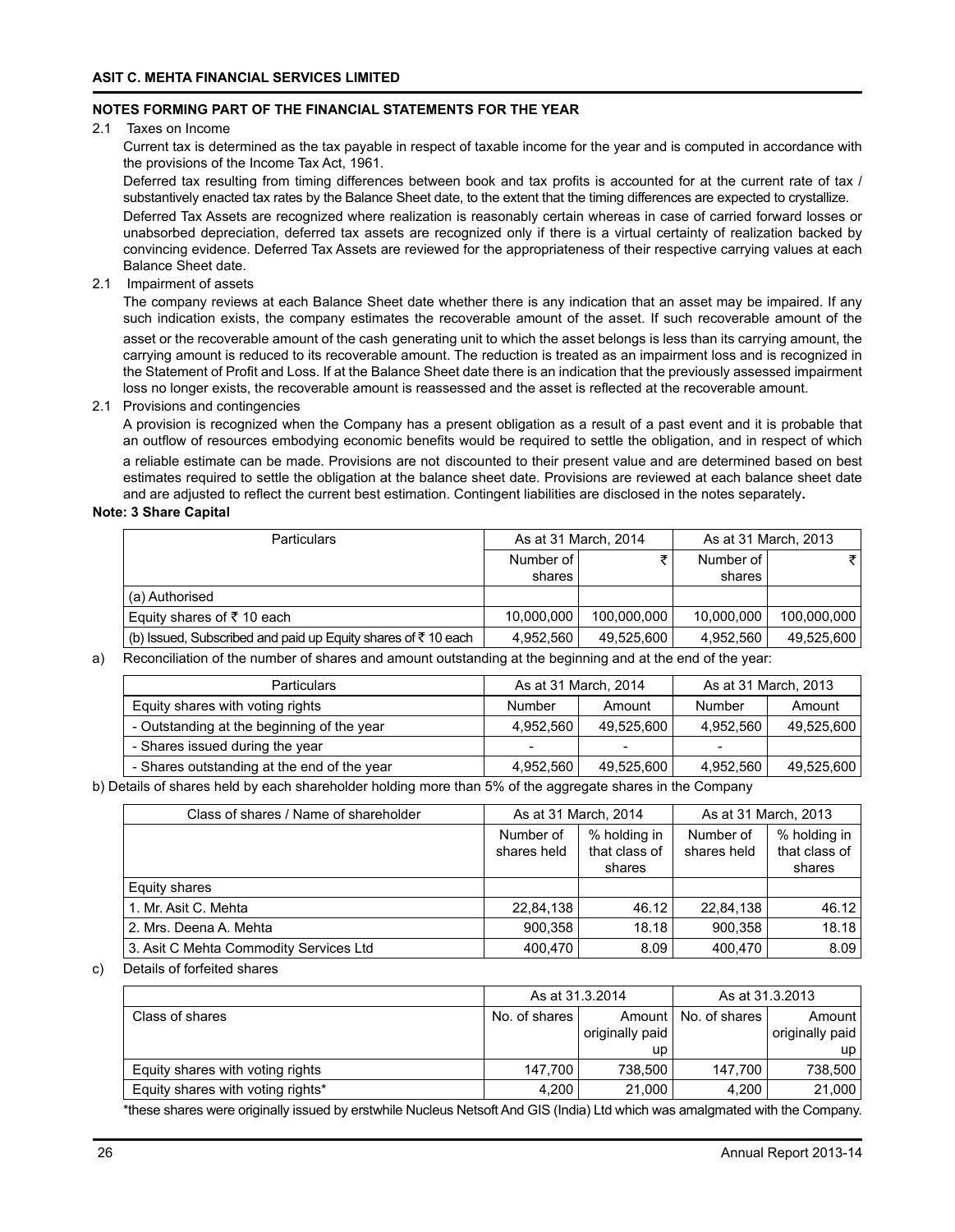d) The Company has only one class of shares referred to as equity shares having a par value of` Rs 10/- per share. Each holder of equity shares is entitled to one vote per share.

In the event of liquidation of the Company, the holders of the equity shares will be entitiled to receive remaining assets of the Company after distribution of all preferential amount. The distribution will be in proportion to number of equity shares held by shareholders. **Note 4 Reserves and Surplus** `

| Particulars                                        | As at 31 March, 2014 | As at 31 March, 2013 |
|----------------------------------------------------|----------------------|----------------------|
| Capital Reserve                                    | 759,500              | 759,500              |
| Securities Premium Account                         | 41,043,960           | 41,043,960           |
| <b>Revaluation Reserve</b>                         |                      |                      |
| Opening Balance                                    | 358,477,327          | 364,589,606          |
| Less: Utilised for set off against depreciation    | 6,112,279            | 6,112,279            |
| Closing Balance                                    | 352.365.048          | 358,477,327          |
| <b>General Reserve</b>                             |                      |                      |
| Opening Balance                                    | 12.010.546           | 18,370,039           |
| Less: Adjusted against deficit                     |                      |                      |
| balance in Statement of Profit and Loss A/c        | (12,010,546)         | (6,359,493)          |
| <b>Closing Balance</b>                             |                      | 12.010.546           |
| Surplus/Deficit balance in                         |                      |                      |
| Statement of Profit and Loss Account               |                      |                      |
| Add: Loss for the vear                             | (15,254,012)         | (6,359,493)          |
| Less: Adjusted against balance from General Reseve | 12,010,546           | 6,359,493            |
| <b>Closing Balance</b>                             | (3,243,466)          |                      |
| Total                                              | 390.925.042          | 412.291.333          |

### **Note 5: Long term Borrowings - Secured** `

| Particulars                                                 | As at 31st March |             |
|-------------------------------------------------------------|------------------|-------------|
|                                                             | 2014             | 2013        |
| a. Term Loans from a Bank (refer note a(i) below)           | 822.433          | 4.345.645   |
| b. Term Loan from STCI Finance Ltd (refer note a(ii) below) | 150,000,000      | 150.000.000 |
| <b>Total</b>                                                | 150.822.433      | 154.345.645 |

a) The above loans including current maturities are secured by:

i) equitable mortgage of Office premises bearing nos 404B,504B and 604B at 'Nucleus House' Andheri E, Mumbai for the loans availed from a bank;

- ii) a deed of mortgage for Office premises located at 'Nucleus House', 'A' Wing, Andheri (E), Mumbai and also by the personal guarantees of Mr. Asit C. Mehta and Mrs. Deena A Mehta - directors of the Company with a undertaking for non-disposal of their shareholding in the Company during the tenor of the loan without the prior approval of STCI Finance Ltd.
- b) Repayment terms of outstanding long-term borrowings (excluding current maturities) as on 31.3.2014
	- i) Repayment term of Term Loans from a Bank
		- in quarterly instalments of Rs 7,92,500 each commencing from May, 2015
	- ii) Repayment of Term Loan from STCI Finance Ltd :
	- Nov, 2015 Rs 500 lacs ; and May, 2016 Rs 1000 lacs;

### **Note 6: Deferred Tax Liability** `

| <b>Particulars</b>                                     | Deferred Tax         | Charge/(Reversal) | Deferred Tax         |
|--------------------------------------------------------|----------------------|-------------------|----------------------|
|                                                        | Liability/(Asset) as | during the Year   | Liability/(Asset) as |
|                                                        | at1st April, 2013    |                   | at 31 March, 2014    |
| Deferred Tax Liability                                 |                      |                   |                      |
| Difference in book value and tax value of fixed assets | 7,670,969            | (539,359)         | 7,131,610            |
| Total Liability                                        | 7.670.969            | (539, 359)        | 7,131,610            |
| Deferred Tax Assets:                                   |                      |                   |                      |
| Unabsorbed Depreciation and Business Losses            | (3,801,073)          | (112, 353)        | (3,913,426)          |
| 43B items (Gratuity, leave encashment etc.)            | (44, 622)            | (38, 408)         | (83,030)             |
| <b>Total Assets</b>                                    | (3,845,695)          | (150,761)         | (3,996,456)          |
|                                                        | 3.825.274            | (690, 119)        | 3,135,155            |

#### **Note 7: Other Long-term liabilities** `

| <b>Particulars</b>              | As at 31st March |            |
|---------------------------------|------------------|------------|
|                                 | 2014             | 2013       |
| Security deposit received from: |                  |            |
| - Wholly owned subsidary        | 11.000.000       | 11.000.000 |
| - an associate concern          | 26.251.740       | 10.000.000 |
|                                 | 37.251.740       | 21,000,000 |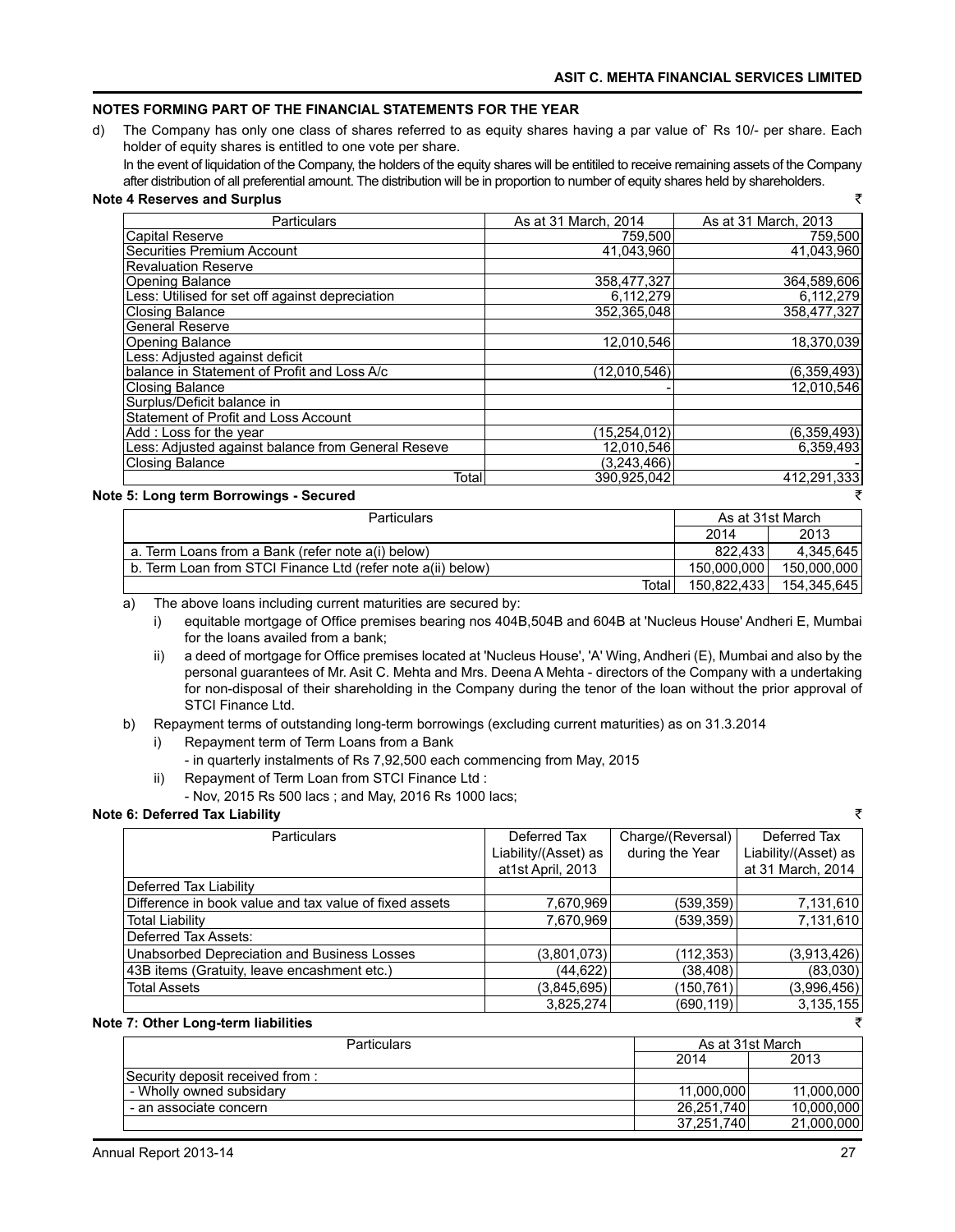# **Note 8: Long-term provision** `

| <b>Particulars</b>             |       | As at 31st March |        |
|--------------------------------|-------|------------------|--------|
|                                |       | 2014             | 2013   |
| Provision for gratuity         |       | 219,943          | 143537 |
| Provision for Leave encashment |       | 43.842           |        |
|                                | Total | 263.785          | 143537 |

| Particulars                                        | As at 31st March |         |
|----------------------------------------------------|------------------|---------|
|                                                    | 2014             | 2013    |
| Micro. Small and Medium Enterprises refer note 27) |                  |         |
| <b>Others</b>                                      | 279.587          | 580.551 |

#### **Note 10 Other Current liabilities** `

| <b>Particulars</b>                                        | As at 31st March |            |
|-----------------------------------------------------------|------------------|------------|
|                                                           | 2014             | 2013       |
| Current Maturities of Long Term borrowings                | 3,170,000        | 3,170,000  |
| Interest payable on borrowings accrued and due            | 359.084          | 359,084    |
| Security Deposit from wholly-owned subsidary              | 11,000,000       |            |
| Interest payable on borrowings accrued but not due        | 1,633,870        | 1,507,377  |
| Due to Associate concern towards purchase of fixed assets | 95,567,139       |            |
| Unclaimed dividends                                       | 419.919          | 512,499    |
| Statutory dues                                            | 8,176,463        | 5,401,054  |
| Total                                                     | 120.326.475      | 10,950,014 |

# **Note 11: Short term provisions** `

| <b>Particulars</b>              | As at 31st March |      |
|---------------------------------|------------------|------|
|                                 | 2014             | 2013 |
| Provision for employee benefits |                  |      |
| Towards PF payable              | 38,719           | 2734 |
| <b>Towards Gratuity</b>         | 4.010            | 869  |
| <b>Towards Leave Encashment</b> | 908              |      |
| Total                           | 43.637           | 3603 |

# **Note: 12: FIXED ASSETS - Non current** `

| <b>Particulars</b>              | Tangible      |                  |            |              |           |            |           |             |
|---------------------------------|---------------|------------------|------------|--------------|-----------|------------|-----------|-------------|
|                                 | Office        | <b>Computers</b> | Electrical | Air          | Furniture | Office     | Projector | Total       |
|                                 | Premises      |                  | Fittings   | Conditioners |           | Equipments |           |             |
| A. Cost of Assets               |               |                  |            |              |           |            |           |             |
| As at 31.3.2012                 | 489,449,434   | 82500            | 587,841    | 351,822      | 4,309,740 | 530,398    | 148,650   | 495,460,385 |
| Additions                       |               |                  |            |              |           |            |           |             |
| Sales / Discards                |               | (82500)          |            |              |           |            |           | (82500)     |
| As at 31.3.2013                 | 489,449,434   |                  | 587,841    | 351,822      | 4,309,740 | 530,398    | 148,650   | 495,377,885 |
| <b>Additions</b>                | 127, 131, 781 | 12,075           |            |              | 29,211    | 91,224     |           | 127,264,291 |
| Sales / Discards                |               |                  |            |              |           |            |           |             |
| As at 31.3.2014                 | 616,581,215   | 12075            | 587,841    | 351,822      | 4,338,951 | 621,622    | 148,650   | 622,642,176 |
| <b>B</b> Depreciation           |               |                  |            |              |           |            |           |             |
| As at 31.3.2012                 | 29,798,348    | 77,747           | 268,260    | 242,042      | 2,453,519 | 368,209    | 82,627    | 33,290,752  |
| Charges for the year            | 7,978,026     |                  | 27,922     | 16,712       | 233,727   | 25,193     | 7,060     | 8,288,640   |
| Deduction on sale<br>or discard |               | 77,747           |            |              |           |            |           | 77,747      |
| As at 31.3.2013                 | 37,776,374    |                  | 296,182    | 258,754      | 2,687,246 | 393,402    | 89,687    | 41,501,645  |
| Charges for the year            | 8,006,413     | 979              | 27,872     | 14,820       | 129,500   | 33,563     | 7,061     | 8,220,208   |
| Deduction on sale               |               |                  |            |              |           |            |           |             |
| or discard                      |               |                  |            |              |           |            |           |             |
| As at 31.3.2014                 | 45,782,787    | 979              | 324,054    | 273,574      | 2,816,746 | 426,965    | 96,748    | 49,721,853  |
| C Written Down Value<br>As at:  |               |                  |            |              |           |            |           |             |
| 31.3.2014                       | 570,798,428   | 11,096           | 263,787    | 78,248       | 1,522,205 | 194,657    | 51,902    | 572,920,323 |
| 31.3.2013                       | 451,673,060   |                  | 291,659    | 93,068       | 1,622,494 | 136,996    | 58,963    | 453,876,239 |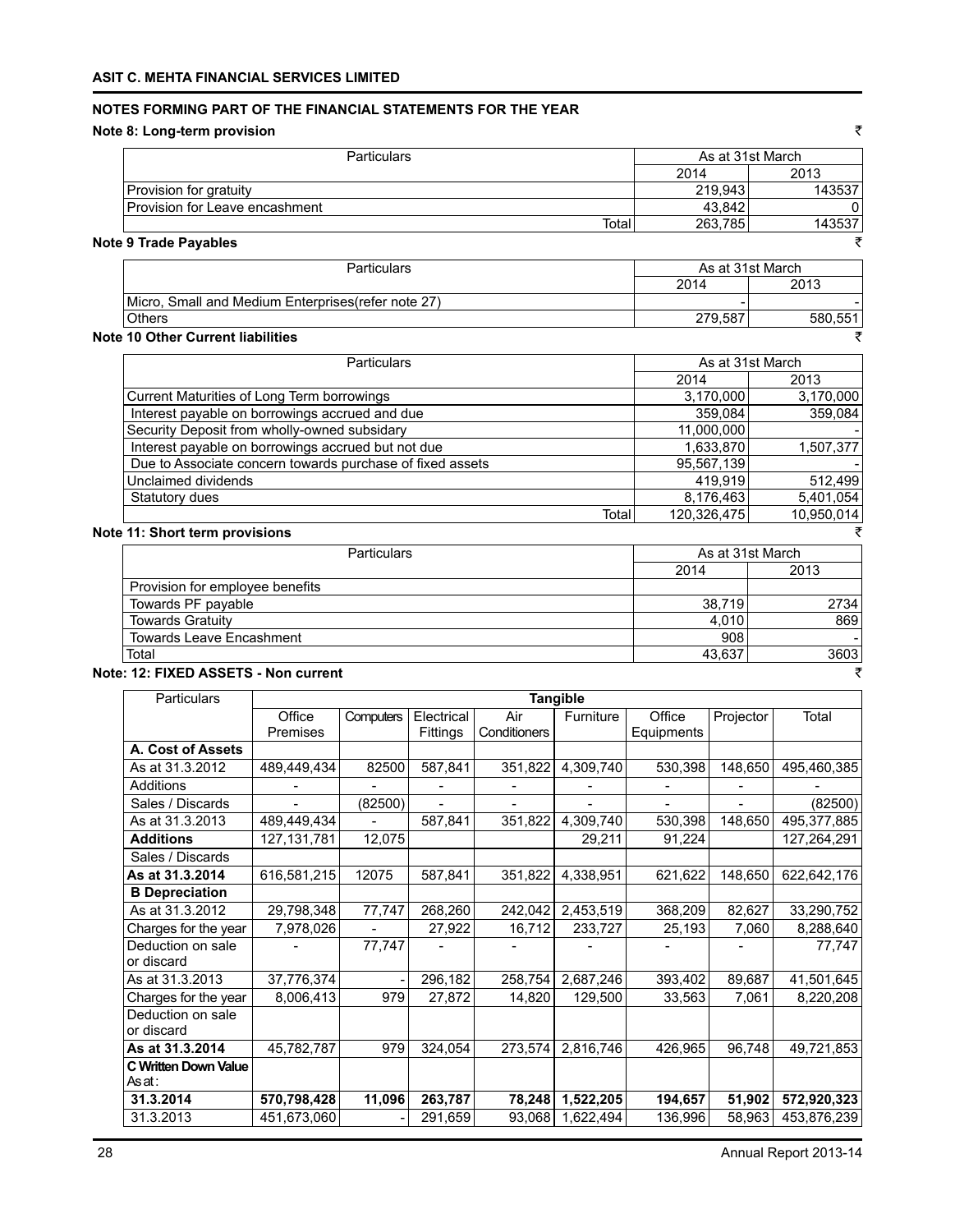# **Note 13 Non-current investments** `

| <b>Particulars</b>                                                                 | As at 31st March |             |
|------------------------------------------------------------------------------------|------------------|-------------|
|                                                                                    | 2014             | 2013        |
| Investments:                                                                       |                  |             |
| Trade - Unguoted                                                                   |                  |             |
| (i) In Equity Instruments:                                                         |                  |             |
| a) of wholly-owned subsidary                                                       |                  |             |
| 1) 30,00,000 (Previous year 30,00,000) equity shares of Rs 10 each fully paid in   | 30,000,000       | 30,000,000  |
| Nucleus IT Enabled Services Ltd                                                    |                  |             |
| b) in Associate Company                                                            |                  |             |
| 23,50,000 (Previous year 23,50,000) equity shares of Rs 10 each fully paid in Asit | 28.323.740       | 28.323.740  |
| IC Mehta Investment Interrmediates Ltd                                             |                  |             |
| lii) In Debentures                                                                 |                  |             |
| 32,11,111 (Previous year: 32,11,111) unsecured fully paid 15.25% convertible       | 96.333.330       | 96.333.330  |
| debentures of Rs 30 each fullly paid of Asit C. Mehta Investment Interrmediates    |                  |             |
| Ltd. (an associate company) convertible not later than 5 years                     |                  |             |
| Total                                                                              | 154.657.070      | 154.657.070 |

### **Note 14: Long term loans and advances** `

| <b>Particulars</b>            | As at 31st March |           |
|-------------------------------|------------------|-----------|
|                               | 2014             | 2013      |
| Unsecured and considered good |                  |           |
| Advance Income Tax            | 3,442,622        | 2,439,690 |
| l Deposits                    | 519.734          | 514034    |
| <b>Others</b>                 | 1,275,053        | 1,275,053 |
|                               | 5,237,409        | 4.228.777 |

# **Note: 15 Trade Receivables** `

| <b>Particulars</b>                                                          |           | As at 31st March |
|-----------------------------------------------------------------------------|-----------|------------------|
|                                                                             | 2014      | 2013             |
| Receivable outstanding for a period exceeding six months from the date they |           |                  |
| became due for payment                                                      |           |                  |
| Unsecured, considered good                                                  | 4,386,002 |                  |
| Other receivables                                                           | 1.050.000 |                  |
| Total                                                                       | 5.436.002 |                  |
| Note 16: Cash and Cash Equivalents                                          |           |                  |

| <b>Particulars</b>           | As at 31st March |            |
|------------------------------|------------------|------------|
|                              | 2014             | 2013       |
| a. Cash on hand              | 43.817           | 12521      |
| b. Balances with bank        |                  |            |
| i) in current accounts       | 2,308,072        | 1,768,018  |
| ii) in fixed deposit account | 8,093,000        | 8,593,000  |
| Total                        | 10,444,889       | 10,373,539 |

# **Note 17: Short-term Loans and Advances** `

| <b>Particulars</b>                                           |       | As at 31st March |            |
|--------------------------------------------------------------|-------|------------------|------------|
|                                                              |       | 2014             | 2013       |
| Unsecured and considered good:                               |       |                  |            |
| Due from Nucleus GIS And ITeS Ltd (a wholly-owned subsidary) |       |                  | 29.062.148 |
| Deposit                                                      |       | 1.200.000        |            |
| <b>Balances with Government</b>                              |       |                  |            |
| Service Tax Credit                                           |       | 410.415          | 43,404     |
| Pre-paid expenses                                            |       | 908.112          | 341,335    |
| <b>Others</b>                                                |       | 123.997          | 32,283     |
|                                                              | Total | 2,642,524        | 29,479,170 |
| <b>Note 18: Other Current Assets</b>                         |       |                  |            |

| <b>Particulars</b>  | As at 31st March |           |
|---------------------|------------------|-----------|
|                     | 2014             | 2013      |
| Interest receivable | 1.235.238        | 762<br>50 |
| Total               | 1,235,238        | 762<br>50 |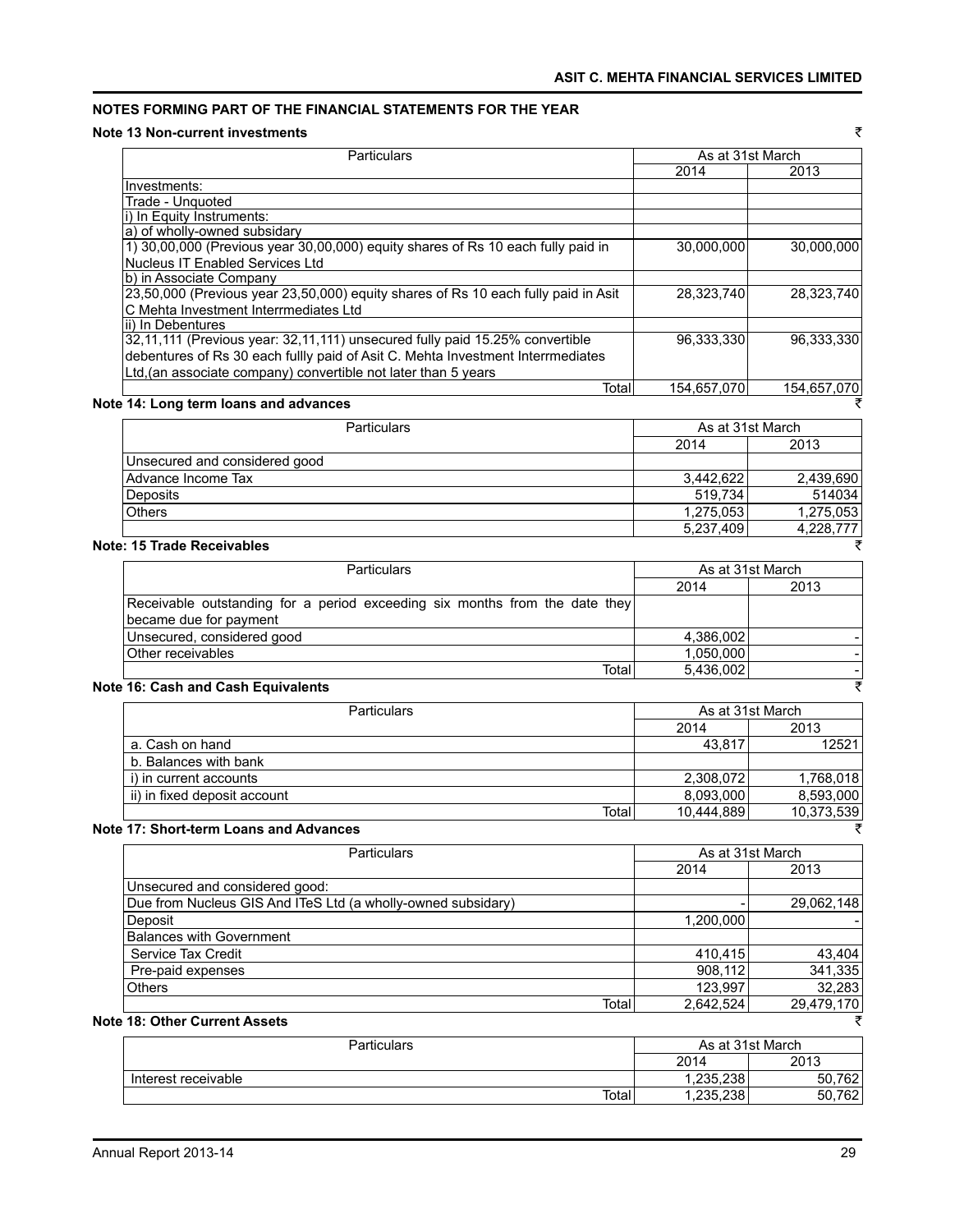# **Note: 19 Revenue from Operations** `

| Particulars                                   | For the year ended |                  |  |
|-----------------------------------------------|--------------------|------------------|--|
|                                               | 31st March, 2014   | 31st March, 2013 |  |
| A) Interest                                   |                    |                  |  |
| i) Debenture Interest                         | 14,690,837         | 14,690,833       |  |
| ii) From subsidiary                           | 1.459.419          | 796.068          |  |
| B) Rental Income                              | 1,589,250          | 2,455,500        |  |
| C) Profit on trading in securities/currencies | 260.876            | 34,099           |  |
| D Advisory charges                            | 6,847,473          | 650,000          |  |
| Total                                         | 24,847,855         | 18,626,500       |  |

#### **Note: 20 Other Income** `

| <b>Particulars</b>              | For the year ended |                  |  |
|---------------------------------|--------------------|------------------|--|
|                                 | 31st March, 2014   | 31st March, 2013 |  |
| a) Interest Income:             |                    |                  |  |
| - on Bank Deposits              | 721.821            | 767,846          |  |
| - on Income tax refund          |                    | 20,168           |  |
| b) Profit on sale of investment |                    | 252,761          |  |
| c) Credit balances written-back | 46.106             |                  |  |
| Total                           | 767.927            | 1,040,775        |  |

# **Note: 21 Employee benefits expense** `

| Particulars                         | For the year ended |                  |
|-------------------------------------|--------------------|------------------|
|                                     | 31st March, 2014   | 31st March, 2013 |
| a) Salary and allowance             | 8,074,490          | 580,255          |
| b) Contribution to PFand other fund | 248.589            | 17,707           |
| c) Staff welfare expense            | 58.220             |                  |
| d) Gratuity                         | 79.547             | 15,891           |
| e) Leave encashment                 | 44.750             |                  |
| Total                               | 8,505,596          | 613,853          |

# **Note: 22 Finance Costs** `

| <b>Particulars</b>                   | For the year ended |                  |  |
|--------------------------------------|--------------------|------------------|--|
|                                      | 31st March, 2014   | 31st March, 2013 |  |
| a) Interest expense on:-             |                    |                  |  |
| - Term Loans                         | 22,107,010         | 18,706,699       |  |
| - Others                             | 40.739             | 64,905           |  |
| b) Other borrowing costs             |                    |                  |  |
| Loan processing and registration fee |                    | 530,000          |  |
| <b>Bank Charges</b>                  | 582.719            | 556,602          |  |
| Total                                | 22,730,468         | 19.858.206       |  |

#### **Note: 23 Other Expenses** `

| Particulars                        | For the year ended |                  |
|------------------------------------|--------------------|------------------|
|                                    | 31st March, 2014   | 31st March, 2013 |
| Insurance                          | 28,667             | 22,530           |
| Rates and Taxes                    | 2,750,044          | 3,119,561        |
| Legal and Professional fees        | 515,877            | 365,776          |
| Directors sitting fees             | 125,000            | 107.500          |
| Leave and Licence fees             | 1,950,000          |                  |
| Electricity charges                | 133.261            |                  |
| Conveyance & Travelling            | 486.259            |                  |
| Auditor remuneration -             |                    |                  |
| Audit fees                         | 125.000            | 125,000          |
| <b>Tax Audit</b>                   | 25.000             | 25,000           |
| <b>Other Services</b>              | 102,556            | 99,020           |
| Repairs and Maintenance - Building | 1,403,023          | 10,693           |
| Miscellaneous Expenses             | 571,233            | 157,276          |
| Total                              | 8,215,921          | 4,032,356        |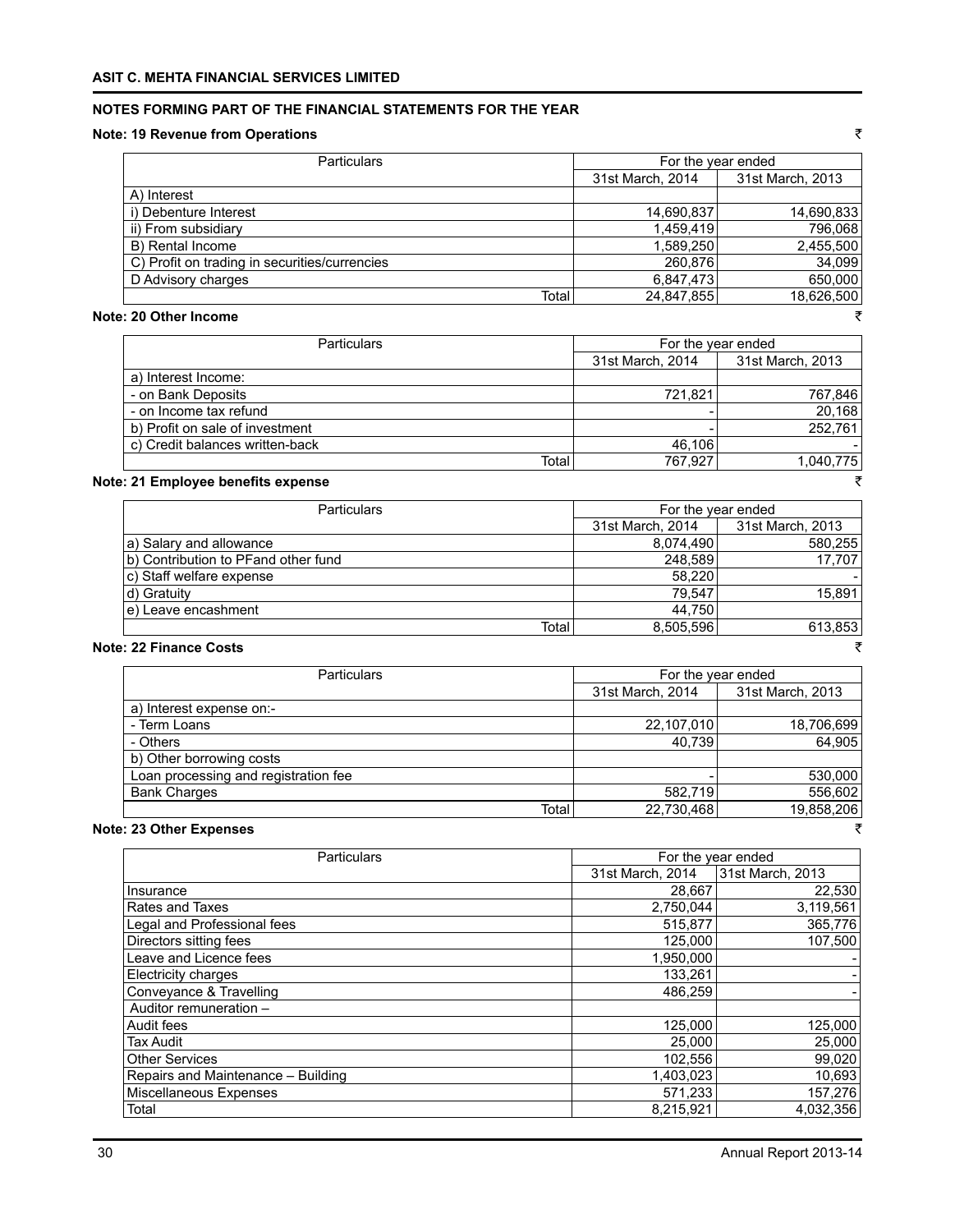#### **24 Depreciation and amortization**

| <b>Particulars</b>                                          | For the year ended<br>31st March, 2014 | For the year ended<br>31st March, 2013 |  |
|-------------------------------------------------------------|----------------------------------------|----------------------------------------|--|
|                                                             |                                        |                                        |  |
| Depreciation for the year on tangible assets as per note 12 | 8,220,208                              | 8,288,640                              |  |
| Less: Utilized from revaluation reserve                     | 6.112.279                              | 6.112.279                              |  |
| Total Depreciation and amortization                         | 2.107.929                              | 2,176,361                              |  |

Consequent to the revaluation there is an additional charge of depreciation of Rs. 61,12,279 (Previous Year Rs.61,12,279) and an equivalent amount has been recouped from Revaluation Reserve Account.

Note: (i) Details of sum added on revaluation during the preceding 5 years

| Particulars                 | 31.3.2014 | 31.3.2013 | 31.3.2012 | 31.3.2011   | 31.3.2010 |
|-----------------------------|-----------|-----------|-----------|-------------|-----------|
| Description of Asset:       |           |           |           |             |           |
| l - Office premises         |           |           |           |             |           |
| Amount added on revaluation |           |           |           | 356.280.803 |           |
| Date of addition            |           |           |           | 31.3.2011   |           |

\*During these years no addition on revaluation was made and therefore no information is given

### **25 Contingent liabilities (to the extent not provided for)**

| <b>Particulars</b>               | As at March 31.2014 | As at March 31.2013 |
|----------------------------------|---------------------|---------------------|
| Service Tax Matter under dispute | 67.98.386           | 67.98.386           |
| FERA matter (refer Note 26)      | 100.00.000          | 100.00.000          |
| Disputed Property Taxes          | 19.00.810           | 14.00.424           |

26 The Company received pay orders valuing to Rs 50.72 lacs from a customer in the financial year 1994-95 in respect of Money Changing business that were dishonored by a nationalized bank as per the instructions of Directorate of Revenue & Intelligence. The Company had challenged the proceeding before the Customs, Excise and Gold (Control), Appellate Tribunal, Mumbai (CEGAT) which gave the ruling in favour of the Company for which the company has furnished a bank guarantee of Rs.26.86 lacs (previous year Rs 26.86 lacs). The Customs Department filed a reference petition before the Hon'ble High Court of Judicature at Bombay and the same is pending for disposal.

During the financial year 2007-08, the Company received an order imposing a penalty of Rs 100 lacs from the Office of the Special Director of Enforcement holding Company guilty in respect of defiance with the instructions contained in the FLM Memorandum. The Company contends that it has complied with the relevant regulations of the Reserve Bank of India as contained in FLM – Memorandum of Instructions to Full-Fledged Money Changers. The Company filed an appeal before the Appellate Tribunal for Foreign Exchange (ATFE) contesting the order which is pending.

- 27 The Company has not received any intimation from the 'suppliers' regarding their status under the Micro, Small and Medium Enterprises Development Act, 2006 and therefore no such disclosure under the said act is considered necessary. This has been relied upon by the auditors
- 28 Disclosures under Accounting Standards
- 29 Employee benefits plan
	- a. Post-employment benefit plans

Payments to defined contribution retirement benefit schemes are charged as an expense as they fall due.

For defined benefit schemes, the cost of providing benefits is determined using the Projected Unit Credit Method, with actuarial valuations being carried out at each balance sheet date. Actuarial gains and losses are recognized in full in the Statement of Profit and Loss for the year in which they occur. Past service cost is recognized immediately to the extent that the benefits are already vested and otherwise is amortized on a straight line basis over the average period until the benefits become vested.

The retirement benefit obligations recognized in the balance sheet represents the present value of the defined benefit obligations as adjusted for unrecognized past service cost.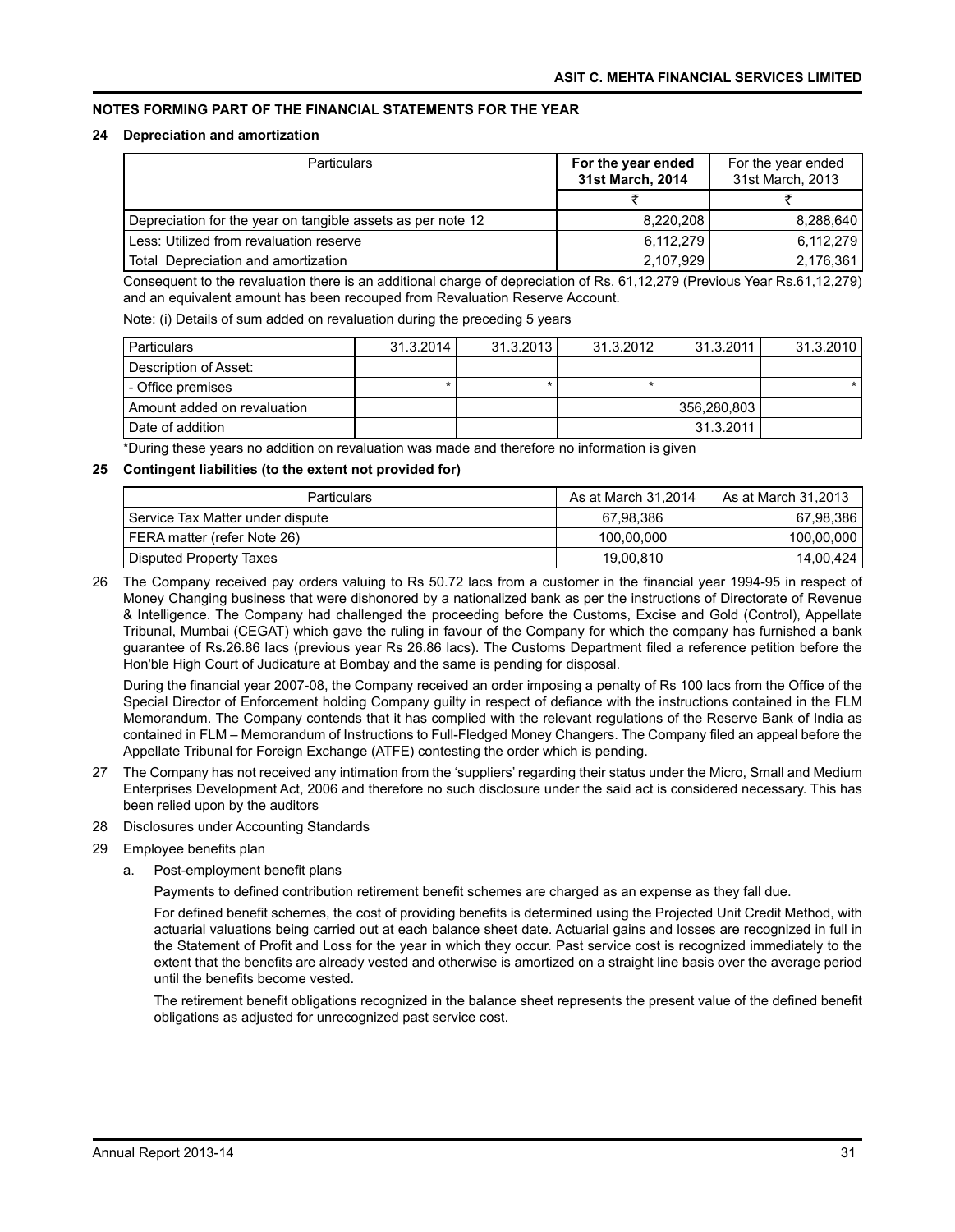b. Short-term employee benefits

The undiscounted amount of short-term employee benefits expected to be paid in exchange for the services rendered by employees is recognized during the period when the employee renders the service.

The following table sets out the unfunded status of the gratuity & Leave encashment plan.

| Particulars                                                 |           | Gratuity          |          |
|-------------------------------------------------------------|-----------|-------------------|----------|
|                                                             |           | As at 31st March, |          |
|                                                             | 2014      | 2013              | 2014     |
| Reconciliation of liability recognized in the Balance sheet |           |                   |          |
| Present value of commitments                                | 223,953   | 144,406           | 44750    |
| Fair value of plans                                         |           |                   |          |
| Net liability in the Balance sheet                          | 223,953   | 144,406           | 44750    |
| Movement in net liability recognized in the Balance sheet   |           |                   |          |
| Net liability as at 1 <sup>st</sup> April, 2013             | 144,406   | 128515            | 0        |
| Net expense recognized in the Profit and Loss account       | 79,547    | 15,891            | 44750    |
| Contribution during the year                                |           |                   |          |
| Net liability as at 31 <sup>st</sup> March, 2014            | 223,953   | 144,406           | 44750    |
| Expense recognized in the Profit and Loss account           |           |                   |          |
| Current service cost                                        | 89,500    | 11819             | 37937    |
| Interest cost                                               | 11,769    | 10924             |          |
| Expected return on plan assets                              |           |                   |          |
| Actuarial (gains)/ losses                                   | (21, 722) | (6, 852)          | 6813     |
| Expense charged to the Profit and Loss account              | 79,547    | 15,891            | 44750    |
| Return on plan assets                                       |           |                   |          |
| Expected return on plan assets                              |           |                   |          |
| Actuarial (gains)/ losses                                   |           |                   |          |
| Actual return on plan assets                                |           |                   |          |
| Reconciliation of defined-benefit commitments               |           |                   |          |
| Commitments as at 1 <sup>st</sup> April, 2013               | 144,406   | 128515            | 0        |
| Current service cost                                        | 89,500    | 11819             | 37937    |
| Interest cost                                               | 11,769    | 10924             |          |
| Paid benefits                                               | $\Omega$  | $\Omega$          | $\Omega$ |
| Actuarial (gains)/ losses                                   | (21, 722) | (6, 852)          | 6813     |
| Closing balance of the fair value of the defined plan       | 223,953   | 144,406           | 44750    |

*Note:Since the leave encashment liability did not exist at the beginning of the year figures of previous year cannot be given.*

The above expenses have been recognised under the 'Employee benefit expense' in the Statement of Profit and Loss.

The acturial calclulations used to estimate commitments and expenses are based on following assumptions

| IALM (2006-2008) UIt |
|----------------------|
| 9.20%                |
| $0.80\%$             |
| 5%                   |
|                      |

#### 28.2 **Segment Information**

The primary and secondary reportable segments are business segments and geographical segments respectively. Business Segments:

a. Investment activities b. Advisory and Consultancy services

There is no reportable geographical segment since all the business activities are in India.  $\bar{\tau}$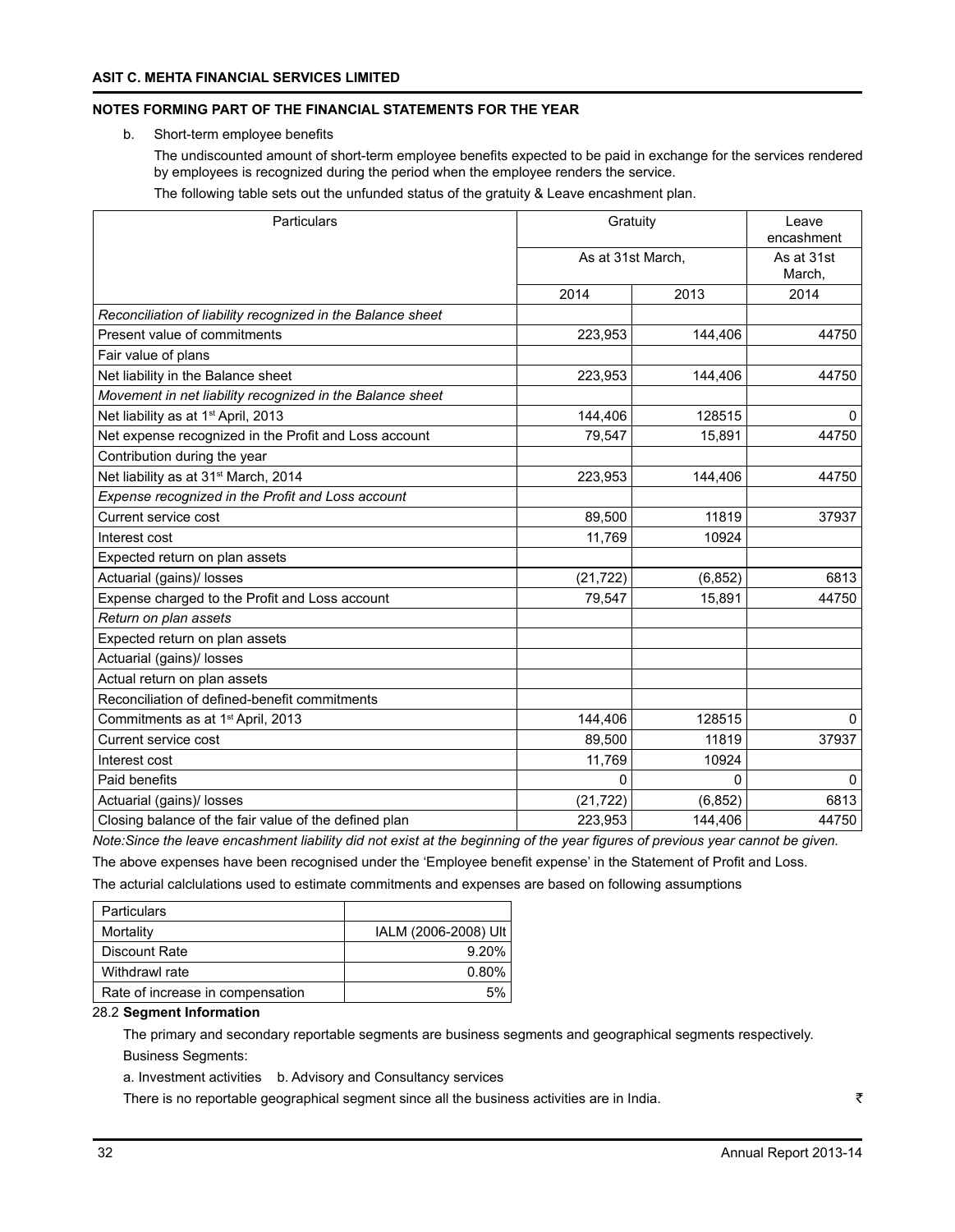| Particulars                      | Investment<br>activities | Advisory and<br>Consultancy | Total          |
|----------------------------------|--------------------------|-----------------------------|----------------|
| Segment Revenue:                 |                          |                             |                |
| External revenue                 | 18,000,382               | 6,847,473                   | 24,847,855     |
| <b>Segment Results</b>           | (10,558,095)             | (5,381,217)                 | (15,939,313)   |
| Less: Interest                   |                          |                             | 772,745        |
| Add: Other Income                |                          |                             | 767,927        |
| Total profit / (loss) before tax |                          |                             | (15, 944, 131) |
| Capital employed                 |                          |                             |                |
| <b>Segment Assets</b>            | 742,181,402              | 6,641,456                   | 748,822,858    |
| Unallocable assets               |                          |                             | 3,750,596      |
| <b>Total Assets</b>              |                          |                             | 752,573,454    |
| Segment liabilities              | 311,815,391              |                             | 311,815,391    |
| Unallocable liabilities          |                          |                             | 307,422        |
| <b>Total liabilities</b>         |                          |                             | 312, 122, 813  |
| Segment Capital Employed         | 430,366,012              | 6,641,456                   | 437,007,468    |
| Unallocable                      |                          |                             | 3,443,174      |
| <b>Total Capital Employed</b>    |                          |                             | 440,450,641    |
| <b>Capital Expenditure</b>       | 127, 131, 781            | 132,510                     | 127,264,291    |
| Depreciation                     |                          |                             | 2,107,929      |
| Non-cash expenses                |                          |                             |                |

*Note: Segment reporting was not applicable in the previous year and hence the figures of the previous year are not given above.*

#### 28.3 Related parties transactions

- a. Related parties where control exists:
	- i) Wholly Owned Subsidiary: Nucleus IT Enabled Services Ltd (formerly known as Nucleus GIS And ITES Ltd)
- b) Related parties where significant influence exists and where transactions have taken place:
	- Associate concern: Asit C Mehta Investment Interrmediates Limited
		- Common control:-
		- Asit C Mehta Forex Private Limited
	- All Alertz.com Private Limited
- c) Key Management Personnel
	- Mr. Asit C Mehta and Mrs. Deena A. Mehta
- d) Transcations with related parties `

Name of the related party Nature of Transcation For the year For the year ended 31st March, 2014 For the year ended 31st March, 2013 Nucleus IT Enabled Services Limited Rent Received 1, 2000 1,240,500 1,240,500 Interest recived 1,459,419 796,068 Lease Deposit Received 11,000,000 Short term loan given 26,970,000 29,900,000 Short term loan received back 654,970,000 54,970,000 2,850,000 Short term loan taken 30,640,000 Short term loan returned 30,640,000 Interest paid 33,990 Asit C Mehta Investment Debenture Interest received 14,690,837 14,690,833 Interrmediates Ltd Lease Deposit Received 26,251,740 Lease Deposit repaid and the state of the 10,000,000  $\sim$  10,000,000  $\sim$ Office Premises purchased 120,968,000 Point Received 288,750 1,155,000 Asit C Mehta Forex Pvt Ltd **Rent Received 60,000** 60,000 **60,000** 60,000 60,000 Mr. Asit C Mehta **Sitting fees paid** 25,000 20,000 20,000 20,000 Rent paid 1,950,000 Lease deposit given 1,200,000  $\vert$  1,200,000 Mrs. Deena A Mehta **Sitting fees paid** 20,000 20,000 20,000 20,000 20,000 20,000 20,000 20,000 20,000 20,000 20,000 20,000 20,000 20,000 20,000 20,000 20,000 20,000 20,000 20,000 20,000 20,000 20,000 20,000 20,000 20,000 2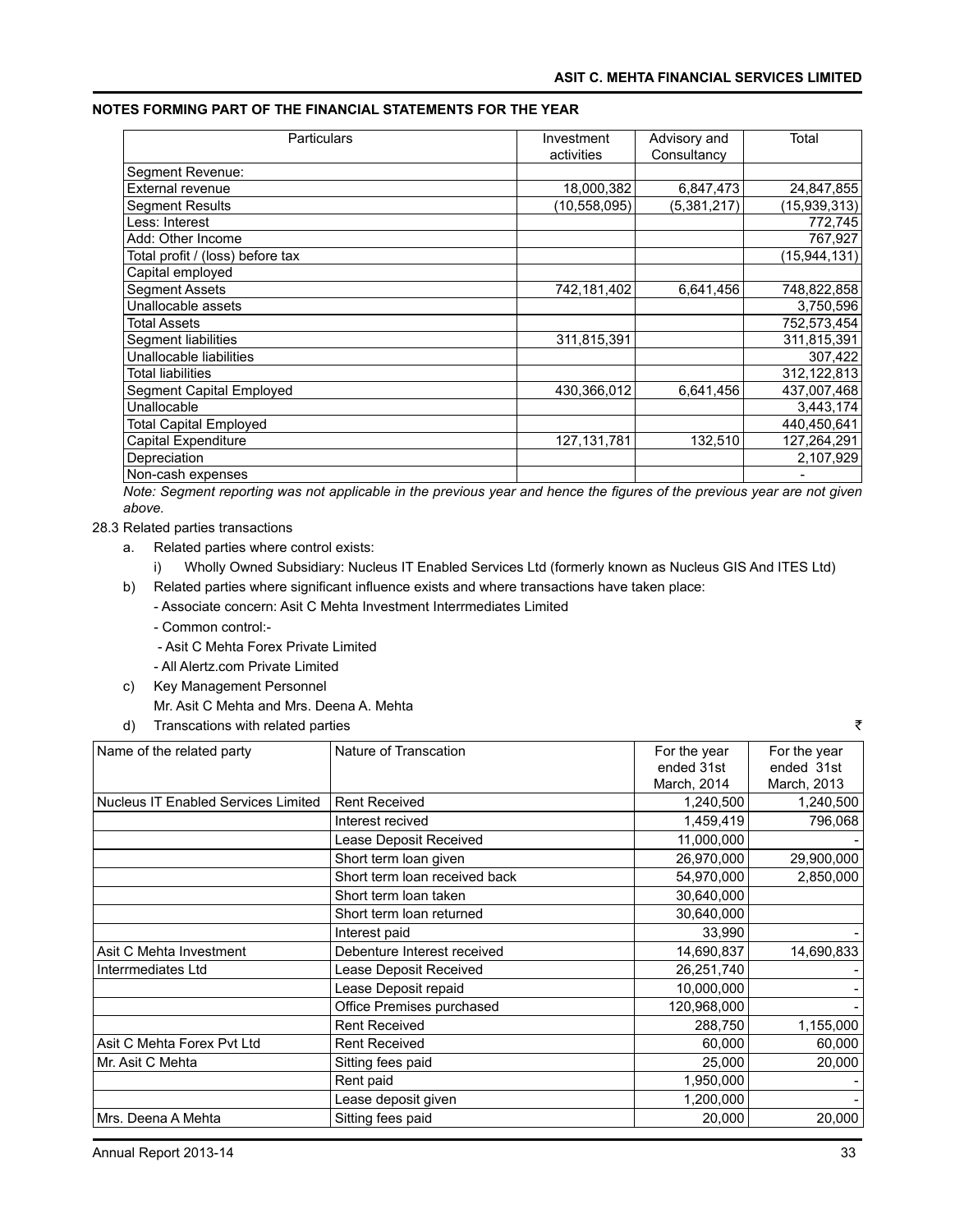|                                             |             | ₹          |
|---------------------------------------------|-------------|------------|
| Outstanding Balance as at close of the year | 31.3.2014   | 31.3.2013  |
| Receivable:                                 |             |            |
| Nucleus IT Enabled Services Limited         |             | 29,062,147 |
| Asit C Mehta Investment Interrmediates Ltd  | 123.997     |            |
| l Mr. Asit C Mehta                          | 1,200,000   |            |
| Payable:                                    |             |            |
| Nucleus IT Enabled Services Limited         | 22,000,000  | 11,000,000 |
| Asit C Mehta Investment                     |             |            |
| Interrmediates Ltd                          | 121,818,879 | 9,967,717  |
| All Alertz.com P Ltd                        | 359,084     | 359,084    |
|                                             |             |            |

#### 28.4 **Earnings per share:**

The basic earnings per share is computed by dividing the net profit after tax attributable to equity shareholders for the year by the weighted average number of equity shares outstanding during the reporting year.

|                                                                              | For the year<br>ended 31st<br>March, 2014 | For the year<br>ended 31st<br>March, 2013 |
|------------------------------------------------------------------------------|-------------------------------------------|-------------------------------------------|
| A) Weighted average number of equity shares of Rs 10 each outstanding during | 4.952.560                                 | 4,952,560                                 |
| the year.                                                                    |                                           |                                           |
| B) Net profit /(Loss) after tax attributable to shareholders                 | (15, 254, 012)                            | (6,359,493)                               |
| C) Basic and diluted earnings per share - in Rs                              | (3.08)                                    | (1.28)                                    |

29 Loans and advances include Balance with Nucleus Stock Trust representing 127,251 (Previous year: 127,251) equity shares of the company issued pursuant to the Scheme of amalgamation approved by the Hon'ble Bombay High Court vide its order dated February 10, 2006. The Company is the sole beneficiary in Nucleus Stock Trust.

30 As at 31st March, 2013, there was a complete erosion in the net worth of Nucleus IT Enabled Services Ltd (*formerly known*  as Nucleus GIS And ITES Ltd) (a wholly-owned subsidiary of the Company) in which investment at the cost of ₹ 300 lacs in 30 lacs equity shares of ` 10 each have be made by the Company. However, the Company is of the opinion that the above investment is strategic and long-term in nature and diminution, if any, in the value of investments is temporary in nature and as a consequence no provision for diminution in the value of Equity shares of Nucleus IT Enabled Services Ltd is made.

31 Previous year's figures have been regrouped / reclassified wherever necessary to correspond with the current year's classification / disclosure.

For Manek & Associates Chartered Accountants FRN :0126679W For and on behalf of the Board Shailesh L. Manek Proprietor Membership No 34925 Asit C Mehta Chairman

Kirit H Vora **Director** 

Mumbai, 29th May, 2014 Tushar Kapadia **Secretary** 

₹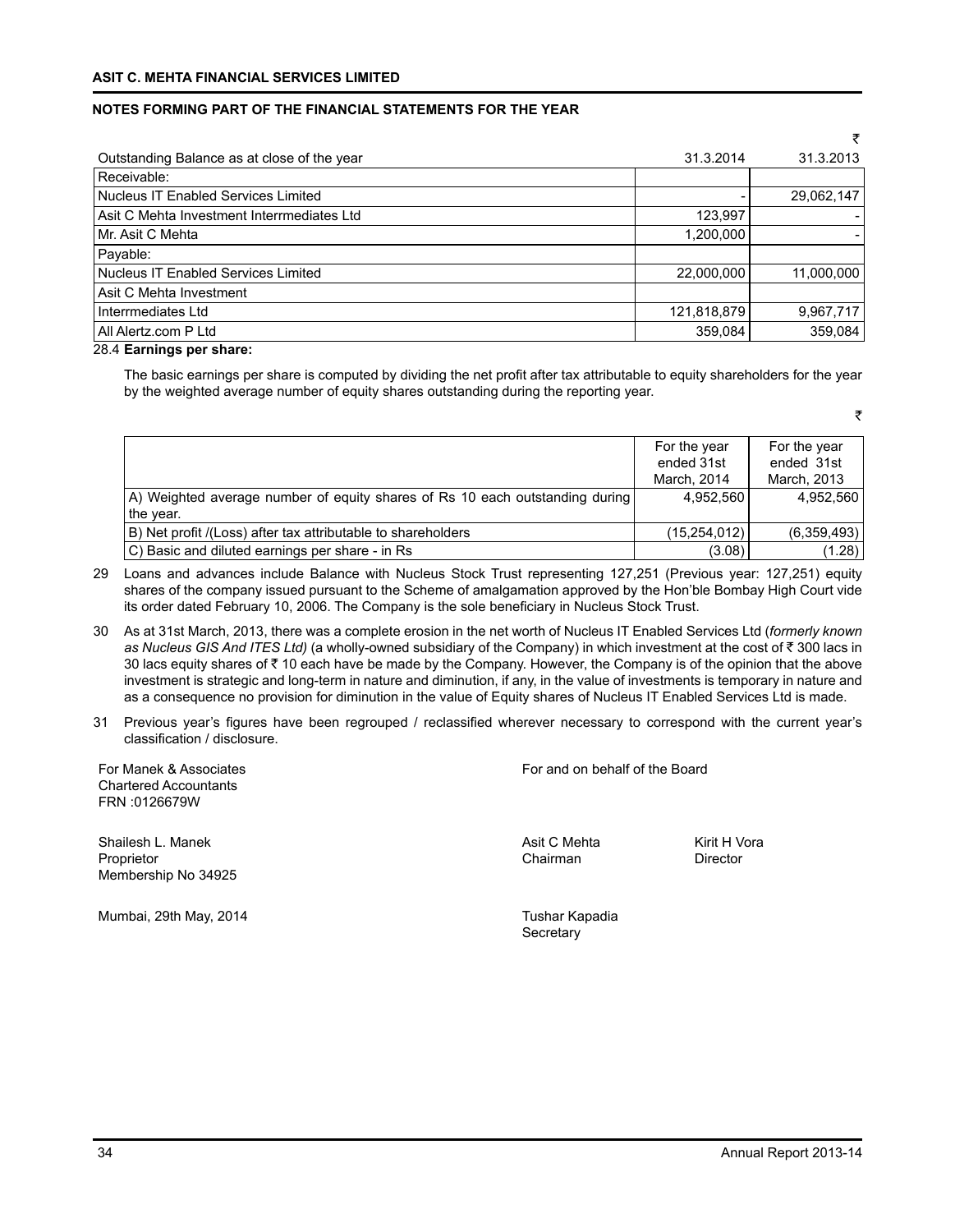# **CONSOLIDATED FINANCIAL STATEMENTS 2013-14**

# **INDEPENDENT AUDITORS' REPORT**

### **To,**

#### **The Board of Directors of**

#### **Asit C. Mehta Financial Services Limited**

#### **Report on the Consolidated Financial Statements**

We have audited the accompanying consolidated financial statements of **ASIT C. MEHTA FINANCIAL SERVICES LIMITED**, (the "Company") and its subsidiary and associate Company ( the Company and its subsidiary and associate constitute the "Group"), which comprise the Consolidated Balance Sheet as **at March 31, 2014**, and the Consolidate Statement of Profit and Loss and Consolidated Cash Flow Statement for the year then ended, and a summary of significant accounting policies and other explanatory information.

#### **Management's Responsibility for the Consolidated Financial Statements**

Management is responsible for the preparation of these consolidated financial statements that give a true and fair view of the consolidated financial position, consolidated financial performance and consolidate cash flows of the Company in accordance with the Accounting Standards referred to in sub-section (3C) of section 211 of the Companies Act, 1956 ("the Act"). This responsibility includes the design, implementation and maintenance of internal control relevant to the preparation and presentation of the consolidated financial statements that give a true and fair view and are free from material misstatement, whether due to fraud or error.

#### **Auditors' Responsibility**

Our responsibility is to express an opinion on these Consolidated financial statements based on our audit. We conducted our audit in accordance with the Standards on Auditing issued by the Institute of Chartered Accountants of India. Those Standards require that we comply with ethical requirements and plan and perform the audit to obtain reasonable assurance about whether the consolidated financial statements are free from material misstatement.

An audit involves performing procedures to obtain audit evidence about the amounts and disclosures in the consolidated financial statements. The procedures selected depend on the auditor's judgment, including the assessment of the risks of material misstatement of the consolidated financial statements, whether due to fraud or error. In making those risk assessments, the auditor considers internal control relevant to the Company's preparation and fair presentation of the consolidated financial statements in order to design audit procedures that are appropriate in the circumstances. An audit also includes evaluating the appropriateness of accounting policies used and the reasonableness of the accounting estimates made by management, as well as evaluating the overall presentation of the consolidated financial statements.

We believe that the audit evidence we have obtained is sufficient and appropriate to provide a basis for our audit opinion.

#### **Opinion**

In our opinion and to the best of our information and according to the explanations given to us and based on the consideration of the reports of the other auditors on the financial statements of the associated as noted below, the consolidated financial statements give a true and fair view in conformity with the accounting principles generally accepted in India:

- a) in the case of the Consolidated Balance Sheet, of the State of Affairs of the Company as at March 31, 2014;
- b) in the case of the Consolidated Statement of Profit and Loss, of the Loss for the year ended on that date; and
- c) in the case of the Consolidated Cash Flow Statement, of the Cash Flows for the year ended on that date.

#### **Other Matter**

We did not audit the financial statements of the associate , whose financial statements reflect total assets (net) of Rs 77,48,10,102/- as at March 31, 2014, total revenues of Rs. 28,89,32,317/- and net cash outflows amounting to Rs.5,27,85,451/ for the year ended. These financial statements have been audited by other auditors whose reports have been furnished to us by the Management, and our opinion is based solely on the reports of the other auditors.

Our opinion is not qualified in respect of this matter.

**For MANEK & ASSOCIATES Chartered Accountants Firm No: 126679W**

**(SHAILESH MANEK) Mumbai Proprietor Dated: May 29th, 2014 Membership No.: 034925**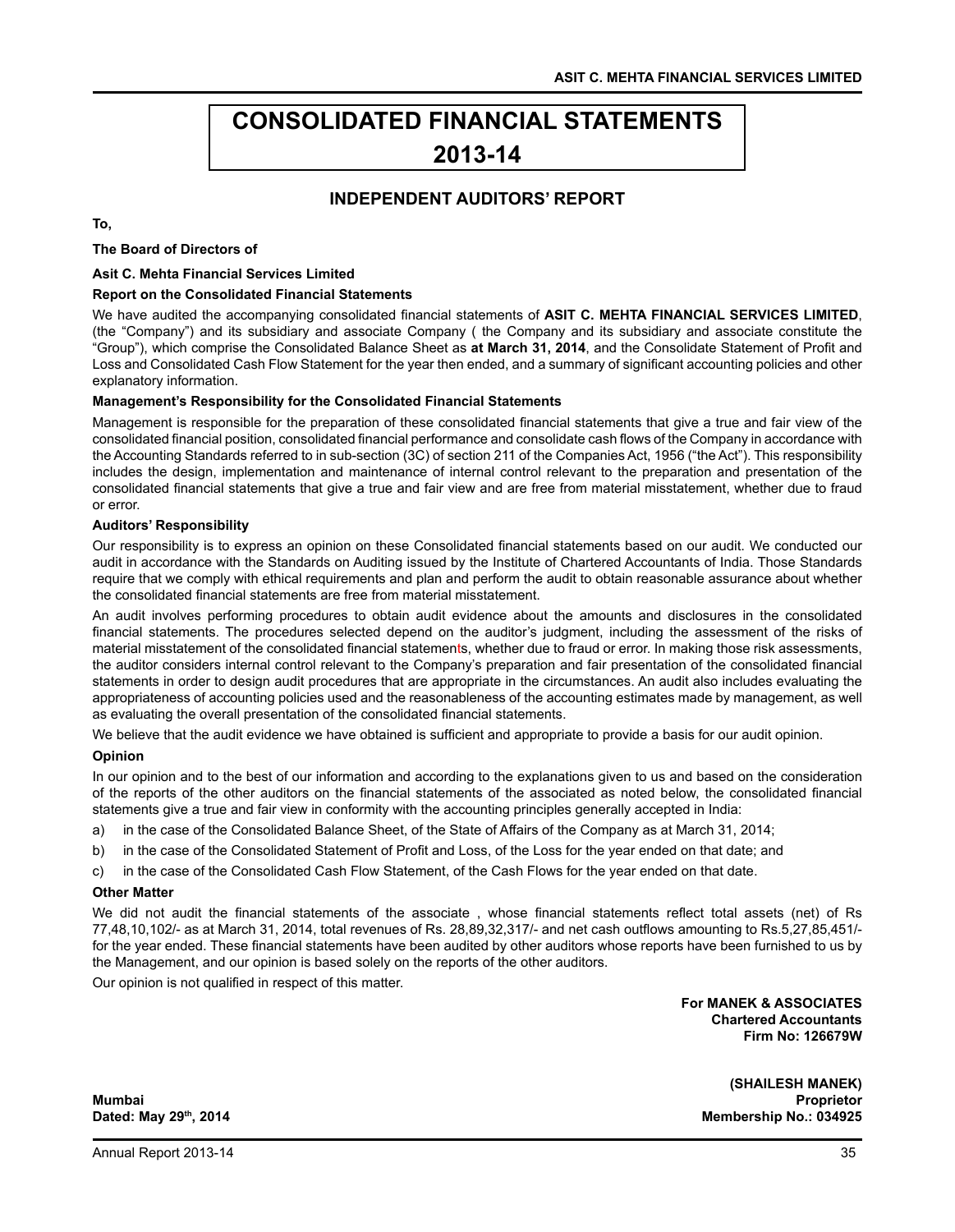|    | <b>Particulars</b>                                                         | Note No | ₹<br>As at 31st<br><b>March, 2014</b> | ₹<br>As at 31st<br><b>March, 2013</b> |
|----|----------------------------------------------------------------------------|---------|---------------------------------------|---------------------------------------|
| Ι. | <b>EQUITY AND LIABILITIES</b>                                              |         |                                       |                                       |
|    | <b>Shareholders' Funds</b>                                                 |         |                                       |                                       |
|    | Share Capital<br>(a)                                                       | 3       | 49,525,600                            | 49,525,600                            |
|    | Reserves and Surplus<br>(b)                                                | 4       | 310,653,003                           | 339,220,202                           |
|    | <b>Non-Current Liabilities</b>                                             |         |                                       |                                       |
|    | Long-term borrowings<br>(a)                                                | 5       | 150,822,433                           | 154,345,645                           |
|    | Deferred tax liabilities (Net)<br>(b)                                      | 6       | 3,135,155                             | 3,825,274                             |
|    | Other Long term liabilities<br>(c)                                         | 7       | 26.251.740                            | 10,000,000                            |
|    | Long term provisions<br>(d)                                                | 8       | 982,428                               | 884,586                               |
|    | <b>Current Liabilities</b>                                                 |         |                                       |                                       |
|    | Trade payables<br>(a)                                                      | 10      | 1,142,489                             | 1,185,072                             |
|    | Other current liabilities<br>(b)                                           | 11      | 116,454,195                           | 14,330,684                            |
|    | Short-term provisions<br>(c)                                               | 12      | 60,206                                | 117,482                               |
|    | Total                                                                      |         | 715,002,249                           | 583,584,545                           |
| Ш. | <b>Assets</b>                                                              |         |                                       |                                       |
|    | <b>Non-Current Assets</b>                                                  |         |                                       |                                       |
|    | <b>Fixed assets</b><br>(a)                                                 |         |                                       |                                       |
|    | (i) Tangible assets                                                        | 13      | 575,782,978                           | 456,975,691                           |
|    | Non-current investments<br>(b)                                             | 14      | 96,333,330                            | 96,333,330                            |
|    | Long term loans and advances<br>(c)                                        | 15      | 6,498,216                             | 5,068,380                             |
|    | (d)<br>Other non-current assets                                            | 16      | 10,477,740                            | 10,477,740                            |
|    | <b>Current Assets</b>                                                      |         |                                       |                                       |
|    | <b>Trade Receivables</b><br>(a)                                            | 17      | 9,823,512                             | 3,302,497                             |
|    | Cash and cash equivalents<br>(b)                                           | 18      | 11,619,272                            | 10,695,021                            |
|    | Short term Loans and advances<br>(c)                                       | 19      | 3,206,717                             | 662,997                               |
|    | <b>Other Current Assets</b><br>(d)                                         | 20      | 1,260,484                             | 68,889                                |
|    | Total                                                                      |         | 715,002,249                           | 583,584,545                           |
|    | See accompanying notes 1 to 35 forming part of the financial<br>statements |         |                                       |                                       |

### **CONSOLIDATED BALANCE SHEET AS AT 31st MARCH, 2014**

For Manek & Associates Chartered Accountants FRN :0126679W

Shailesh L. Manek Proprietor Membership No 34925

Mumbai, 29th May, 2014 **Tushar Kapadia** 

For and on behalf of the Board

Asit C Mehta Chairman

Kirit H Vora Director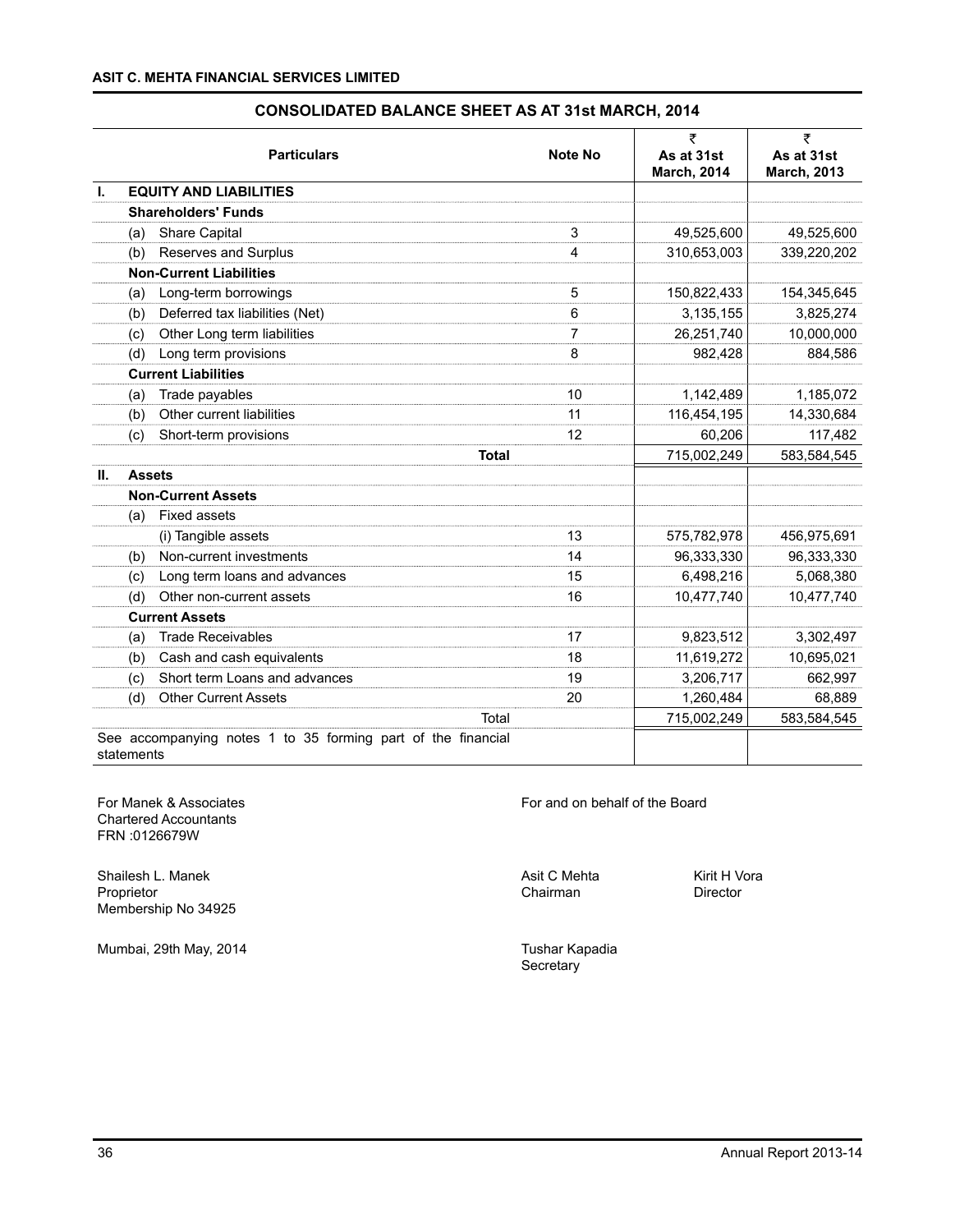# **CONSOLIDATED STATEMENT OF PROFIT AND LOSS FOR THE YEAR ENDED 31st MARCH, 2014**

| Particulars                                                                | Note No | For the year ended<br>31st March, 2014 | For the year ended<br>31st March, 2013 |
|----------------------------------------------------------------------------|---------|----------------------------------------|----------------------------------------|
| Revenue from operations                                                    | 21      | 45,139,610                             | 34,326,539                             |
| Other Income                                                               | 22      | 850,113                                | 1,152,057                              |
| <b>Total Revenue</b>                                                       |         | 45,989,723                             | 35,478,596                             |
| <b>Expenses:</b>                                                           |         |                                        |                                        |
| Employee benefits expense                                                  | 23      | 25,097,900                             | 14,628,065                             |
| Finance costs                                                              | 24      | 27,079,395                             | 23,425,507                             |
| Depreciation                                                               | 26      | 2,929,054                              | 3,305,986                              |
| Other expenses                                                             | 25      | 14,028,413                             | 8,778,751                              |
| <b>Total Expenses</b>                                                      |         | 69,134,761                             | 50,138,309                             |
| Profit / (Loss) before tax                                                 |         | (23, 145, 038)                         | (14, 659, 713)                         |
| Tax expense:                                                               |         |                                        |                                        |
| (a) Current tax                                                            |         |                                        |                                        |
| (b) Deferred tax credit                                                    |         | 690,119                                | 654,008                                |
| © Tax credit of earlier years                                              |         |                                        | 30528                                  |
| Profit/(Loss) after tax                                                    |         | (22, 454, 919)                         | (13, 975, 177)                         |
| Share of loss of Associate concern                                         | 34      |                                        | (16, 782, 858)                         |
| Net loss attributable to shareholders                                      |         | (22, 454, 919)                         | (30, 758, 035)                         |
| Earning per equity share:                                                  |         |                                        |                                        |
| (1) Basic                                                                  |         | -4.53                                  | -6 21                                  |
| (2) Diluted                                                                |         | $-4.53$                                | $-6.21$                                |
| See accompanying notes 1 to 35 forming part of the<br>financial statements |         |                                        |                                        |

For Manek & Associates Chartered Accountants FRN :0126679W

Shailesh L. Manek Proprietor Membership No 34925

Mumbai, 29th May, 2014 **Tushar Kapadia** 

For and on behalf of the Board

Asit C Mehta Chairman

Kirit H Vora Director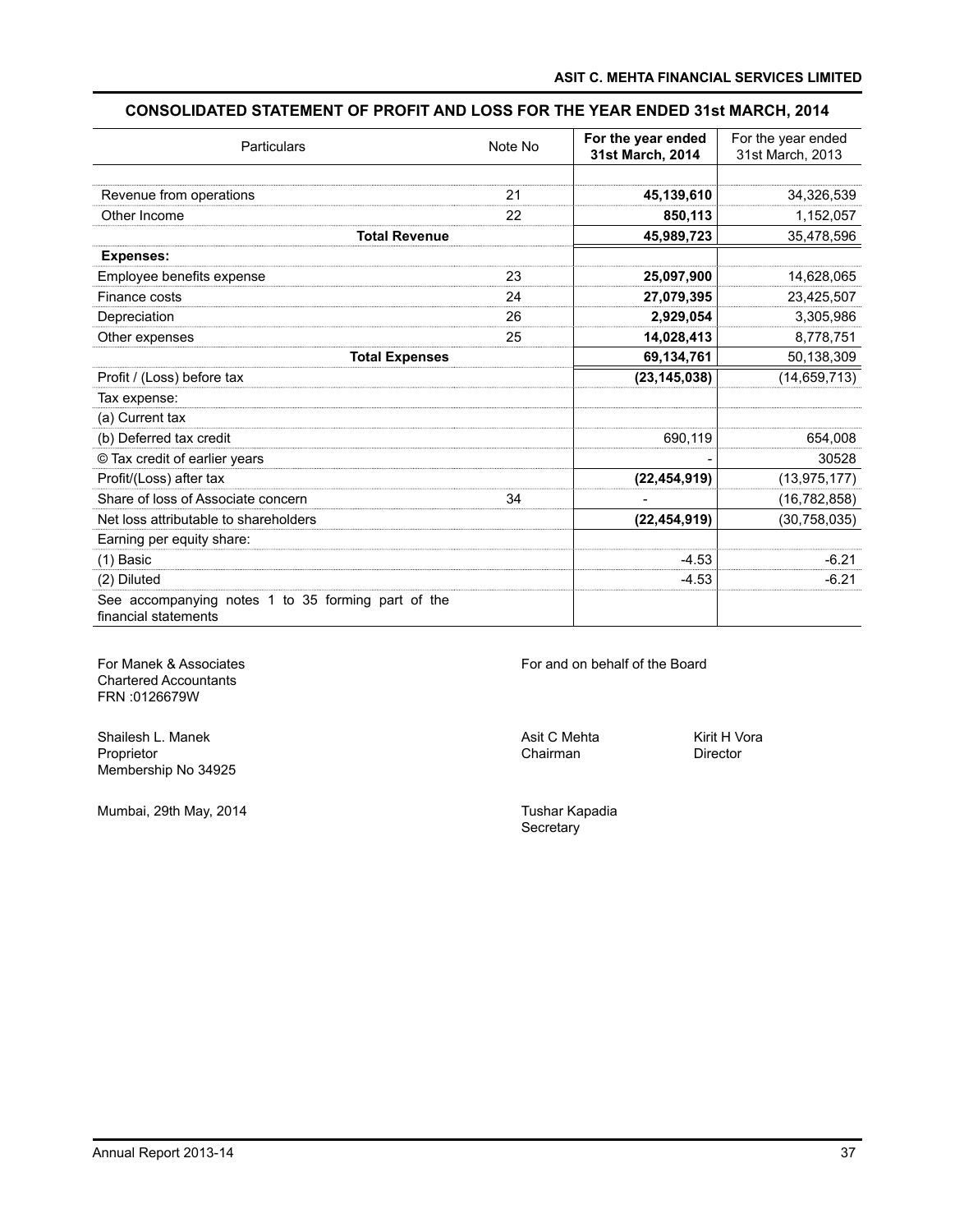|    |                                                                                                                            |                    |                                |                          | ₹              |
|----|----------------------------------------------------------------------------------------------------------------------------|--------------------|--------------------------------|--------------------------|----------------|
|    | Particulars                                                                                                                | For the year ended |                                | For the year ended       |                |
|    |                                                                                                                            | 31st March, 2014   |                                | 31st March, 2013         |                |
| A) | Cash flow from operating activities                                                                                        |                    |                                |                          |                |
|    | Net Profit before tax                                                                                                      |                    | (23, 145, 038)                 |                          | (14, 659, 713) |
|    | Adiustments for:                                                                                                           |                    |                                |                          |                |
|    | Depreciation                                                                                                               | 2,929,054          |                                | 3,305,986                |                |
|    | Finance costs                                                                                                              | 5,704,391          |                                | 7,101,671                |                |
|    | Loss on sale of fixed assets / asset discarded                                                                             |                    |                                | 86,635                   |                |
|    | <b>Interest Received</b>                                                                                                   | (787, 020)         | 7,846,424                      | (817, 073)               | 9,677,219      |
|    |                                                                                                                            |                    | (15, 298, 614)                 |                          | (4,982,494)    |
|    | Operating profit before Working Capital Changes                                                                            |                    |                                |                          |                |
|    | Adjustment for Working Capital changes:                                                                                    |                    |                                |                          |                |
|    | (Increase) / Decrease in Long Term loans & Advances                                                                        | (137, 132)         |                                | 45,028                   |                |
|    | (Increase) / Decrease in Short Term loans & Advances                                                                       | (2,543,720)        |                                | 87,355                   |                |
|    | (Increase) / Decrease in Trade receivables                                                                                 | (6,521,015)        |                                | 204,448                  |                |
|    | (Increase) / Decrease in Other Current assets                                                                              | (1, 191, 595)      |                                | 324,814                  |                |
|    | Changes in Current Liabilities                                                                                             |                    |                                |                          |                |
|    | Increase / (Decrease) in Long Term liabilites                                                                              | 16,251,740         |                                | $\overline{\phantom{a}}$ |                |
|    | Increase / (Decrease) in Long Term Provisions                                                                              | 97,842             |                                | 40,329                   |                |
|    | Increase / (Decrease) in Trade payables                                                                                    | (42, 583)          |                                | (1,644,903)              |                |
|    | Increase / (Decrease) in Other current liabilites                                                                          | 102,123,511        |                                | 1,716,056                |                |
|    | Increase / (Decrease) in Short term Provision                                                                              | (57, 276)          | 107,979,773                    | 87,734                   | 860,861        |
|    | Cash used in operations before taxes                                                                                       |                    | 92,681,159                     |                          | (4, 121, 633)  |
|    | <b>Taxes Paid</b>                                                                                                          |                    | 1,292,704                      |                          | 935,621        |
|    | Net cash used in operating activities - A                                                                                  |                    | 91,388,455                     |                          | (5,057,254)    |
| B) | <b>CASH FLOW FROM INVESTING ACTIVITIES</b>                                                                                 |                    |                                |                          |                |
|    | Purchase of Fixed Assets                                                                                                   | (127, 848, 621)    |                                |                          |                |
|    | <b>Interest Received</b>                                                                                                   | 787,020            |                                | 817,073                  |                |
|    | Sale proceeds of fixed assets                                                                                              |                    |                                | 44,300                   |                |
|    |                                                                                                                            |                    | (127,061,601)                  |                          | 861,373        |
|    | Net cash used in investing activities - B                                                                                  |                    |                                |                          |                |
| C) | <b>CASH FLOW FROM FINANCING ACTIVITIES</b>                                                                                 |                    |                                |                          |                |
|    | (Repayment) / Borrowing of Short term loan                                                                                 | 45,825,000         |                                | (13, 876, 109)           |                |
|    | (Repayment) / Proceed on Term Loan A/c                                                                                     | (3,523,212)        |                                | 26,059,128               |                |
|    | <b>Interest Paid</b>                                                                                                       | (5,704,391)        |                                | (7, 101, 671)            |                |
|    | Net cash used in financing activities - C                                                                                  |                    | 36,597,397                     |                          | 5,081,348      |
|    | Net increase/(decrease) in cash & cash equivalents (A+B+C)= D                                                              |                    | 924,252                        |                          | 885,467        |
|    | Cash and cash equivalents at the beginning of the year -E                                                                  |                    | 10,695,021                     |                          | 9,809,554      |
|    | Cash and cash equivalents at the end of the year (D+E)                                                                     |                    | 11,619,272                     |                          | 10,695,021     |
|    | NOTES TO CASH FLOW STATEMENT FOR THE YEAR ENDED 31ST MARCH 2014                                                            |                    |                                |                          |                |
|    | 1. Cash & Cash Equivalents Include:                                                                                        |                    |                                |                          |                |
|    | Cash on Hand                                                                                                               |                    | 52,038                         |                          | 35,351         |
|    | Balance with Banks In Current Accounts                                                                                     |                    | 3,474,234                      |                          | 2,066,670      |
|    | Balance with Banks In Fixed Deposit / Margin Account                                                                       |                    | 8,093,000                      |                          | 8,593,000      |
|    |                                                                                                                            |                    | 11,619,272                     |                          | 10,695,021     |
|    | 2. The above Cash Flow Statement has been prepared under the 'Indirect Method' as set out in Accounting Standard-3 on Cash |                    |                                |                          |                |
|    | Flow Statements notified under the Companies (Accounting Standards) Rules, 2006.                                           |                    |                                |                          |                |
|    |                                                                                                                            |                    |                                |                          |                |
|    | For Manek & Associates                                                                                                     |                    | For and on behalf of the Board |                          |                |
|    | <b>Chartered Accountants</b>                                                                                               |                    |                                |                          |                |
|    | FRN :0126679W                                                                                                              |                    |                                |                          |                |
|    |                                                                                                                            |                    |                                |                          |                |
|    | Shailesh L. Manek                                                                                                          | Asit C Mehta       |                                | Kirit H Vora             |                |
|    | Proprietor                                                                                                                 | Chairman           |                                | Director                 |                |
|    | Membership No 34925                                                                                                        |                    |                                |                          |                |

Mumbai, 29th May, 2014 **Tushar Kapadia** 

Secretary

 $\overline{a}$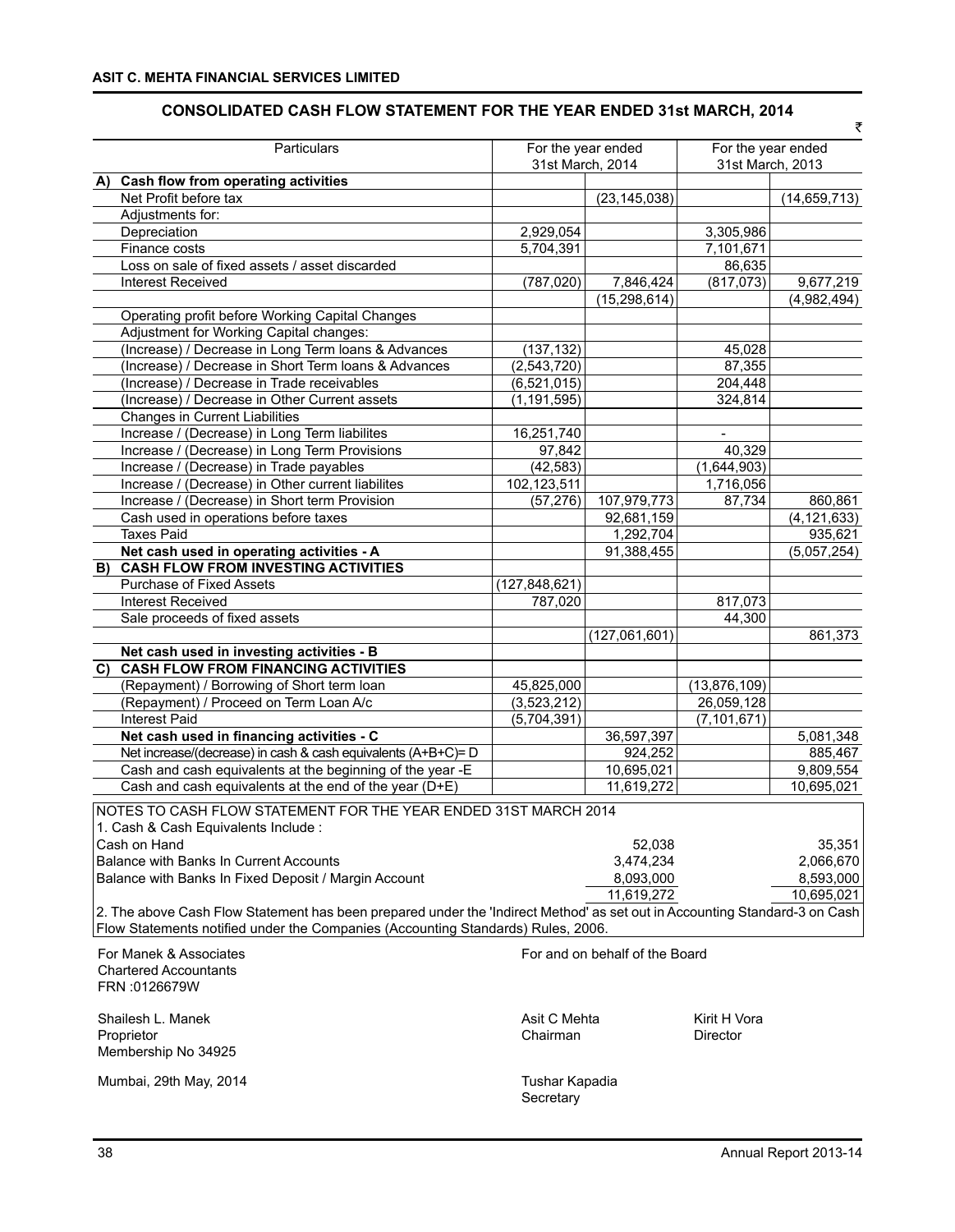#### **1 Corporate Information:**

The Company is a public limited company domiciled and headquartered in India and is incorporated under the provisions of the Companies Act, 1956.The shares of the Company are listed on BSE Ltd. The Company holds investments exclusively of the group companies and earns dividend/interest from the same as and when declared/ due. The Company also earns rental income from the properties given on lease to the group companies. The Company has classified the aforesaid business as an 'investment activities'. During the year under report, the Company started 'Advisory and Consultancy Services'.

#### **2 Significant Accounting Policies:**

- 2.1 The financial statements have been prepared under historical cost convention on an accrual basis, in accordance with the Generally Accepted Accounting Principles in India (Indian GAAP) to comply with the Accounting Standards (AS) as notified under the Com
- 2.2 The preparation of financial statements in conformity with Indian GAAP requires management to make estimates and assumptions that affect the reported amounts of assets and liabilities on the date of the financial statements and the reported amounts of rev

#### **2.3 Cash and cash equivalents (for purposes of Cash Flow Statement)**

Cash comprises cash on hand and deposits with banks. Cash equivalents (if any) are short-term balances that are readily convertible into known amounts of cash and which are subject to insignificant risk of changes in value

#### **2.4 Cash flow statement**

Cash flows are reported using the indirect method, whereby profit / (loss) before extraordinary items and tax is adjusted for the effects of transactions of non-cash nature and any deferrals or accruals of past or future cash receipts or payments. The cas

#### **2.5 Depreciation/ Amortisation:**

Depreciation is provided on the straight-line method basis at the rates prescribed in Schedule XIV to the Companies Act, 1956. Intangible assets are amortized over a period of three to five years for which the Company expects the benefits to accrue. In respect of wholly-owned subsidary, depreciation is provided on the written-down method at the rates of depreciation prescribed in Schedule XIV to the Companies Act, 1956 and are considered as the minimum rates.

#### **2.6 Revenue recognition**

Revenue is recognized on accrual basis as under:

- a. Dividend is recognized when the right to receive the payment is established;
- b. Interest income is recognized on time proportion basis;
- c. Income from share trading activity is recognized on selling of shares;
- d. Revenue from advisory and consultancy services is recognised on rendering of services / work performed;
- e. Rental Income is accrued on time proportion basis relating to the period for which properties are let out.

#### **2.7 Fixed Assets**

a. Tangible Assets:

Fixed assets other than office premises are stated as cost less accumulated depreciation. Based on an independent valuation of an approved valuer, the office premises were revalued in the financial year 2010-11 and have been stated at the revalued figure

Intangible Assets:

Intangible Assets are stated at cost of acquisition net of recoverable taxes less accumulated amortisation / depletion.

Cost includes original cost of acquisition, including incidental expenses related to such acquisition.

#### **2.8 Investments**

Investments are classified into Long term and are carried at cost, less provision for diminution other than temporary in their value, determined separately for each individual investment basis and current investments which are carried at the lower of cost

#### **2.9 Employee Benefits**

Company's contribution to Provident Fund is charged to Statement of Profit and Loss. Gratuity benefits and Leave encashment payable to employees are provided on the basis of actuarial valuation on Balance sheet date.

#### **2.10 Borrowing costs**

Borrowing costs that are attributable to the acquisition or construction of a qualifying asset are capitalized as part of such asset till such time as the asset is ready for its intended use. All other borrowing costs are recognized as an expense in the

#### **2.1 Earnings per share**

Basic earnings per share are computed by dividing the profit /(loss) after tax by the weighted average number of equity shares outstanding during the year. There is no diluted earnings per share as there are no dilutive potential shares.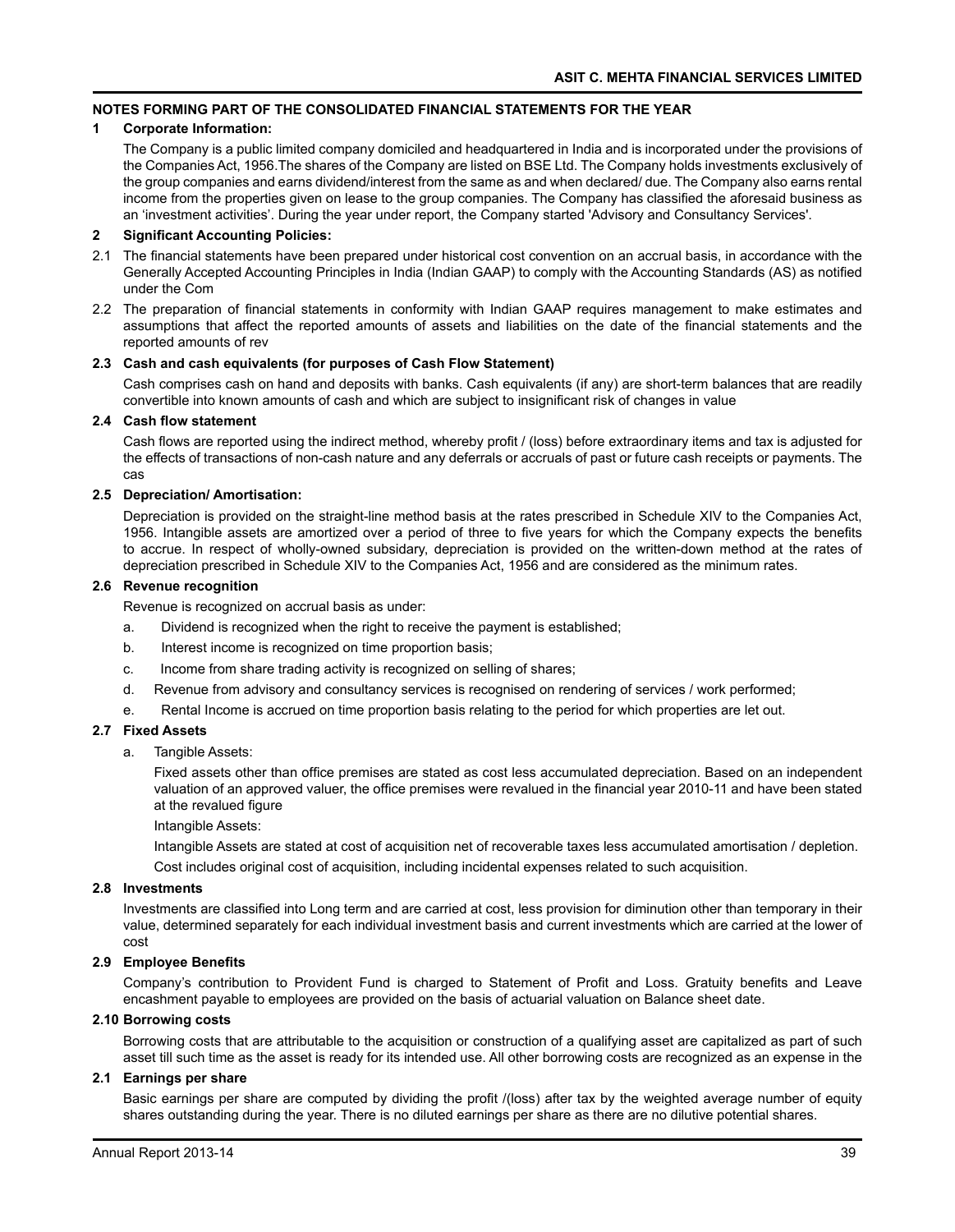#### **2.1 Taxes on Income**

Current tax is determined as the tax payable in respect of taxable income for the year and is computed in accordance with the provisions of the Income Tax Act, 1961.

Deferred tax resulting from timing differences between book and tax profits is accounted for at the current rate of tax / substantively enacted tax rates by the Balance Sheet date, to the extent that the timing differences are expected to crystallize.

Deferred Tax Assets are recognized where realization is reasonably certain whereas in case of carried forward losses or unabsorbed depreciation, deferred tax assets are recognized only if there is a virtual certainty of realization backed by convincing ev

#### **2.1 Impairment of assets**

The company reviews at each Balance Sheet date whether there is any indication that an asset may be impaired. If any such indication exists, the company estimates the recoverable amount of the asset. If such recoverable amount of the asset or the recoverable amount of the cash generating unit to which the asset belongs is less than its carrying amount, the carrying amount is reduced to its recoverable amount. The reduction is treated as an impairment loss and is recognized in the Statement of Profit and Loss. If at the Balance Sheet date there is an indication that the previously assessed impairment loss nolonger exists, the recoverable amount is reassessed and the asset is reflected at the recoverable amount.

#### **2.1 Provisions and contingencies**

A provision is recognized when the Company has a present obligation as a result of a past event and it is probable that an outflow of resources embodying economic benefits would be required to settle the obligation, and in respect of which a reliable esti

#### **Note: 3 Share Capital**

| <b>Particulars</b>                 | As at 31 March, 2014 |             | As at 31 March, 2013 |             |
|------------------------------------|----------------------|-------------|----------------------|-------------|
|                                    | Number of<br>shares  |             | Number of<br>shares  | ₹           |
| (a) Authorised                     |                      |             |                      |             |
| Equity shares of ₹10 each          | 10.000.000           | 100.000.000 | 10.000.000           | 100.000.000 |
| (b) Issued, Subscribed and paid up | 4.952.560            | 49.525.600  | 4.952.560            | 49.525.600  |
| Equity shares of ₹10 each          |                      |             |                      |             |

a) Reconciliation of the number of shares and amount outstanding at the beginning and at the end of the year:

| <b>Particulars</b>                          | As at 31 March, 2014 |            |                          | As at 31 March, 2013 |
|---------------------------------------------|----------------------|------------|--------------------------|----------------------|
| Equity shares with voting rights            | Number               | Amount     | Number                   | Amount               |
| - Outstanding at the beginning of the year  | 4.952.560            | 49.525.600 | 4.952.560                | 49,525,600           |
| - Shares issued during the year             | -                    |            | $\overline{\phantom{0}}$ |                      |
| - Shares outstanding at the end of the year | 4.952.560            | 49.525.600 | 4,952,560                | 49,525,600           |

b) Details of shares held by each shareholder holding more than 5% of the aggregate shares in the Company

| Class of shares / Name of shareholder  | As at 31 March, 2014      |               | As at 31 March, 2013 |               |
|----------------------------------------|---------------------------|---------------|----------------------|---------------|
|                                        | % holding in<br>Number of |               | Number of            | % holding in  |
|                                        | shares held               | that class of | shares held          | that class of |
|                                        |                           | shares        |                      | shares        |
| Equity shares                          |                           |               |                      |               |
| 1. Mr. Asit C. Mehta                   | 22,84,138                 | 46.12         | 22,84,138            | 46.12         |
| 2. Mrs. Deena A. Mehta                 | 900.358                   | 18.18         | 900.358              | 18.18         |
| 3. Asit C Mehta Commodity Services Ltd | 400.470                   | 8.09          | 400.470              | 8.09          |

c) Details of forfeited shares

|                                   | As at 31.3.2014 |                 |               | As at 31.3.2013 |
|-----------------------------------|-----------------|-----------------|---------------|-----------------|
| Class of shares                   | No. of shares   | Amount          | No. of shares | Amount          |
|                                   |                 | originally paid |               | originally paid |
|                                   |                 | up              |               | up              |
| Equity shares with voting rights  | 147.700         | 738.500         | 147.700       | 738,500         |
| Equity shares with voting rights* | 4,200           | 21.000          | 4.200         | 21,000          |

\*these shares were originally issued by erstwhile Nucleus Netsoft And GIS (India) Ltd which was amalgmated with the Company.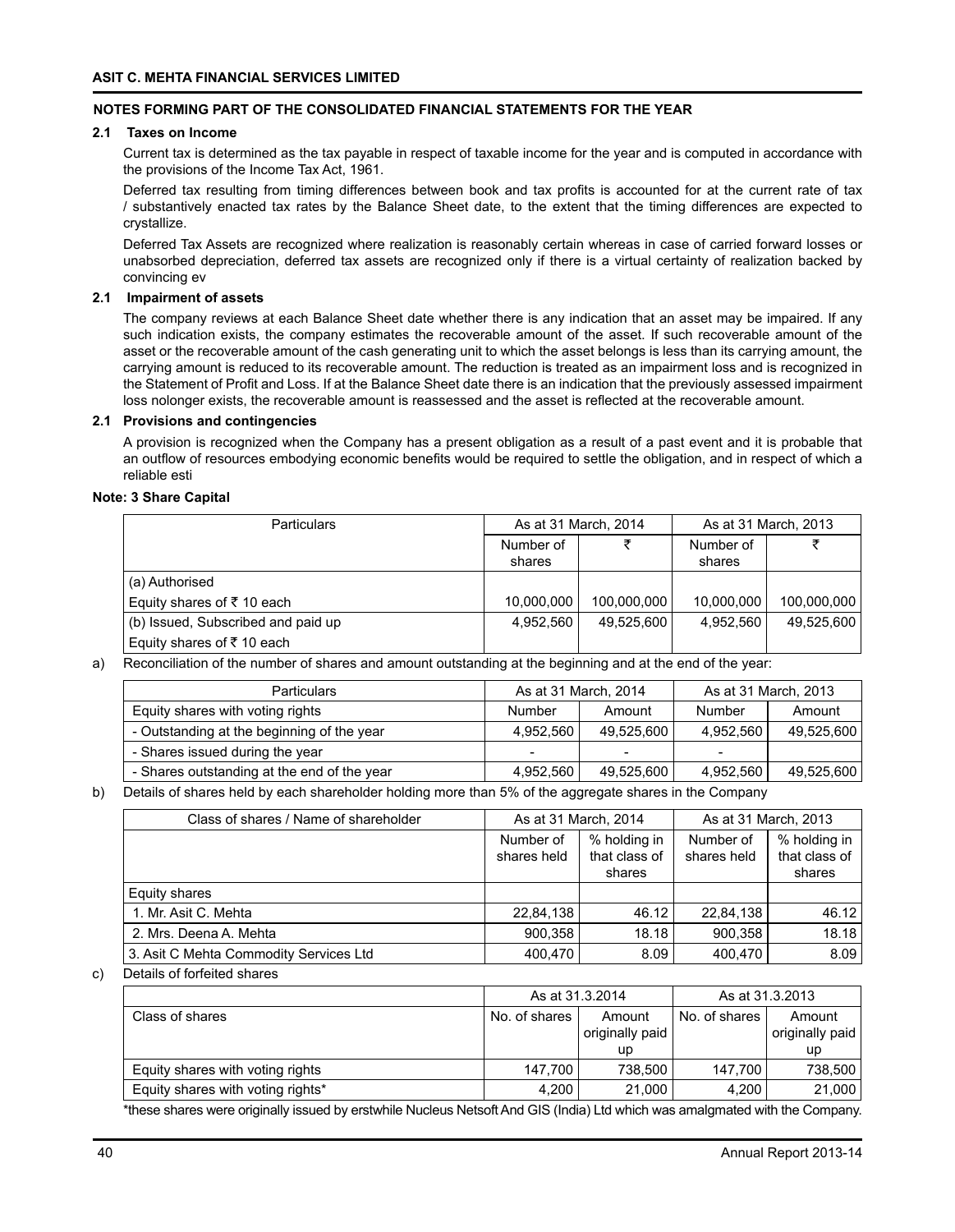d) The Company has only one class of shares referred to as equity shares having a par value of` Rs 10/- per share. Each holder of equity shares is entitled to one vote per share.

In the event of liquidation of the Company, the holders of the equity shares will be entitiled to receive remaining assets of the Company after distribution of all preferential amount. The distribution will be in proportion to number of equity shares held by shareholders.

#### **Note 4 Reserves and Surplus**

| <b>Particulars</b>                                            | As at 31 March, 2014 | As at 31 March, 2013 |
|---------------------------------------------------------------|----------------------|----------------------|
|                                                               | ₹                    |                      |
| <b>Capital Reserve</b>                                        | 759,500              | 759,500              |
| <b>Securities Premium Account</b>                             | 41,043,960           | 41,043,960           |
| <b>Revaluation Reserve</b>                                    |                      |                      |
| Opening Balance                                               | 358,477,327          | 364,589,606          |
| Less: Utilised for set off against depreciation               | 6,112,279            | 6,112,279            |
| <b>Closing Balance</b>                                        | 352,365,048          | 358,477,327          |
| Surplus/Deficit balance in                                    |                      |                      |
| Statement of Profit and Loss Account as beginning of the year | (61,060,585)         | (30, 302, 550)       |
| Add: Loss for the year                                        | (22, 454, 919)       | (30,758,035)         |
| <b>Closing Balance</b>                                        | (83, 515, 504)       | (61,060,585)         |
| Total                                                         | 310.653.003          | 339,220,202          |

#### **Note 5: Long term Borrowings - Secured**

| As at 31st March<br><b>Particulars</b>                          |             |             |
|-----------------------------------------------------------------|-------------|-------------|
|                                                                 | 2014        | 2013        |
| a. Term Loans from a Bank (refer note a (i) below)              | 822.433     | 4,345,645   |
| b. Term Loan from STCI Finance Ltd<br>(refer note a (ii) below) | 150.000.000 | 150,000,000 |
| Total                                                           | 150,822,433 | 154,345,645 |

a) The above loans including current maturities are secured by:

- i) equitable mortgage of Office premises bearing nos 404B,504B and 604B at 'Nucleus House' Andheri E, Mumbai for the loans availed from a bank;
- ii) a deed of mortgage for all the Office premises located at 'Nucleus House', 'A' Wing, Andheri (E), Mumbai and also by a personal guarantee of Mr. Asit C. Mehta and Mrs. Deena A Mehta - directors of the Company with a undertaking for non-disposal of their shareholding in the Company during the tenor of the loan without the prior approval of STCI Finance Ltd.
- b) Repayment terms of outstanding long-term borrowings (excluding current maturities) as on 31.3.2014
	- i) Repayment term of Term Loans from a Bank in quarterly instalments of Rs 7,92,500 each commencing from May, 2015
	- ii) Repayment of Term Loan from STCI Finance Ltd :

- Nov, 2015 Rs 500 lacs ; and May, 2016 Rs 1000 lacs;

#### **Note 6: Deferred Tax Liability**

| <b>Particulars</b>                                     | Deferred Tax<br>Liability/(Asset) as at<br>1st April, 2013 | Charge/(Reversal)<br>during the Year |
|--------------------------------------------------------|------------------------------------------------------------|--------------------------------------|
| Deferred Tax Liability                                 | ₹                                                          |                                      |
| Difference in book value and tax value of fixed assets | 7,670,969                                                  | (539,359)                            |
| <b>Total Liability</b>                                 | 7,670,969                                                  | (539, 359)                           |
| Deferred Tax Assets:                                   |                                                            |                                      |
| Unabsorbed Depreciation and Business Losses            | (3,801,073)                                                | (112,353)                            |
| 43B items (Gratuity, leave encashment etc.)            | (44, 622)                                                  | (38,408)                             |
| <b>Total Assets</b>                                    | (3,845,695)                                                | (150,761)                            |
|                                                        | 3,825,274                                                  | (690,119)                            |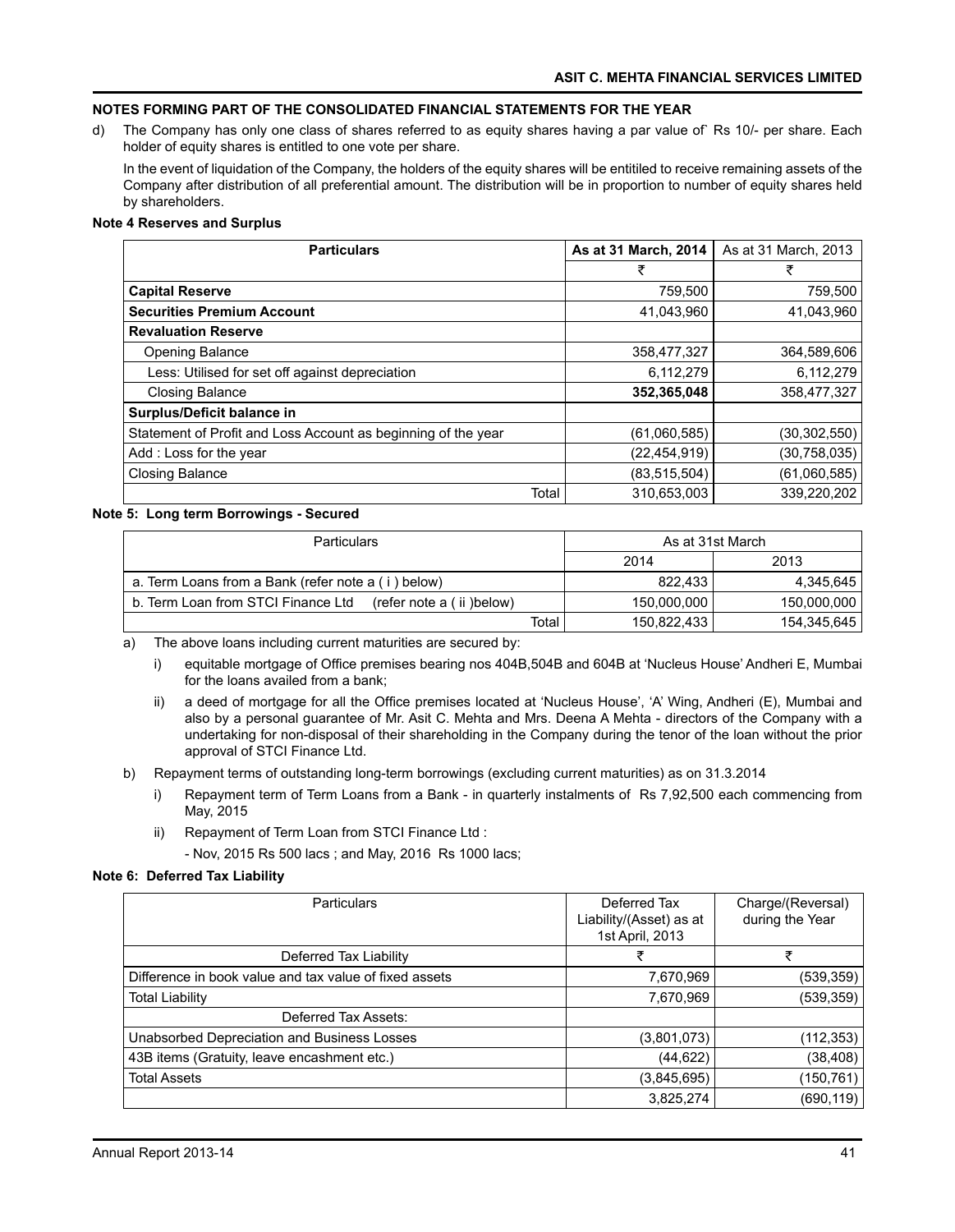| Note 7: Other Long-term liabilities |                    |                  | ₹                |  |  |
|-------------------------------------|--------------------|------------------|------------------|--|--|
|                                     | <b>Particulars</b> | As at 31st March |                  |  |  |
|                                     |                    | 2014             | 2013             |  |  |
| Security deposit received from :    |                    |                  |                  |  |  |
| - an associate concern              |                    | 26,251,740       | 10,000,000       |  |  |
|                                     | Total              | 26,251,740       | 10,000,000       |  |  |
| Note 8: Long-term provision         |                    |                  | ₹                |  |  |
|                                     | <b>Particulars</b> |                  | As at 31st March |  |  |
|                                     |                    | 2014             | 2013             |  |  |
| Provision for gratuity - unfunded   |                    | 219,943          | 773.252          |  |  |
| Provision for gratuity -funded      |                    | 601,637          |                  |  |  |
| Provision for Leave encashment      |                    | 160.848          | 111.334          |  |  |

#### **Note:9 Short term borrowings** `

| <b>Particulars</b>       |       | As at 31st March |            |  |  |
|--------------------------|-------|------------------|------------|--|--|
|                          |       | 2014             | 2013       |  |  |
| Inter corporate deposits |       | 55,975,000       | 10,150,000 |  |  |
|                          |       |                  |            |  |  |
|                          | Total | 55,975,000       | 10,150,000 |  |  |
| Note: 10 Trade Payables  |       |                  |            |  |  |

Total 982,428 884,586

| Particulars                                         | As at 31st March |           |
|-----------------------------------------------------|------------------|-----------|
|                                                     | 2014             | 2013      |
| Micro, Small and Medium Enterprises (refer note 29) |                  |           |
| Others                                              | 1.142.489        | 1.185.072 |

# **Note 11 Other Current liabilities** `

| <b>Particulars</b>                                  | As at 31st March |            |
|-----------------------------------------------------|------------------|------------|
|                                                     | 2014             | 2013       |
| Current Maturities of Long Term borrowings          | 3,170,000        | 3,170,000  |
| Interest payable on borrowings accrued and due      | 4,481,254        | 359,084    |
| Interest payable on borrowings accrued but not due  | 1,633,870        | 3,503,773  |
| Salary payable                                      | 1,621,139        |            |
| Due to Associate concern towards purchase of assets | 95,567,139       |            |
| Unclaimed dividends                                 | 419,919          | 512,499    |
| Statutory dues                                      | 9,560,874        | 6,785,328  |
| Total                                               | 116.454.195      | 14,330,684 |

# **Note 12: Short term provisions** `

| <b>Particulars</b>              | As at 31st March |        |  |
|---------------------------------|------------------|--------|--|
|                                 | 2013<br>2014     |        |  |
| Provision for employee benefits |                  |        |  |
| Towards PF payable              | 38.719           | 0      |  |
| <b>Towards Gratuity</b>         | 17.697           | 110382 |  |
| <b>Towards Leave Encashment</b> | 3,790            | 7.100  |  |
| Total                           | 60.206           | 117482 |  |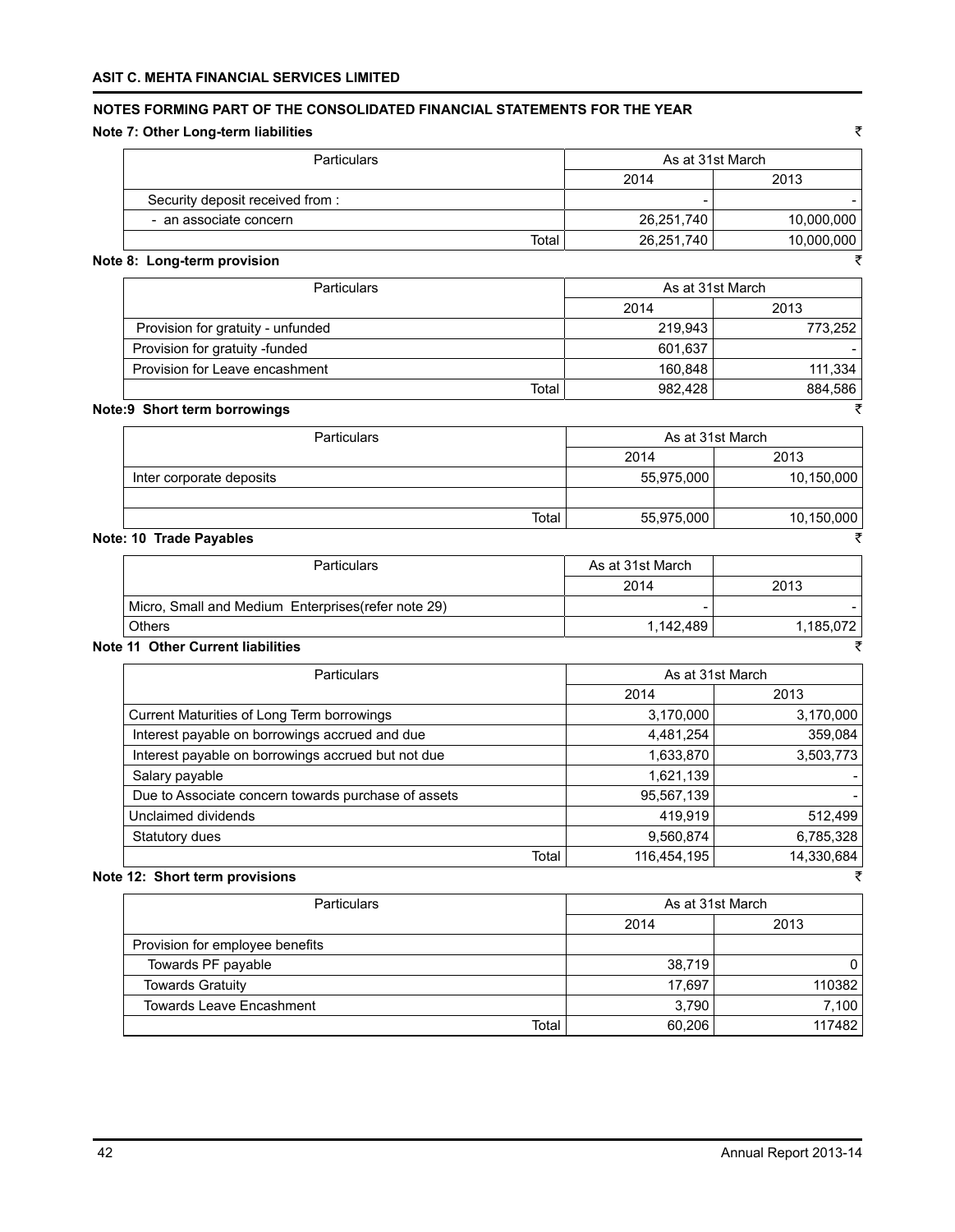# **Note 13 FIXED ASSETS - Non current** `

| Particulars                                    | Tangible      |               |            |              |           |            | Intangible |           |           |               |
|------------------------------------------------|---------------|---------------|------------|--------------|-----------|------------|------------|-----------|-----------|---------------|
|                                                | Office        | Computers     | Electrical | Air          | Furniture | Office     | Motor Car  | Projector | Computer  | Total         |
|                                                | Premises      |               | Fittings   | Conditioners |           | Equipments |            |           | Software  |               |
| A. Cost of Assets                              |               |               |            |              |           |            |            |           |           |               |
| As at 31.3.2012                                | 489,449,434   | 7.764.490     | 797,973    | 951,707      | 6,887,580 | 1,297,716  | .646,022   | 148,650   | 4,313,871 | 513,257,443   |
| Additions                                      |               |               |            |              |           |            |            |           |           |               |
| Sales / Discards                               |               | (1, 344, 367) |            |              |           |            |            |           |           | (1, 344, 367) |
| As at 31.3.2013                                | 489,449,434   | 6,420,123     | 797,973    | 951,707      | 6,887,580 | 1,297,716  | 1,646,022  | 148,650   | 4,313,871 | 511,913,076   |
| <b>Additions</b>                               | 127, 131, 781 | 596,405       |            |              | 29,211    | 91,224     |            |           |           | 127,848,621   |
| Sales / Discards                               |               |               |            |              |           |            |            |           |           |               |
| As at 31.3.2014                                | 616,581,215   | 7,016,528     | 797,973    | 951,707      | 6,916,791 | 1,388,940  | 1,646,022  | 148,650   | 4,313,871 | 639,761,697   |
| <b>B</b> Depreciation                          |               |               |            |              |           |            |            |           |           |               |
| As at 31.3.2012                                | 29,798,348    | 6198709       | 358,153    | 401,334      | 3,798,035 | 769,862    | 1,031,637  | 82,627    | 4,293,841 | 46,732,546    |
| Charges for the year                           | 7,978,026     | 598425        | 44,647     | 16,712       | 456,959   | 137,343    | 159,064    | 7,060     | 20,030    | 9,418,265     |
| Deduction on sale or                           |               |               |            |              |           |            |            |           |           |               |
| discard                                        |               | 1,213,426     |            |              |           |            |            |           |           | 1,213,426     |
| As at 31.3.2013                                | 37,776,374    | 5,583,708     | 402,800    | 418,046      | 4,254,994 | 907,205    | 1,190,701  | 89,687    | 4,313,871 | 54,937,386    |
| Charges for the year                           | 8,006,413     | 410,446       | 42,270     | 14,820       | 312,328   | 130,113    | 117,882    | 7,061     |           | 9,041,333     |
| Deduction on sale or discard                   |               |               |            |              |           |            |            |           |           |               |
| As at 31.3.2014                                | 45,782,787    | 5,994,154     | 445,070    | 432,866      | 4,567,322 | 1,037,318  | 1,308,583  | 96,748    | 4,313,871 | 63,978,719    |
| <b>C Written Down Value</b>                    |               |               |            |              |           |            |            |           |           |               |
| As at :                                        |               |               |            |              |           |            |            |           |           |               |
| 31.3.2014                                      | 570,798,428   | 1,022,374     | 352,903    | 518,841      | 2,349,469 | 351,622    | 337,439    | 51,902    |           | 575,782,978   |
| 31.3.2013                                      | 451,673,060   | 836,415       | 395,173    | 533.661      | 2,632,586 | 390.511    | 455.321    | 58,963    |           | 456,975,691   |
| ₹<br>Note 14<br><b>Non-current investments</b> |               |               |            |              |           |            |            |           |           |               |

| Particulars                                                                                                                                                                                           |            | As at 31st March |
|-------------------------------------------------------------------------------------------------------------------------------------------------------------------------------------------------------|------------|------------------|
|                                                                                                                                                                                                       | 2014       | 2013             |
| Investments:                                                                                                                                                                                          |            |                  |
| Trade - Unguoted                                                                                                                                                                                      |            |                  |
| a) in Associate Company                                                                                                                                                                               |            |                  |
| i) 23,50,000 (Previous year 23,50,000) equity shares of Rs 10 each<br>fully paid in Asit C Mehta Investment Interrmediates Ltd                                                                        |            | 16.782.858       |
| Add /(Less): Proportionate share in profit /(loss)                                                                                                                                                    |            | (16,782,858)     |
| for the year (Refer Note 34)                                                                                                                                                                          |            |                  |
| ii) 32,11,111 (Previous year: 32,11,111) unsecured fully paid<br>15.25%<br>convertible debentures of Rs 30 each fullly paid of Asit C. Mehta<br>Investment Interrmediates Ltd. (an associate company) | 96.333.330 | 96.333.330       |
| convertible not later than 5 years                                                                                                                                                                    |            |                  |
| Total                                                                                                                                                                                                 | 96.333.330 | 96,333,330       |

# **Note 15: Long term loans and advances** `

| <b>Particulars</b>            | As at 31st March |           |  |
|-------------------------------|------------------|-----------|--|
|                               | 2014             | 2013      |  |
| Unsecured and considered good |                  |           |  |
| Advance Income Tax            | 4,519,997        | 3,227,293 |  |
| Deposits                      | 519,734          | 514,034   |  |
| Margin money with bank        | 50,000           | 50000     |  |
| Fixed Deposit with bank       | 100,000          |           |  |
| <b>Others</b>                 | 1,275,053        | 1,275,053 |  |
| Prepaid expenses              | 33,432           | 2000      |  |
|                               | 6,498,216        | 5,068,380 |  |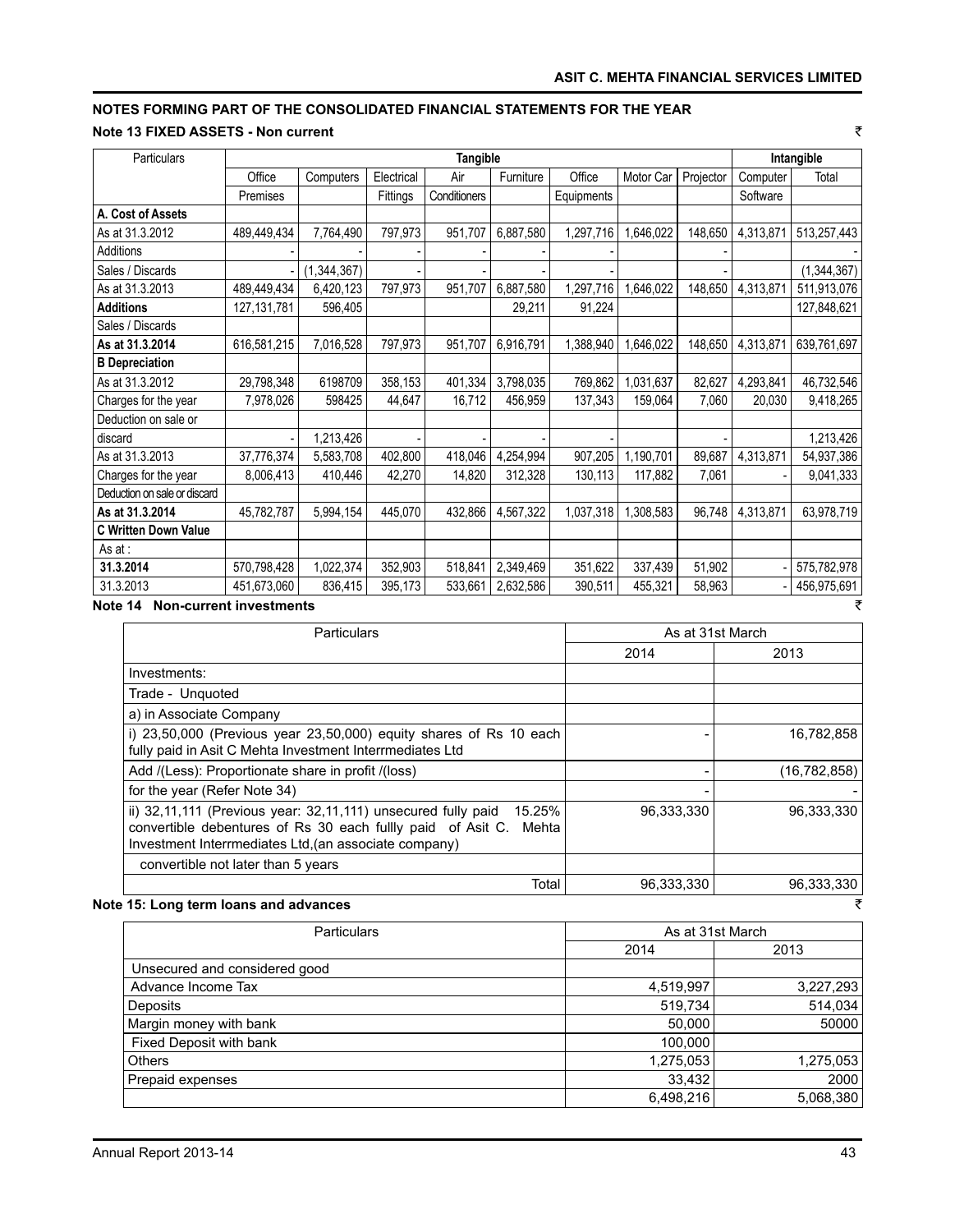| Note 16 Other non-current assets                                                                      |                  | ₹                  |
|-------------------------------------------------------------------------------------------------------|------------------|--------------------|
| Particulars                                                                                           |                  | As at 31st March   |
|                                                                                                       | 2014             | 2013               |
| Other Non current assets                                                                              |                  |                    |
| Trade receivables                                                                                     | 10,477,740       | 10,477,740         |
| Note: 17 Trade Receivables                                                                            |                  |                    |
|                                                                                                       |                  | As at 31st March   |
| Particulars                                                                                           | 2014             | 2013               |
| Receivable outstanding for a period exceeding six months from the<br>date they became due for payment |                  |                    |
| Unsecured, considered good                                                                            | 4,536,704        | 3,265,370          |
| Other receivables                                                                                     | 5,286,808        | 37,127             |
| Total                                                                                                 | 9,823,512        | 3,302,497          |
| Note 18: Cash and Cash Equivalents                                                                    |                  | ₹                  |
| Particulars                                                                                           |                  | As at 31st March   |
|                                                                                                       | 2014             | 2013               |
| a. Cash on hand                                                                                       | 52,038           | 35351              |
| b. Balances with bank                                                                                 |                  |                    |
| i) in current accounts                                                                                | 3,474,234        | 2,066,670          |
| ii) in fixed deposit account                                                                          | 8,093,000        | 8,593,000          |
| Total                                                                                                 | 11,619,272       | 10,695,021         |
| Note 19: Short-term Loans and Advances                                                                |                  | ₹                  |
| Particulars                                                                                           |                  | As at 31st March   |
|                                                                                                       | 2014             | 2013               |
| Unsecured and considered good:                                                                        |                  |                    |
| Advances recoverable in cash or kind                                                                  | 318,000          |                    |
| Deposit                                                                                               | 1,200,000        |                    |
| Loans to staff                                                                                        | 86,078           |                    |
| Service Tax Credit                                                                                    | 490,621          |                    |
| Pre-paid expenses                                                                                     | 988,021          |                    |
| Others                                                                                                | 123,997          | 662,997            |
| Total                                                                                                 | 3,206,717        | 662,997            |
| <b>Note 20: Other Current Assets</b>                                                                  |                  | ₹                  |
| Particulars                                                                                           |                  | As at 31st March   |
|                                                                                                       | 2014             | 2013               |
| Interest receivable                                                                                   | 1,260,484        | 68,889             |
| Total                                                                                                 | 1,260,484        | 68,889             |
| Note: 21 Revenue from Operations                                                                      |                  | ₹                  |
| Particulars                                                                                           |                  | For the year ended |
|                                                                                                       | 31st March, 2014 | 31st March, 2013   |
| a) Debenture Interest                                                                                 | 14,690,837       | 14,690,833         |
| b) Income from ITeS Services                                                                          |                  |                    |
| - Domestic                                                                                            | 16,285,244       | 11,723,421         |
| - Exports                                                                                             | 6,646,162        | 6,013,186          |
| c) Rental Income                                                                                      | 348,750          | 1,215,000          |
| d) Profit on trading in securities/currencies                                                         | 321,144          | 34,099             |
| e) Advisory charges                                                                                   | 6,847,473        | 650,000            |

44 Annual Report 2013-14

Total 45,139,610 34,326,539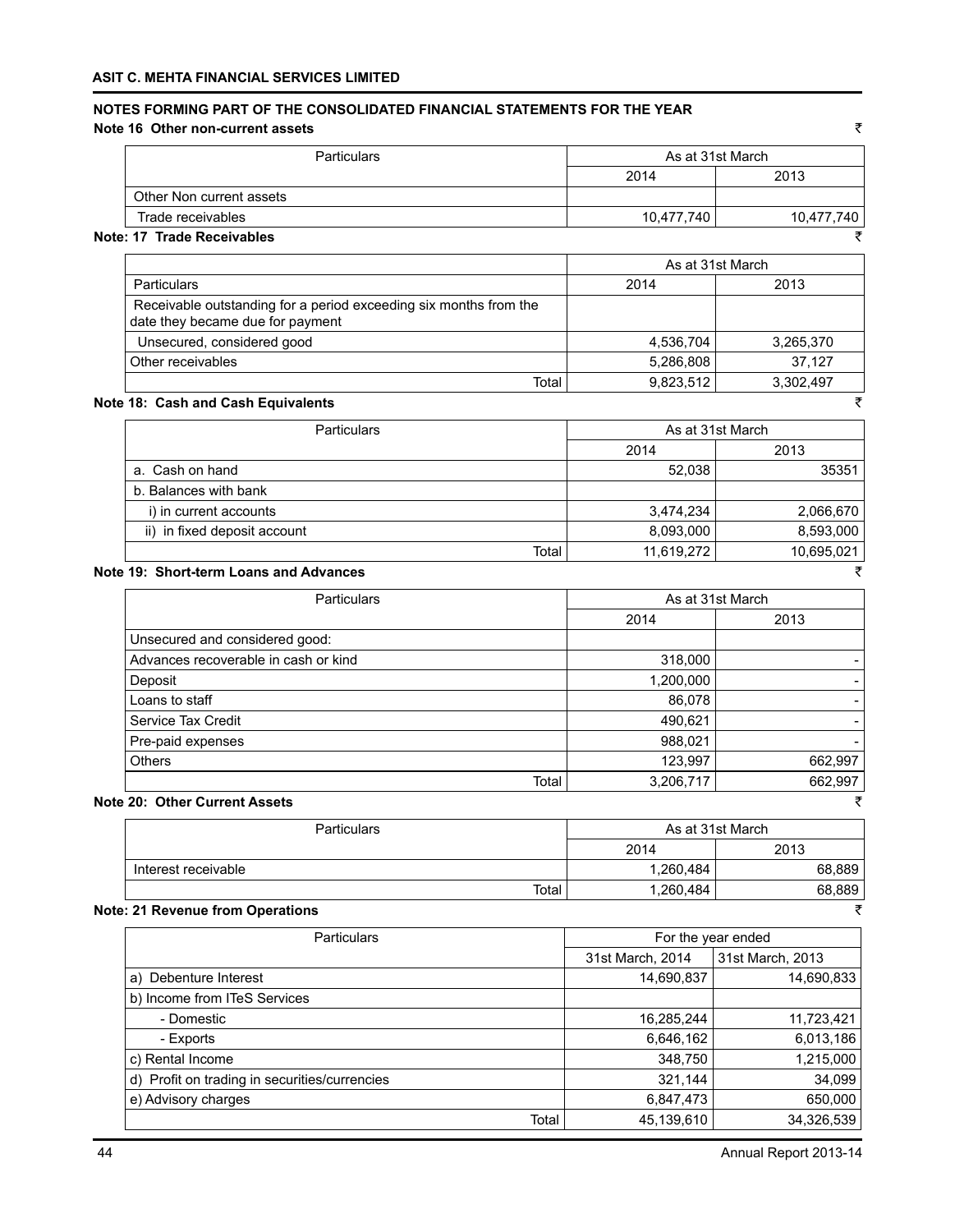# **Note: 22 Other Income** ` **NOTES FORMING PART OF THE CONSOLIDATED FINANCIAL STATEMENTS FOR THE YEAR**

| <b>Particulars</b>              | For the year ended                   |           |  |
|---------------------------------|--------------------------------------|-----------|--|
|                                 | 31st March, 2013<br>31st March, 2014 |           |  |
| a) Interest Income:             |                                      |           |  |
| - on Bank Deposits              | 760,173                              | 778,335   |  |
| - on Income tax refund          | 26,847                               | 38,738    |  |
| b) Exchange rate gains          | 16,206                               |           |  |
| c) Profit on sale of investment |                                      | 252,761   |  |
| d) Miscellenous Income          | 46,887                               | 82,223    |  |
| Total                           | 850,113                              | 1,152,057 |  |

# **Note: 23 Employee benefits expense** `

| <b>Particulars</b>                  | For the year ended                   |            |  |
|-------------------------------------|--------------------------------------|------------|--|
|                                     | 31st March, 2013<br>31st March, 2014 |            |  |
| a) Salary and allowance             | 22,149,937                           | 12,315,279 |  |
| b) Contribution to PFand other fund | 2,390,870                            | 1,726,684  |  |
| c) Staff welfare expense            | 361,037                              | 123,713    |  |
| d) Gratuity                         | 110.507                              | 388,789    |  |
| e) Leave encashment                 | 85.549                               | 73,600     |  |
| Total                               | 25.097.900                           | 14,628,065 |  |

# **Note: 24 Finance Costs** `

| <b>Particulars</b>                   | For the year ended                   |            |  |  |
|--------------------------------------|--------------------------------------|------------|--|--|
|                                      | 31st March, 2013<br>31st March, 2014 |            |  |  |
| a) Interest expense on:-             |                                      |            |  |  |
| - Term Loans                         | 22,107,010                           | 19,502,069 |  |  |
| - Others                             | 4,364,745                            | 2,814,299  |  |  |
| b) Other borrowing costs             |                                      |            |  |  |
| Loan processing and registration fee |                                      | 530,000    |  |  |
| <b>Bank Charges</b>                  | 607,640                              | 579,139    |  |  |
| Total                                | 27.079.395                           | 23,425,507 |  |  |

# **Note: 25 Other Expenses** `

| Particulars                        | For the year ended |                  |  |  |
|------------------------------------|--------------------|------------------|--|--|
|                                    | 31st March, 2014   | 31st March, 2013 |  |  |
| Insurance                          | 62,561             | 52,003           |  |  |
| Rates and Taxes                    | 2,777,002          | 3,136,164        |  |  |
| Legal and Professional fees        | 1,489,661          | 1,271,128        |  |  |
| Data Processing charges            | 859,890            | 372,799          |  |  |
| Electricity expenes                | 733,145            | 1,167,812        |  |  |
| Directors sitting fees             | 125,000            | 152,500          |  |  |
| Leave and Licence fees             | 1,950,000          |                  |  |  |
| Office expenses                    | 500,166            | 451,418          |  |  |
| Conveyance & Travelling            | 1,414,845          | 325,031          |  |  |
| Auditor remuneration -             |                    |                  |  |  |
| Audit fees                         | 300,000            | 300,000          |  |  |
| Tax Audit                          | 75,000             | 75,000           |  |  |
| <b>Other Services</b>              | 102,556            | 99,020           |  |  |
| Repairs and Maintenance - Building | 1,403,023          | 10,693           |  |  |
| Repairs and Maintenance - Others   | 427,969            | 295,064          |  |  |
| Penalty                            | 501,065            |                  |  |  |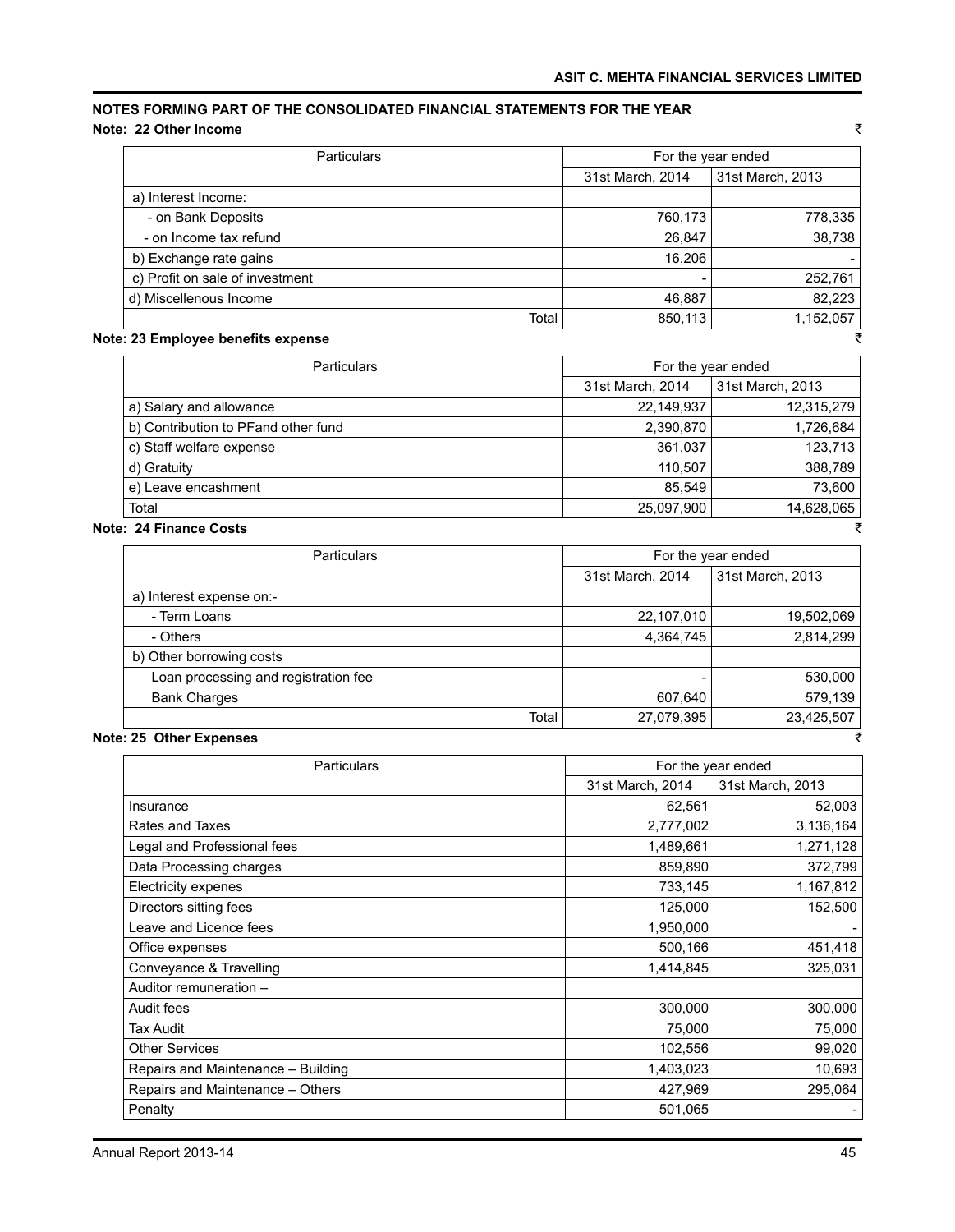| <b>Particulars</b>     | For the year ended                   |           |  |  |
|------------------------|--------------------------------------|-----------|--|--|
|                        | 31st March, 2013<br>31st March, 2014 |           |  |  |
| Miscellaneous Expenses | 1,270,496                            | 960,369   |  |  |
| Prior period expense   | 36.033                               | 109.750   |  |  |
| Total                  | 14,028,413                           | 8,778,751 |  |  |

#### 26 Depreciation and amortization

| <b>Particulars</b>                                          | For the year ended<br>31st March, 2014 | For the year ended<br>31st March, 2013 |  |  |
|-------------------------------------------------------------|----------------------------------------|----------------------------------------|--|--|
|                                                             |                                        |                                        |  |  |
| Depreciation for the year on tangible assets as per note 12 | 9.041.333                              | 9,418,265                              |  |  |
| Less: Utilized from revaluation reserve                     | 6,112,279                              | 6,112,279                              |  |  |
|                                                             |                                        |                                        |  |  |
| Total Depreciation and amortization                         | 2,929,054                              | 3,305,986                              |  |  |

Consequent to the revaluation there is an additional charge of depreciation of Rs. 61,12,279 (Previous Year Rs. 61,12,279) and an equivalent amount has been recouped from Revaluation Reserve Account.

|  |  |  | Note: (i) Details of sum added on revaluation during the preceding 5 years |  |  |  |  |  |  |  |  |  |  |
|--|--|--|----------------------------------------------------------------------------|--|--|--|--|--|--|--|--|--|--|
|--|--|--|----------------------------------------------------------------------------|--|--|--|--|--|--|--|--|--|--|

| l Particulars         | 31.3.2014 | 31.3.2013 | 31.3.2012 | 31.3.2011   | 31.3.2010 |
|-----------------------|-----------|-----------|-----------|-------------|-----------|
| Description of Asset: |           |           |           |             |           |
| - Office premises     |           | $\star$   |           |             |           |
| Amount added on       |           |           |           | 356,280,803 |           |
| revaluation           |           |           |           |             |           |
| Date of addition      |           |           |           | 31.3.2011   |           |
|                       |           |           |           |             |           |

*\*During these years no addition on revaluation was made and therefore no information is given*

#### 27 Contingent liabilities (to the extent not provided for)

| <b>Particulars</b>               | As at March 31.2014 | As at March 31.2013 |
|----------------------------------|---------------------|---------------------|
| Service Tax Matter under dispute | 67.98.386           | 67.98.386           |
| FERA matter (refer Note 28)      | 100.00.000          | 100.00.000          |
| Disputed Property Taxes          | 19.00.810           | 14.00.424           |

28 The Company received pay orders valuing to Rs 50.72 lacs from a customer in the financial year 1994-95 in respect of Money Changing business that were dishonored by a nationalized bank as per the instructions of Directorate of Revenue & Intelligence.The Company had challenged the proceeding before the Customs, Excise and Gold (Control), Appellate Tribunal, Mumbai (CEGAT) which gave the ruling in favour of the Company for which the company has furnished a bank guarantee of Rs.26.86 lacs (previous year Rs 26.86 lacs). The Customs Department filed a reference petition before the Hon'ble High Court of Judicature at Bombay and the same is pending for disposal.

During the financial year 2007-08, the Company received an order imposing a penalty of Rs 100 lacs from the Office of the Special Director of Enforcement holding Company guilty in respect of defiance with the instructions contained in the FLM Memorandum.

- 29 The Company has not received any intimation from the 'suppliers' regarding their status under the Micro, Small and Medium Enterprises Development Act, 2006 and therefore no such disclosure under the said act is considered necessary. This has been relied upon by the auditors.
- 30 Disclosures under Accounting Standards
- 30.1 Employee benefits plan
	- a. Post-employment benefit plans

Payments to defined contribution retirement benefit schemes are charged as an expense as they fall due.

For defined benefit schemes, the cost of providing benefits is determined using the Projected Unit Credit Method, with actuarial valuations being carried out at each balance sheet date. Actuarial gains and losses are recognized in full in the Statement of Profit and Loss for the year in which they occur. Past service cost is recognized immediately to the extent that the benefits are already vested and otherwise is amortized on a straight line basis over the average period until the benefits become vested.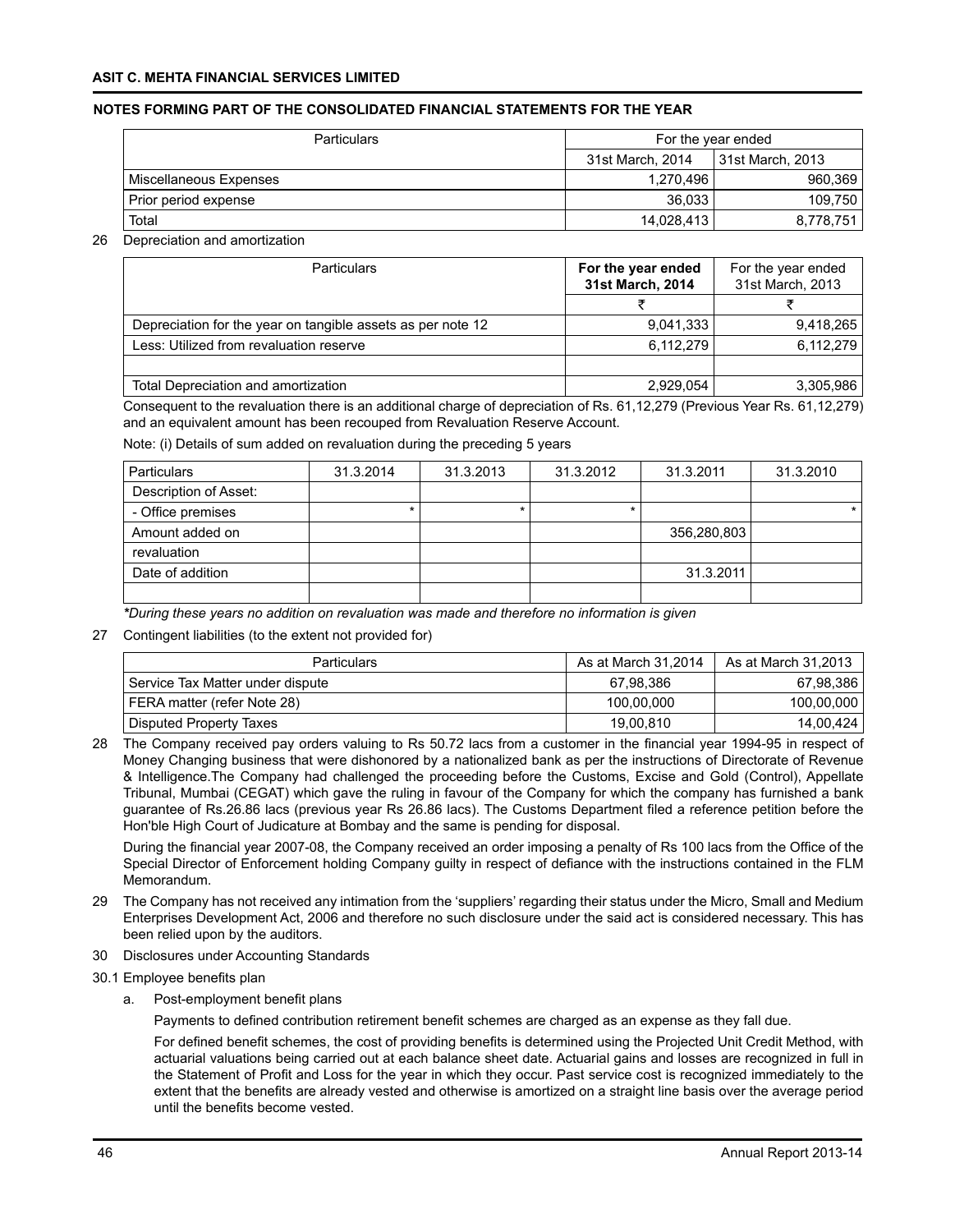The retirement benefit obligations recognized in the balance sheet represents the present value of the defined benefit obligations as adjusted for unrecognized past service cost.

b. Short-term employee benefits

The undiscounted amount of short-term employee benefits expected to be paid in exchange for the services rendered by employees is recognized during the period when the employee renders the service. The following table sets out the status of the gratuity & Leave encashment plan.  $\bar{\tau}$ 

|                                                                       | Gratuity          |            |            |                   | Leave encashment (Unfunded) |  |  |
|-----------------------------------------------------------------------|-------------------|------------|------------|-------------------|-----------------------------|--|--|
|                                                                       | As at 31st March. |            |            | As at 31st March, |                             |  |  |
| <b>Particulars</b>                                                    | 2014              |            | 2013       | 2014              | 2013                        |  |  |
| Reconciliation of liability recognized in the<br><b>Balance sheet</b> | Unfunded          | Funded     | Unfunded   |                   |                             |  |  |
| Present value of commitments                                          | 223,953           | 615,324    | 880,900    | 164638            | 118,434                     |  |  |
| Fair value of plans                                                   |                   |            |            |                   |                             |  |  |
| Net liability in the Balance sheet                                    | 223,953           | 615,324    | 880,900    | 164638            | 118,434                     |  |  |
| Movement in net liability recognized in the<br><b>Balance sheet</b>   |                   |            |            |                   |                             |  |  |
| Net liability as at 1 <sup>st</sup> April, 2013                       | 880,900           |            | 755,885    | 118434            | 115,171                     |  |  |
| Net expense recognized in the Profit and Loss account                 | 79,547            | 30,960     | 388,789    | 85549             | 73,600                      |  |  |
| Contribution during the year                                          |                   | (152, 130) | (263, 774) | (39345)           | (70, 337)                   |  |  |
| Transferred to funded                                                 | (736, 494)        | 736,494    |            |                   |                             |  |  |
| Net liability as at 31 <sup>st</sup> March, 2014                      | 223,953           | 615,324    | 880,900    | 164638            | 118,434                     |  |  |
| Expense recognized in the Profit and Loss<br>account                  |                   |            |            |                   |                             |  |  |
| Current service cost                                                  | 89,500            | 116,081    | 171,388    | 86426             | 75,293                      |  |  |
| Interest cost                                                         | 11,769            | 58,920     | 53,040     | 9652              | 6,800                       |  |  |
| Expected return on plan assets                                        |                   |            |            |                   |                             |  |  |
| Actuarial (gains)/ losses                                             | (21, 722)         | (144, 041) | 164,361    | (10529)           | 41,487                      |  |  |
| Expense charged to the Profit and Loss account                        | 79,547            | 30,960     | 388,789    | 85549             | 131,578                     |  |  |
| Return on plan assets                                                 |                   |            |            |                   |                             |  |  |
| Expected return on plan assets                                        |                   |            |            |                   |                             |  |  |
| Actuarial (gains)/ losses                                             |                   |            |            |                   |                             |  |  |
| Actual return on plan assets                                          |                   |            |            |                   |                             |  |  |
| Reconciliation of defined-benefit commitments                         |                   |            |            |                   |                             |  |  |
| Commitments as at 1 <sup>st</sup> April, 2013                         | 880,900           |            | 755,885    | 118434            | 115,171                     |  |  |
| Current service cost                                                  | 89,500            | 116,081    | 171,388    | 86426             | 75,293                      |  |  |
| Interest cost                                                         | 11,769            | 58,920     | 53,040     | 9652              | 6,800                       |  |  |
| Paid benefits                                                         |                   | (152, 130) | (263, 774) | (39345)           | (70, 337)                   |  |  |
| Transferred to funded                                                 | (736, 494)        | 736,494    |            |                   |                             |  |  |
| Actuarial (gains)/ losses                                             | (21, 722)         | (144, 041) | 164,361    | (10529)           | (8, 493)                    |  |  |
| Closing balance of the fair value of the defined plan                 | 223,953           | 615,324    | 880,900    | 164638            | 118,434                     |  |  |

The above expenses have been recognised under the 'Employee benefit expense' in the Statement of Profit and Loss.

The acturial calclulations used to estimate commitments and expenses are based on following assumptions

| Particulars                      |                      |
|----------------------------------|----------------------|
| Mortality                        | IALM (2006-2008) UIt |
| Discount Rate                    | 9.20%                |
| Withdrawl rate                   | $0.80\%$             |
| Rate of increase in compensation | 5%                   |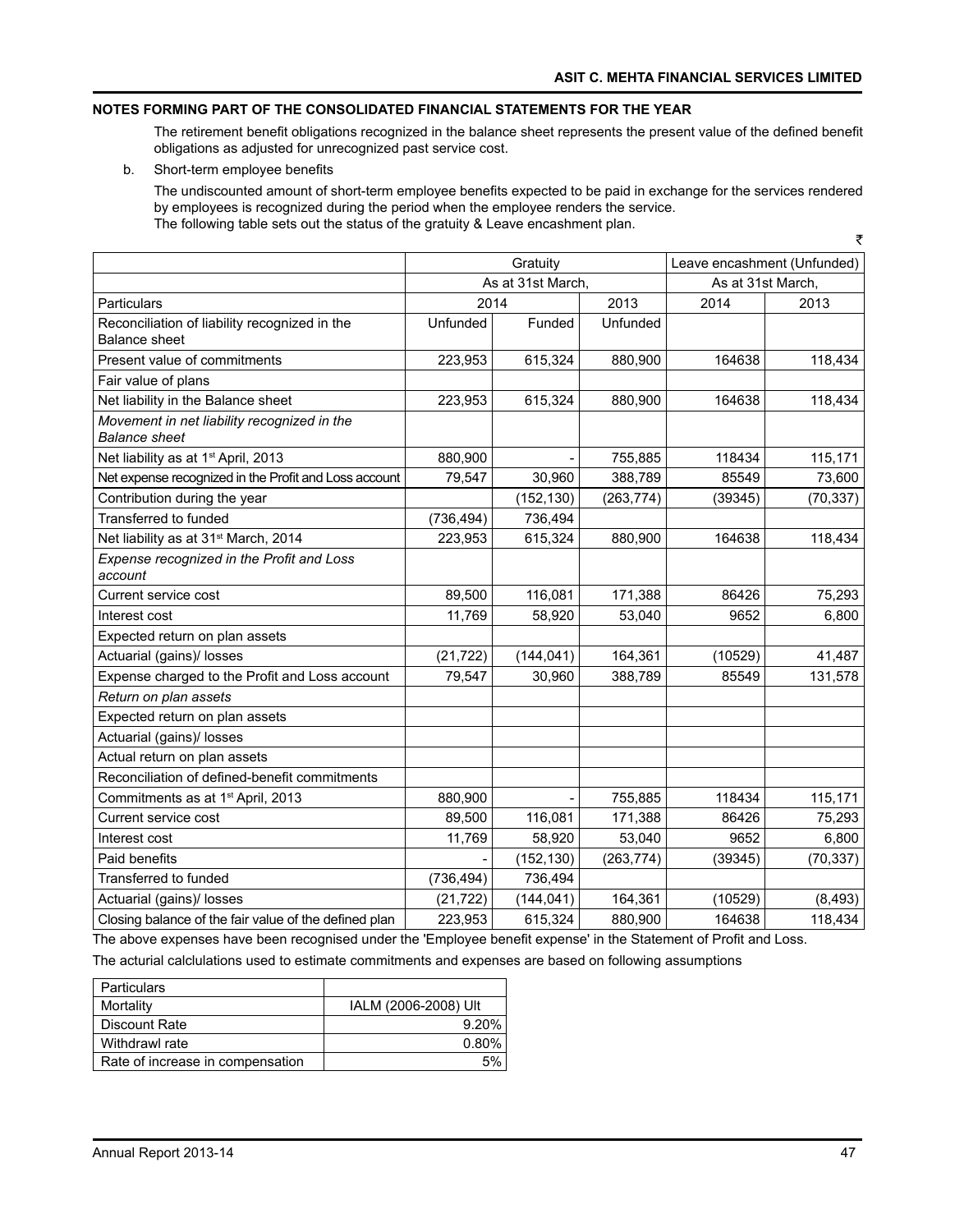### 30.2 **Segment Information**

The primary and secondary reportable segments are business segments and geographical segments respectively. Business Segments:

- a. Investment activities b. Advisory and Consultancy services
- c. Information Technology Enabled Services ( I T) `

| Particulars                       | Investment<br>activities | Advisory and<br>Consultancy | $\mathsf{I}$ T | Total          |
|-----------------------------------|--------------------------|-----------------------------|----------------|----------------|
| Segment Revenue:                  |                          |                             |                |                |
| External revenue                  | 15,300,463               | 6,847,473                   | 22,991,674     | 45,139,610     |
|                                   | 16,589,932               |                             | 17,736,607     | 34,326,539     |
| Segment Results - Profit / (Loss) | (13, 258, 014)           | (5, 381, 217)               | (259, 168)     | (18, 898, 400) |
|                                   | (6, 556, 474)            |                             | (2, 153, 625)  | (8, 710, 099)  |
| Less: Interest                    |                          |                             |                | 5,096,751      |
|                                   |                          |                             |                | 7,101,671      |
| Add: Other Income                 |                          |                             |                | 850,113        |
|                                   |                          |                             |                | 1,152,057      |
| Total profit / (loss) before tax  |                          |                             |                | (23, 145, 038) |
|                                   |                          |                             |                | (14, 659, 713) |
| Capital employed                  |                          |                             |                |                |
| <b>Segment Assets</b>             | 683,857,662              | 6,641,456                   | 20,752,535     | 711,251,653    |
|                                   | 565,279,670              |                             | 18,304,875     | 583,584,545    |
| Unallocable assets                |                          |                             |                | 3,750,596      |
|                                   |                          |                             |                |                |
| <b>Total Assets</b>               |                          |                             |                | 715,002,249    |
|                                   |                          |                             |                | 583,584,545    |
| Segment liabilities               | 289,815,391              |                             | 64,700,834     | 354,516,225    |
|                                   | 179,848,624              |                             | 14,990,119     | 194,838,743    |
| Unallocable liabilities           |                          |                             |                | 307,422        |
|                                   |                          |                             |                |                |
| <b>Total liabilities</b>          |                          |                             |                | 354,823,647    |
|                                   |                          |                             |                | 194,838,743    |
| Segment Capital Employed          | 394,042,272              | 6,641,456                   | (43,948,299)   | 356,735,429    |
|                                   | 385,431,046              |                             | 3,314,756      | 388,745,802    |
| Unallocable                       |                          |                             |                | 3,443,174      |
|                                   |                          |                             |                |                |
| <b>Total Capital Employed</b>     |                          |                             |                | 360,178,602    |
|                                   |                          |                             |                | 388,745,802    |
| Capital Expenditure               | 127, 131, 781            | 132,510                     | 584,330        | 127,848,621    |
|                                   |                          |                             |                |                |
| Depreciation                      |                          |                             |                | 2,929,054      |
|                                   |                          |                             |                | 3.305.986      |
| Non-cash expenses                 |                          |                             |                |                |

Figures in italics pertains to previous year.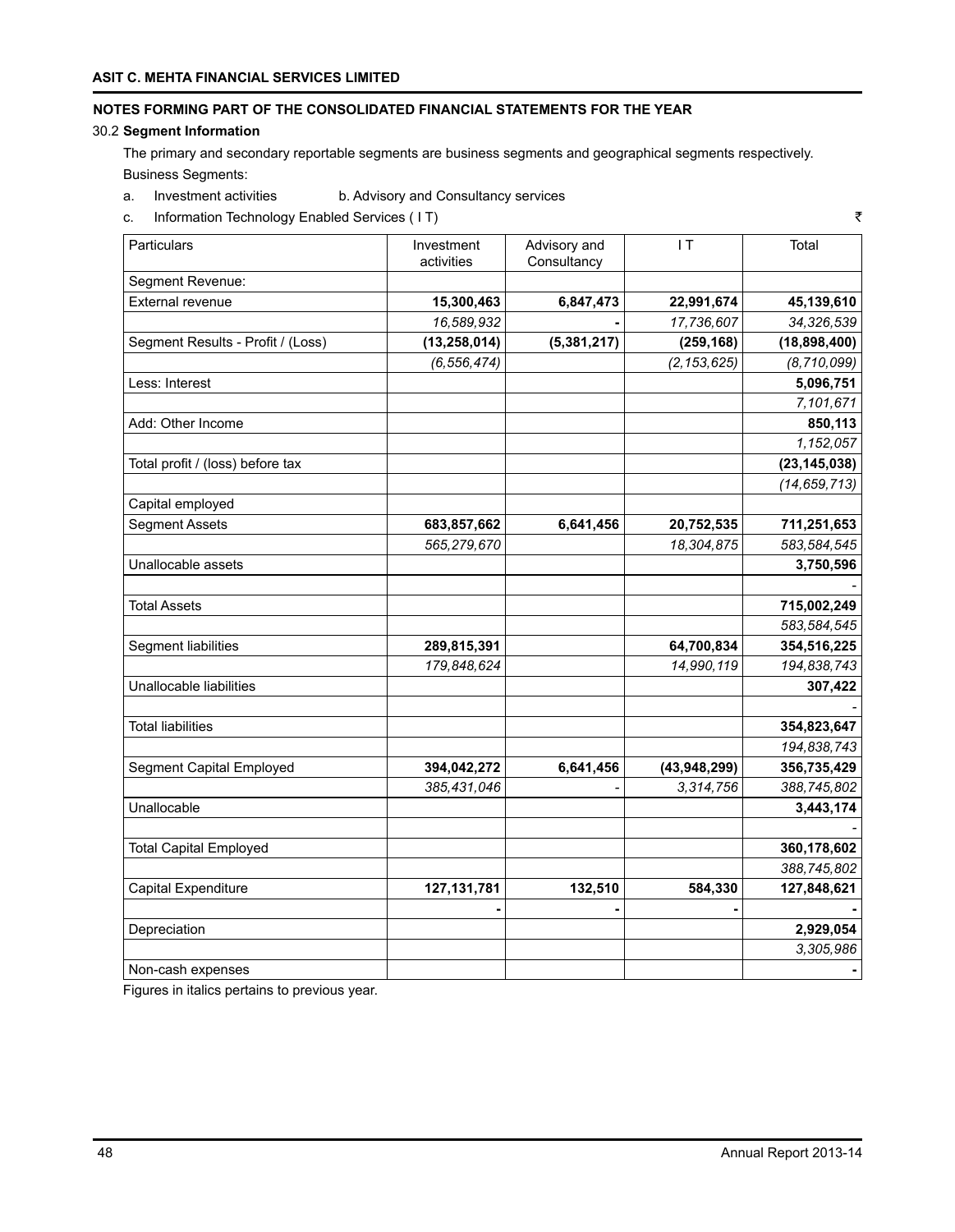The disclosure under Secondary Segment Reporting (by geographic segment) is as under:  $\bar{\tau}$ 

|                                        | Domestic<br>(In India) | <b>USA</b> | Total       |
|----------------------------------------|------------------------|------------|-------------|
| Segment Revenue                        | 38,493,448             | 6,646,162  | 45,139,610  |
|                                        | 28, 313, 353           | 6.013.186  | 34,326,539  |
| Total carrying value of Segment Assets | 715,002,249            |            | 715,002,249 |
|                                        | 583,584,545            |            | 583,584,545 |
| Capital Expenditure                    | 127,848,621            |            | 127,848,621 |
|                                        |                        |            |             |

Figures in italics pertains to previous year.

#### 30.3 Related parties transactions

- a) Related parties where significant influence exists and where transactions have taken place:
	- Associate concern: Asit C Mehta Investment Interrmediates Limited
	- Common control:-
	- Asit C Mehta Forex Private Limited
	- Asit C Mehta Commodity Services Limited
	- All Alertz.com Private Limited
- c) Key Management Personnel
	- Mr. Asit C Mehta, Mrs. Deena A. Mehta, Ms Purvi Ambani
	- Mr. Pankaj Parmar and Mr. Tushar Kapadia

Transcations with related parties  $\bar{\tau}$ 

Name of the related party  $\parallel$  Nature of Transcation  $\parallel$  For the year ended 31st March, 2014 For the year ended 31st March, 2013 Asit C Mehta Investment Debenture Interest received 14,690,837 14,690,833 Interrmediates Ltd <br>
Lease Deposit Received 26,251,740 Lease Deposit repaid and the 10,000,000 Office Premises purchased 120,968,000 Rent Received 288,750 288,750 1,155,000 Asit C Mehta Forex Pvt Ltd Rent Received **60,000** 60,000 60,000 Mr. Asit C Mehta **Sitting fees paid** C New 1980 25,000 20,000 20,000 20,000 Rent paid 1,950,000 Lease deposit given  $\vert$  1,200,000 Mrs. Deena A Mehta Sitting fees paid  $\vert$  20,000 | 20,000 20,000 Outstanding Balance as at close of the year **31.3.2014** 31.3.2013 Receivable: Asit C Mehta Investment Interrmediates Ltd 123,997 Mr. Asit C Mehta 1,200,000 - Payable:

Asit C Mehta Investment Interrmediates Ltd 121,818,879 9,967,717 All Alertz.com P Ltd 359,084 359,084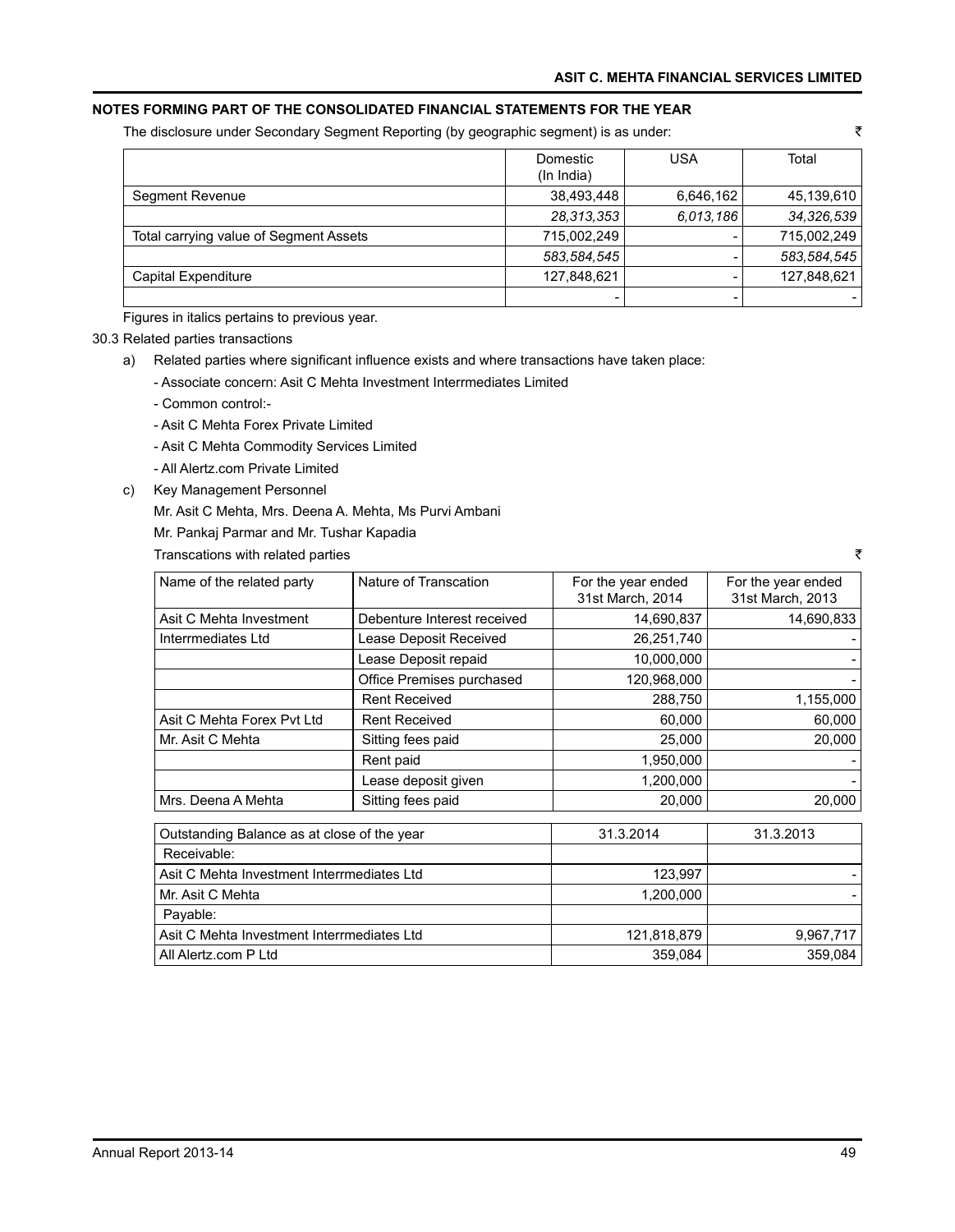#### 30.4 **Earnings per share:**

The basic earnings per share is computed by dividing the net profit after tax attributable to equity shareholders for the year by the weighted average number of equity shares outstanding during the reporting year.

|                                                                                           | For the year ended | For the year ended |
|-------------------------------------------------------------------------------------------|--------------------|--------------------|
|                                                                                           | 31st March, 2014   | 31st March, 2013   |
| A) Weighted average number of equity shares of Rs 10 each<br>outstanding during the year. | 4,952,560          | 4.952.560          |
| B) Net profit /(Loss) after tax attributable to shareholders                              | (22, 454, 919)     | (30, 758, 035)     |
| C) Basic and diluted earnings per share - in Rs                                           | (4.53)             | (6.21)             |

31 Loans and advances include Balance with Nucleus Stock Trust representing 127,251 (Previous year: 127,251) equity shares of the company issued pursuant to the Scheme of amalgamation approved by the Hon'ble Bombay High Court vide its order dated February 10, 2006. The Company is the sole beneficiary in Nucleus Stock Trust.

32 Earnings in foreign currency (on accrual basis)

| Patriculars                   | For the year ended |           |  |
|-------------------------------|--------------------|-----------|--|
|                               | 31.3.2014          | 31.3.2013 |  |
| Export of IT Enabled services | 6.646.162          | 6.013.186 |  |

33 Disclosures of Derivatives

The year end foreign currency exposures that have not been hedged by a derivative instrument or otherwise are given below:

| Trade Receivables | USD 17.242.85 Rs 1036295         |  |
|-------------------|----------------------------------|--|
|                   | $($ USD 17,969) $\,$ Rs (977339) |  |

(Figures in bracket relates to previous period)

- 34 The share in loss of the Associated concern Asit C Mehta Investment Interrmediates Ltd for the year ended 31.3.2014 is not recognized in the Consolidated Financial Statement as the carrying value of the investment as at 1.4.2013 was Rs nil. The share in loss for the year was Rs 1,97,04,184/- (Previous year Rs 1,73,79,562). The aggregate of share in loss for the year and of the earlier year not recognised is Rs 2,03,00,888 (Previous year Rs 5,96,704/-).
- 35 Previous year's figures have been regrouped / reclassified wherever necessary to correspond with the current year's classification / disclosure.

For Manek & Associates Chartered Accountants FRN :0126679W

Shailesh L. Manek Proprietor Membership No 34925

Mumbai, 29th May, 2014 **Tushar Kapadia** 

For and on behalf of the Board

Asit C Mehta Chairman

Kirit H Vora Director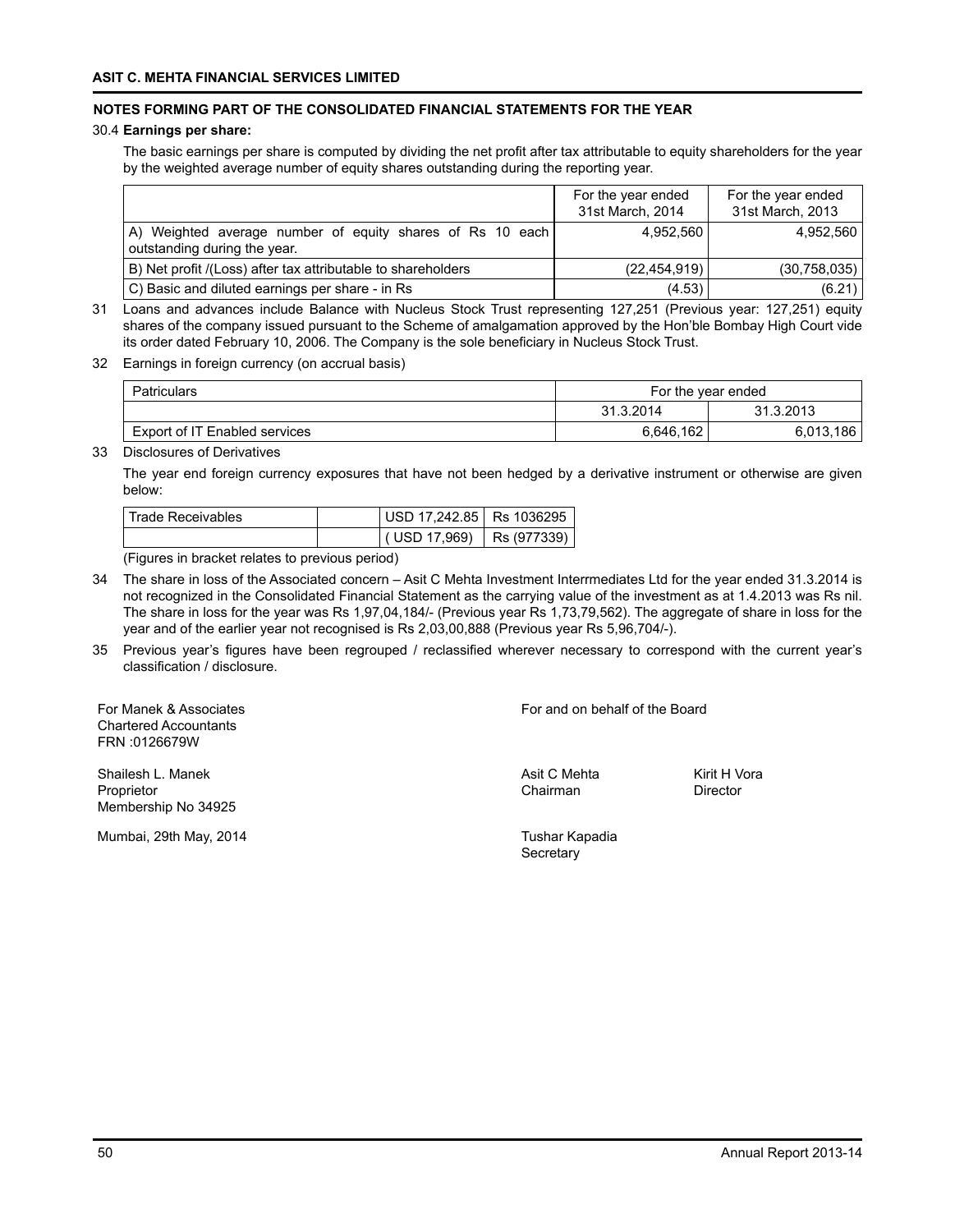### **ASIT C MEHTA FINANCIAL SERVICES LIMITED**

**CIN: L65900MH1984PLC091326**

Registered Office: 'Nucleus House', Saki Vihar Road, Andheri (E), Mumbai 400 072

**ATTENDANCE SLIP**

(TO BE SIGNED AND HANDED OVER AT THE ENTRANCE OF THE MEETING HALL)

PLEASE FILL ATTENDANCE SLIP AND HAND IT OVER AT THE ENTRANCE OF THE MEETING HALL

Joint shareholders may obtain additional Slip at the venue of the meeting.

| DP Id*            |  | <b>Folio No.</b> |
|-------------------|--|------------------|
| <b>Client Id*</b> |  | No. of Sh        |

¥

X

-- TEAR HERE

NAME AND ADDRESS OF THE SHAREHOLDER

I hereby record my presence at the 30<sup>th</sup> Annual General Meeting of the Company, to be held on Friday, 26th September, 2014 at 4.00 p. m. at Nucleus House, Saki Vihar Road, Andheri East, Mumbai 400 072.

\* Applicable for investors holding shares in electronic form. **Signature of Shareholder / proxy**

**Client Id\* No. of Shares**

Form No MGT 11: PROXY FORM [Pursuant to section 105(6) of the Companies Act, 2013 and rule 19(3) of the Companies (Management and Administration) Rules, 2014]

| <b>CIN</b>              | L65900MH1984PLC091326                                        |
|-------------------------|--------------------------------------------------------------|
| Name of the Company     | ASIT C MEHTA FINANCIAL SERVICES LTD                          |
| Registered Office       | Nucleus House, Saki Vihar Road, Andheri East, Mumbai 400 072 |
| Name of the Member (s)  |                                                              |
|                         |                                                              |
| Registered Address      |                                                              |
| Email ID                |                                                              |
| Folio No / Client-DP Id |                                                              |

I/We being the member(s) of Asit C Mehta Financial Services Ltd holding shares of the Company, hereby appoint:

| HER<br>H                                                            | 1.                                                                                                                                    | <b>I</b> in the being the member(3) of Asit O mema Financial Octrices Ltd Holding Theory Shares of the Ochipany, hereby appoint.<br>Name: 2008. 2008. 2010. 2010. 2010. 2010. 2010. 2010. 2010. 2010. 2010. 2010. 2010. 2010. 2010. 2010. 2010. 20<br>Address and the control of the control of the control of the control of the control of the control of the control of the control of the control of the control of the control of the control of the control of the control of |  |                |
|---------------------------------------------------------------------|---------------------------------------------------------------------------------------------------------------------------------------|-------------------------------------------------------------------------------------------------------------------------------------------------------------------------------------------------------------------------------------------------------------------------------------------------------------------------------------------------------------------------------------------------------------------------------------------------------------------------------------|--|----------------|
|                                                                     |                                                                                                                                       |                                                                                                                                                                                                                                                                                                                                                                                                                                                                                     |  | or failing him |
| EAR<br>2.                                                           |                                                                                                                                       |                                                                                                                                                                                                                                                                                                                                                                                                                                                                                     |  |                |
|                                                                     |                                                                                                                                       |                                                                                                                                                                                                                                                                                                                                                                                                                                                                                     |  |                |
| 2.                                                                  |                                                                                                                                       | Name: Name: 2008 - 2008 - 2008 - 2008 - 2008 - 2008 - 2008 - 2008 - 2008 - 2008 - 2008 - 2008 - 2008 - 2008 - 2008 - 2008 - 2008 - 2008 - 2008 - 2008 - 2008 - 2008 - 2008 - 2008 - 2008 - 2008 - 2008 - 2008 - 2008 - 2008 -                                                                                                                                                                                                                                                       |  |                |
|                                                                     |                                                                                                                                       |                                                                                                                                                                                                                                                                                                                                                                                                                                                                                     |  |                |
|                                                                     |                                                                                                                                       | Item No   Description of Resolution                                                                                                                                                                                                                                                                                                                                                                                                                                                 |  |                |
|                                                                     |                                                                                                                                       | Friday, 26th September, 2014 at 4.00 p.m. at Nucleus House, Saki Vihar Road, Andheri East, Mumbai 400 072 and at any<br>adjournment thereof in respect of such resolutions as indicated below:                                                                                                                                                                                                                                                                                      |  |                |
|                                                                     |                                                                                                                                       | <b>Ordinary Business</b>                                                                                                                                                                                                                                                                                                                                                                                                                                                            |  |                |
|                                                                     |                                                                                                                                       | Adoption of Financial Statements, Reports of Board of Directors' and Auditors for the year ended 31 <sup>st</sup> March, 2014                                                                                                                                                                                                                                                                                                                                                       |  |                |
|                                                                     | 2                                                                                                                                     | Re-appointment of Mr. Asit C Mehta who retires by rotation                                                                                                                                                                                                                                                                                                                                                                                                                          |  |                |
|                                                                     | 3                                                                                                                                     | Re-appointment of Mr. Vijay G. Ladha who retires by rotation                                                                                                                                                                                                                                                                                                                                                                                                                        |  |                |
|                                                                     | 4                                                                                                                                     | Appointment of auditors for a term of three year and fixing their remuneration                                                                                                                                                                                                                                                                                                                                                                                                      |  |                |
|                                                                     |                                                                                                                                       | <b>Special Business</b>                                                                                                                                                                                                                                                                                                                                                                                                                                                             |  |                |
| 5<br>Appointment of Dr. R Krishna Murthy as an Independent Director |                                                                                                                                       |                                                                                                                                                                                                                                                                                                                                                                                                                                                                                     |  |                |
|                                                                     | 6                                                                                                                                     | Appointment of Mr. Pundarik Sanyal as an Independent Director                                                                                                                                                                                                                                                                                                                                                                                                                       |  |                |
| $\mathbf{I}$                                                        |                                                                                                                                       | Approval to the Board to borrow money upto Rs 50 crores over and above the aggregate of Share Capital and free<br>reserves of the Company (Section 180 (1)(c) of the Companies Act, 2013                                                                                                                                                                                                                                                                                            |  |                |
| $\dot{\mathsf{x}}$                                                  | $\circ$<br>Creation of charged mestages ato on Company's may sable Limmauphle proportion (Soction 190(1)(a) of the Companies Act 2012 |                                                                                                                                                                                                                                                                                                                                                                                                                                                                                     |  |                |

|    | Item No Description of Resolution                                                                                             |  |  |
|----|-------------------------------------------------------------------------------------------------------------------------------|--|--|
|    | <b>Ordinary Business</b>                                                                                                      |  |  |
|    | Adoption of Financial Statements, Reports of Board of Directors' and Auditors for the year ended 31 <sup>st</sup> March, 2014 |  |  |
|    | Re-appointment of Mr. Asit C Mehta who retires by rotation                                                                    |  |  |
|    | Re-appointment of Mr. Vijay G. Ladha who retires by rotation                                                                  |  |  |
|    | Appointment of auditors for a term of three year and fixing their remuneration                                                |  |  |
|    | <b>Special Business</b>                                                                                                       |  |  |
| 5  | Appointment of Dr. R Krishna Murthy as an Independent Director                                                                |  |  |
| 6  | Appointment of Mr. Pundarik Sanyal as an Independent Director                                                                 |  |  |
|    | Approval to the Board to borrow money upto Rs 50 crores over and above the aggregate of Share Capital and free                |  |  |
|    | reserves of the Company (Section 180 (1) (c) of the Companies Act, 2013                                                       |  |  |
| 8  | Creation of charge/mortgage etc on Company's moveable / immovable properties (Section 180(1)(a) of the Companies Act, 2013    |  |  |
| 9  | Authorising Board for entering into certain transactions with related parties (Section 188 of the Companies Act, 2013)        |  |  |
| 10 | Private placement of Non-convertible debentures (Section 42 of the Companies Act, 2013)                                       |  |  |
| 11 | Maintenance of Register of Members and related documents at a place other than the Registered Office of the Company           |  |  |
| 12 | Amendment in the Articles of Association                                                                                      |  |  |
|    |                                                                                                                               |  |  |

Signed this \_\_\_\_\_\_\_\_\_ day of \_\_\_\_\_\_ 2014

Note: This form of proxy in order to be effective should be duly completed and deposited at the Registered Office of the Company, not less than 48 hours before the commencement of the aforesaid meeting.

Affix Revenue Stamp